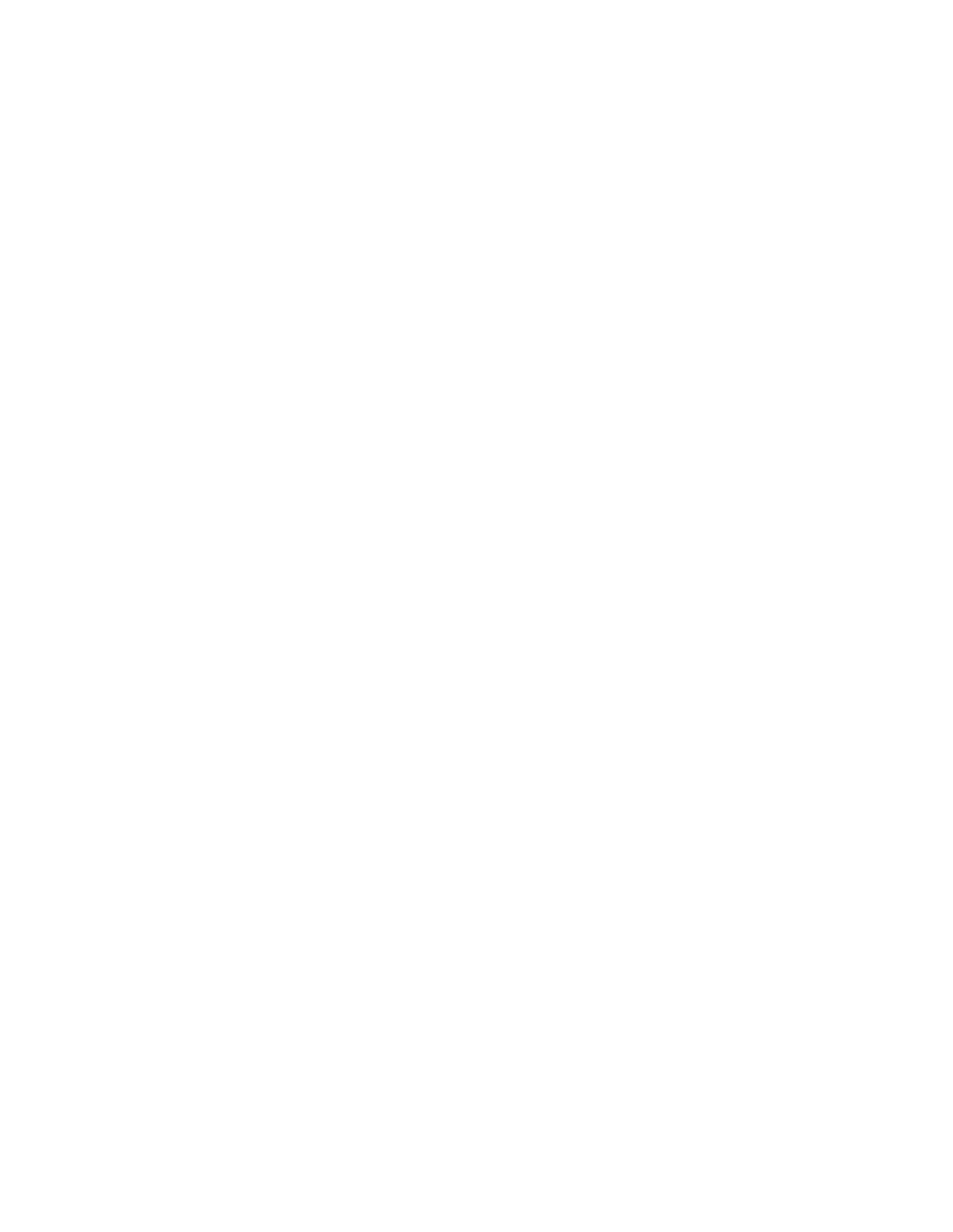#### **Introduction**

The attached computer output was prepared in accordance with DEP's 2017 Long-term Watershed Protection Program and NYSDOH's 2017 Filtration Avoidance Determination. It reports the results of DEP's monitoring of all New York City-owned wastewater treatment plants (WWTPs) and all non-City-owned WWTPs discharging in the Catskill and Delaware (CAT/DEL) watersheds from January 1, 2018 through June 30, 2018.

The City's WWTP Compliance and Inspection Program is described in Section 2.5.2 of the *New York City Department of Environmental Protection Long-Term Watershed Protection Plan* (December 2016).

The computer output is divided into four tables. The first table, a subset of the second table, lists all of the DEP samples that contravened State Pollutant Discharge Elimination System (SPDES) limits. The second table shows the results by sample date of a comparison between effluent concentrations in DEP's samples with the limits for the corresponding parameters in the SPDES permits that are currently on file with DEP. The third table has the data qualifiers. The fourth table is a listing of the raw data for all samples collected in this half year period. Note that DEP's samples are surveillance, not regulatory samples, and single samples that exceed limits may not constitute a true SPDES violation.

The fourth table of this report is simply an output of the raw data and, as such, includes coding conventions where applicable. Parameters not detected in the effluent are indicated with a "<" sign and the detection limit. For example, <0.20 in the NH3 column means that the total ammonia concentration in the effluent was less than the detection limit of  $0.20 \text{ mgL}^{-1}$ . Errors occurring in the field or in the lab are noted by "Error". Fcoli code E means estimated.

This report mainly tabulates effluent data; however, influent data are included as the first entry in Table 3 for the five plants that require percent removal calculations (Grand Gorge, Pine Hill, Tannersville, Grahamsville, and Margaretville).

#### **Table 1. DEP samples that contravened SPDES limits January – June 2018.**

#### Catskill System:

| Facility                        | Date    | Parameter    | Daily Measurement | SPDES Limit                       |
|---------------------------------|---------|--------------|-------------------|-----------------------------------|
| Grand Gorge                     | 05JUN18 | Ammonia      | $32.2*$           | $1.3 \text{ mqL}^{-1}$            |
| Grand Gorge                     | 05JUN18 | Ammonia      | $31.6*$           | $1.3 \text{ mqL}^{-1}$            |
| Grand Gorge                     | 05JUN18 | Susp. Solids | $111*$            | $10 \text{ m}gL^{-1}$             |
| Trailside at Hunter LLC 15MAR18 |         | CBOD         | 5.5               | $5 \text{ mqL}^{-1}$              |
| Mountain View Estates           | 22FEB18 | Phosphorus   | 1.48              | $1.0 \text{ mqL}^{-1}$            |
| Mountain View Estates           | 27JUN18 | рH           | 6.37              | $6.5 - 8.5$                       |
| Pine Hill                       | 02JAN18 | Ammonia      | 2.50              | $2.20 \text{ mqL}^{-1}$           |
| Tannersville                    | 02JAN18 | Ammonia      | 2.83              | $2.20 \text{ mqL}^{-1}$           |
| Delaware System:                |         |              |                   |                                   |
| Facility                        | Date    | Parameter    | Daily Measurement | SPDES Limit                       |
| Denver Sewer Corp.              | 10JAN18 | Ammonia      | 1.37              | $1.30 \text{ m}$ GL <sup>-1</sup> |

\* Please see attached letter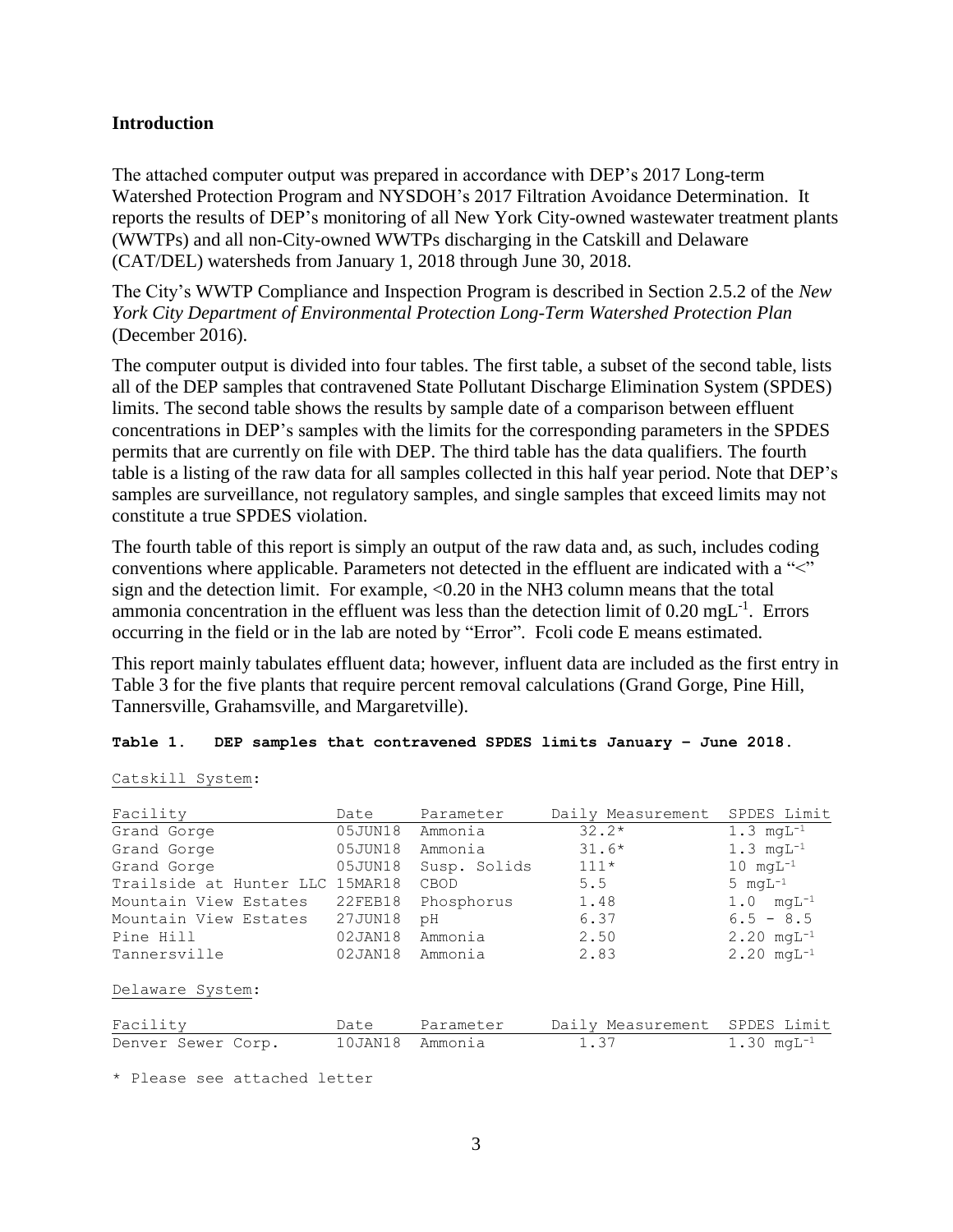**Table 2. Results of the comparison of effluent concentrations in DEP's samples with the limits of SPDES permits January – June 2018.**

#### **Catskill System:**

Ashland WTP

|             |           | <b>SPDES</b>  | <b>SPDES</b> |
|-------------|-----------|---------------|--------------|
| date        | Parameter | Violation     | Limit        |
| 11JAN18     |           | no violations |              |
| 14FEB18     |           | no violations |              |
| 08MAR18     |           | no violations |              |
| 05APR18     |           | no violations |              |
| $0.3$ MAY18 |           | no violations |              |
| 07JUN18     |           | no violations |              |
|             |           |               |              |

#### Boiceville WWTP

|          |           | <b>SPDES</b>  | <b>SPDES</b> |
|----------|-----------|---------------|--------------|
| date     | Parameter | Violation     | Limit        |
|          |           |               |              |
| 11JAN18  |           | no violations |              |
| 15FEB18  |           | no violations |              |
| 14MAR18  |           | no violations |              |
| 12APR18  |           | no violations |              |
| 10MAY18  |           | no violations |              |
| 14 JUN18 |           | no violations |              |

#### Camp Machne Tashbar – seasonal facility

|                | SPDES     | SPDES |
|----------------|-----------|-------|
| date Parameter | Violation | Limit |
|                |           |       |

#### Elka Park Association (winter limits)

|         |           | <b>SPDES</b><br>SPDES |
|---------|-----------|-----------------------|
| date    | Parameter | Limit<br>Violation    |
|         |           |                       |
| 10JAN18 |           | no violations         |
| 08FEB18 |           | no violations         |
| 15MAR18 |           | no violations         |
| 11APR18 |           | no violations         |
| 09MAY18 |           | no violations         |

#### Elka Park Association (summer limits)

|         | date Parameter | SPDES<br>SPDES<br>T.imit<br>Violation |
|---------|----------------|---------------------------------------|
| 06JUN18 |                | no violations                         |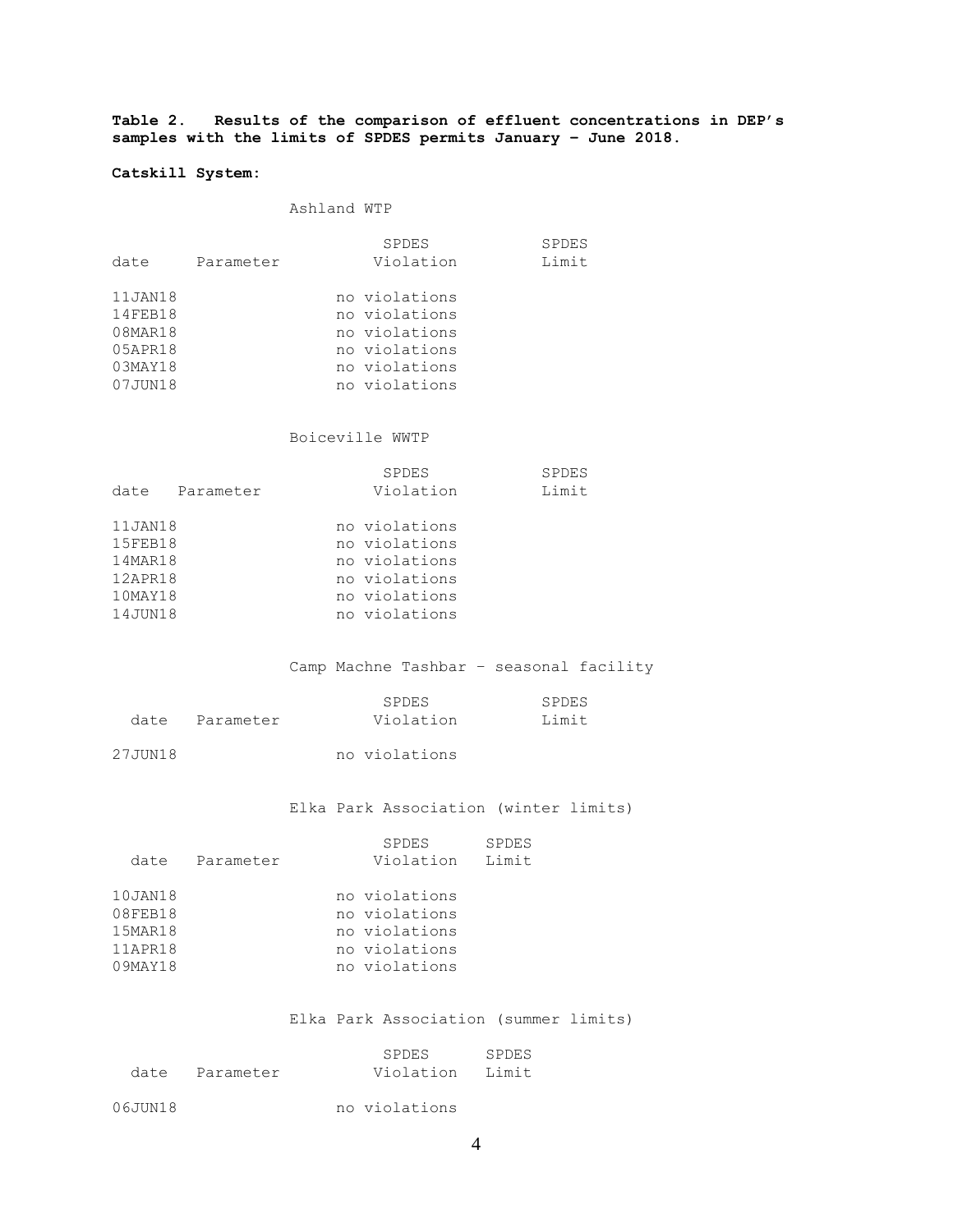#### Grand Gorge (winter limits)

|         |           | SPDES         | <b>SPDES</b> |
|---------|-----------|---------------|--------------|
| date    | Parameter | Violation     | Limit        |
|         |           |               |              |
| 02JAN18 |           | no violations |              |
| 03JAN18 |           | no violations |              |
| 16JAN18 |           | no violations |              |
| 17JAN18 |           | no violations |              |
| 06FEB18 |           | no violations |              |
| 07FEB18 |           | no violations |              |
| 20FEB18 |           | no violations |              |
| 21FEB18 |           | no violations |              |
| 07MAR18 |           | no violations |              |
| 08MAR18 |           | no violations |              |
| 20MAR18 |           | no violations |              |
| 21MAR18 |           | no violations |              |
| 03APR18 |           | no violations |              |
| 04APR18 |           | no violations |              |
| 17APR18 |           | no violations |              |
| 18APR18 |           | no violations |              |
| 01MAY18 |           | no violations |              |
| 02MAY18 |           | no violations |              |
| 15MAY18 |           | no violations |              |
| 16MAY18 |           | no violations |              |

Grand Gorge (summer limits)

|             | SPDES         | <b>SPDES</b><br>Limit  |
|-------------|---------------|------------------------|
|             |               |                        |
| Ammonia     | $32.2*$       | $1.3 \text{ mqL}^{-1}$ |
| Ammonia     | $31.6*$       | $1.3 \text{ mgL}^{-1}$ |
| Susp.Solids | $111*$        | $10 \text{ mqL}^{-1}$  |
|             | no violations |                        |
|             | no violations |                        |
|             | no violations |                        |
|             | no violations |                        |
|             | Parameter     | Violation              |

#### Grand Gorge--% removals

|               |           |   | <b>SPDES</b>    |       | <b>SPDES</b> |
|---------------|-----------|---|-----------------|-------|--------------|
| date          | Parameter |   | Violation       | Limit |              |
| 02JAN18       |           | ⊱ | removals okay   |       |              |
| 16JAN18       |           |   | % removals okay |       |              |
| 06FEB18       |           |   | % removals okay |       |              |
| 20FEB18       |           |   | % removals okay |       |              |
| 07MAR18       |           |   | % removals okay |       |              |
| 20MAR18       |           |   | % removals okay |       |              |
| 03APR18       |           |   | % removals okay |       |              |
| 17APR18       |           |   | % removals okay |       |              |
| $01$ MAY $18$ |           |   | % removals okay |       |              |
| 15MAY18       |           |   | % removals okay |       |              |
| 05JUN18       |           | g | removals okay   |       |              |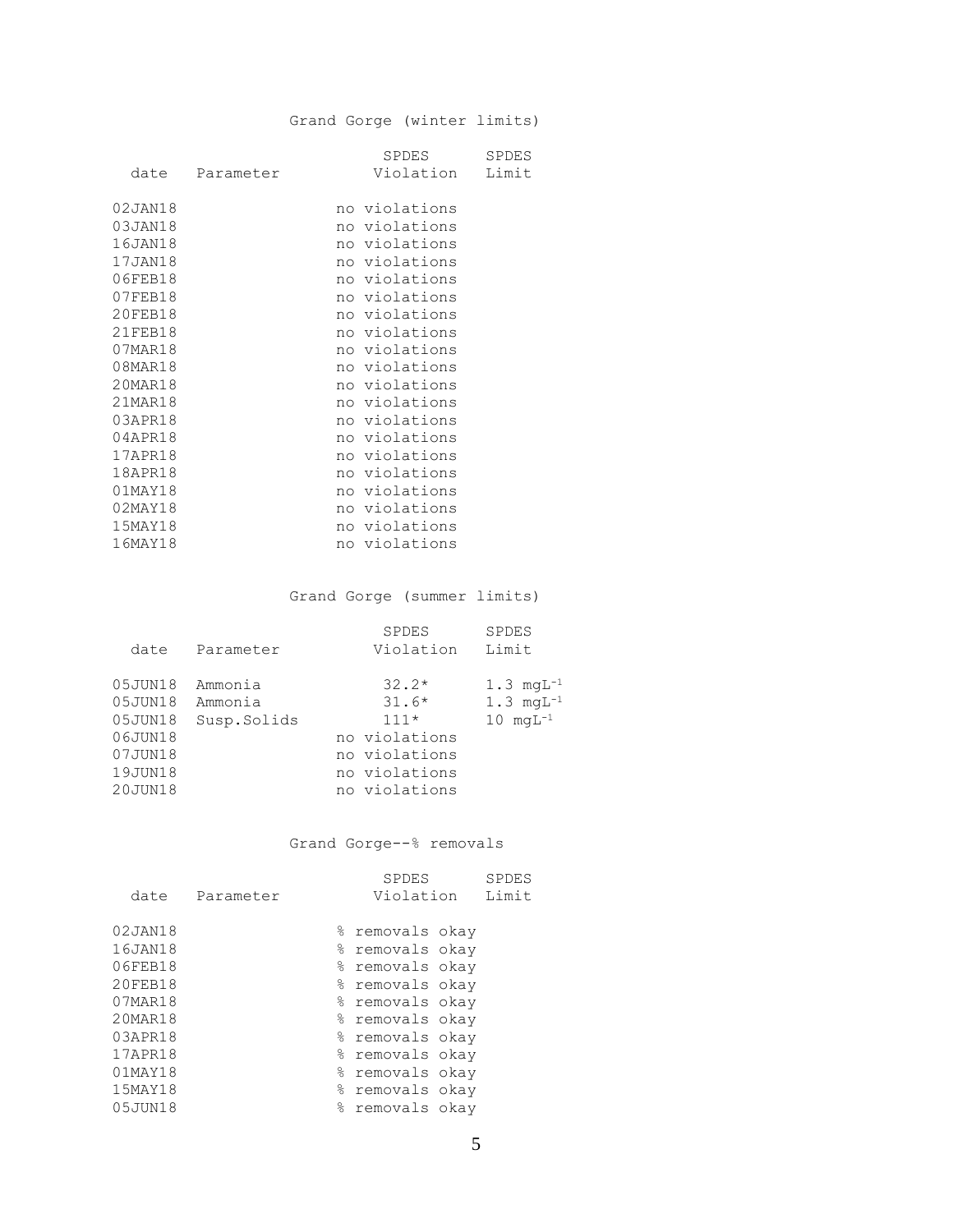#### Grand Gorge--% removals - continued

|         |           | SPDES           | SPDES |
|---------|-----------|-----------------|-------|
| date    | Parameter | Violation       | Limit |
| 07JUN18 |           | % removals okay |       |
| 19JUN18 |           | % removals okay |       |

#### Trailside at Hunter LLC (winter limits)

| date               | Parameter | SPDES<br>Violation             | SPDES<br>Limit |
|--------------------|-----------|--------------------------------|----------------|
| 27FEB18<br>28FEB18 |           | no violations<br>no violations |                |
| 15MAR18<br>11APR18 | CBOD      | 5.5<br>no violations           | 5 $mqL^{-1}$   |
| 16MAY18            |           | no violations                  |                |
| 23MAY18<br>30MAY18 |           | no violations<br>no violations |                |

#### Trailside at Hunter LLC (summer limits)

|      |           | SPDES     | SPDES |
|------|-----------|-----------|-------|
| date | Parameter | Violation | Limit |

| 06JUN18 | no violations |
|---------|---------------|
|         |               |

Hunter (winter limits)

| date    | Parameter | <b>SPDES</b><br>Violation | <b>SPDES</b><br>Limit |
|---------|-----------|---------------------------|-----------------------|
|         |           |                           |                       |
| 10JAN18 |           | no violations             |                       |
| 23JAN18 |           | no violations             |                       |
| 08FEB18 |           | no violations             |                       |
| 11APR18 |           | no violations             |                       |
| 16APR18 |           | no violations             |                       |
| 16MAY18 |           | no violations             |                       |

Hunter (summer limits)

|         | date Parameter | SPDES<br>Violation | SPDES<br>Limit |
|---------|----------------|--------------------|----------------|
| 06JUN18 |                | no violations      |                |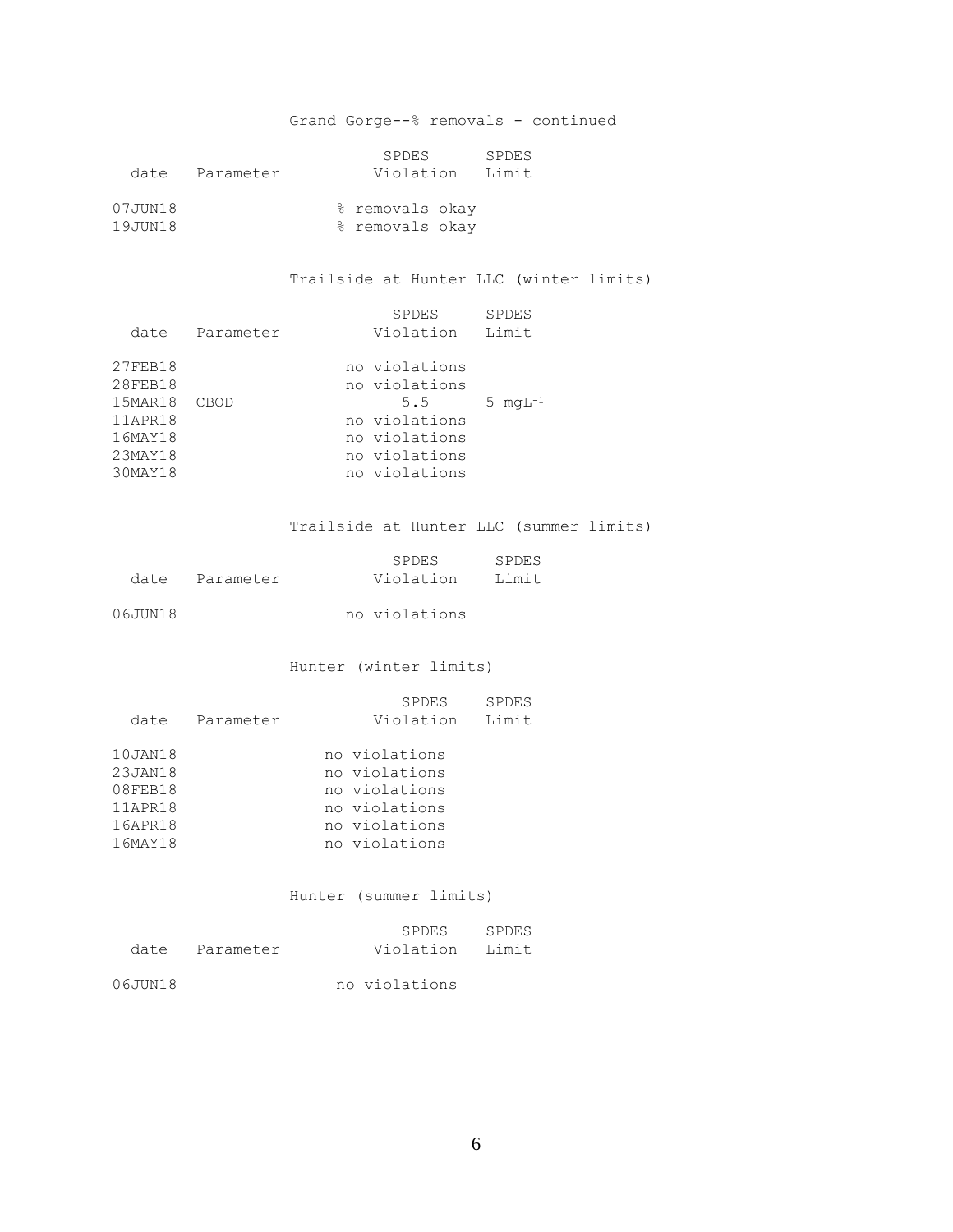#### Mountain View Estates

| date                                     | Parameter  | SPDES<br>Violation                                      | <b>SPDES</b><br>Limit    |
|------------------------------------------|------------|---------------------------------------------------------|--------------------------|
| 31JAN18<br>22FEB18<br>11APR18<br>16MAY18 | Phosphorus | no violations<br>1.48<br>no violations<br>no violations | $1.0 \, \text{mqL}^{-1}$ |
| 27JUN18                                  | рH         | 6.37                                                    | $6.5 - 8.5$              |

#### Olive Woods LLC (winter limits)

| date                                                | Parameter | <b>SPDES</b><br>SPDES<br>Limit<br>Violation                                       |
|-----------------------------------------------------|-----------|-----------------------------------------------------------------------------------|
| 11JAN18<br>15FEB18<br>14MAR18<br>12APR18<br>10MAY18 |           | no violations<br>no violations<br>no violations<br>no violations<br>no violations |

#### Olive Woods LLC (summer limits)

|      |           | SPDES     | SPDES |
|------|-----------|-----------|-------|
| date | Parameter | Violation | Limit |

14JUN18 no violations

#### Oorah Catskill Retreat – seasonal facility

|                | SPDES           | SPDES |
|----------------|-----------------|-------|
| date Parameter | Violation Limit |       |
|                |                 |       |

27JUN18 no violations

#### Pine Hill (winter limits)

| date    | Parameter | SPDES<br>Violation | <b>SPDES</b><br>Limit   |
|---------|-----------|--------------------|-------------------------|
|         |           |                    |                         |
| 02JAN18 | Ammonia   | 2.50               | $2.20 \text{ rad}^{-1}$ |
| 03JAN18 |           | no violations      |                         |
| 09JAN18 |           | no violations      |                         |
| 16JAN18 |           | no violations      |                         |
| 17JAN18 |           | no violations      |                         |
| 23JAN18 |           | no violations      |                         |
| 30JAN18 |           | no violations      |                         |
| 06FEB18 |           | no violations      |                         |
| 07FEB18 |           | no violations      |                         |
| 20FEB18 |           | no violations      |                         |
| 21FEB18 |           | no violations      |                         |
| 07MAR18 |           | no violations      |                         |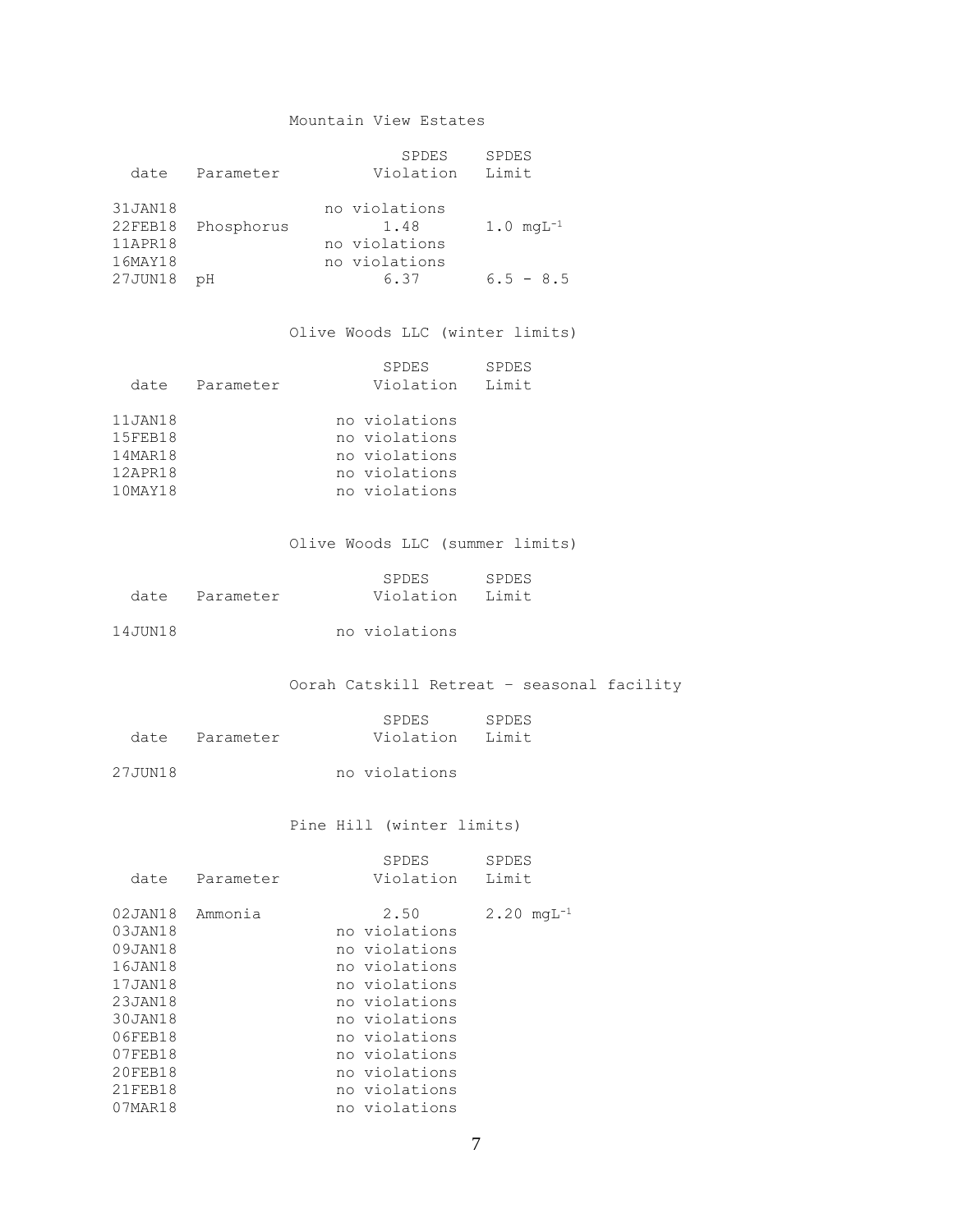#### Pine Hill (winter limits) - continued

|               |           | SPDES         | SPDES |
|---------------|-----------|---------------|-------|
| date          | Parameter | Violation     | Limit |
| 08MAR18       |           | no violations |       |
| 20MAR18       |           | no violations |       |
| 21MAR18       |           | no violations |       |
| 03APR18       |           | no violations |       |
| 04APR18       |           | no violations |       |
| 17APR18       |           | no violations |       |
| 18APR18       |           | no violations |       |
| $01$ MAY $18$ |           | no violations |       |
| $02$ MAY18    |           | no violations |       |
| 15MAY18       |           | no violations |       |
| 16MAY18       |           | no violations |       |

Pine Hill (summer limits)

|         |           | <b>SPDES</b>  | <b>SPDES</b> |
|---------|-----------|---------------|--------------|
| date    | Parameter | Violation     | Limit        |
|         |           |               |              |
| 05JUN18 |           | no violations |              |
| 06JUN18 |           | no violations |              |
| 19JUN18 |           | no violations |              |
| 20JUN18 |           | no violations |              |

Pine Hill--% removals

|         |           |   | SPDES           | <b>SPDES</b> |
|---------|-----------|---|-----------------|--------------|
| date    | Parameter |   | Violation       | Limit        |
| 02JAN18 |           |   |                 |              |
|         |           |   | % removals okay |              |
| 16JAN18 |           |   | % removals okay |              |
| 06FEB18 |           |   | % removals okay |              |
| 20FEB18 |           |   | % removals okay |              |
| 07MAR18 |           |   | % removals okay |              |
| 20MAR18 |           |   | % removals okay |              |
| 03APR18 |           |   | % removals okay |              |
| 17APR18 |           |   | % removals okay |              |
| 01MAY18 |           |   | % removals okay |              |
| 15MAY18 |           |   | % removals okay |              |
| 05JUN18 |           |   | % removals okay |              |
| 19JUN18 |           | % | removals okay   |              |
|         |           |   |                 |              |

#### Prattsville WTP

|         |           | SPDES         | <b>SPDES</b> |
|---------|-----------|---------------|--------------|
| date    | Parameter | Violation     | Limit        |
|         |           |               |              |
| 11JAN18 |           | no violations |              |
| 23JAN18 |           | no violations |              |
| 14FEB18 |           | no violations |              |
| 08MAR18 |           | no violations |              |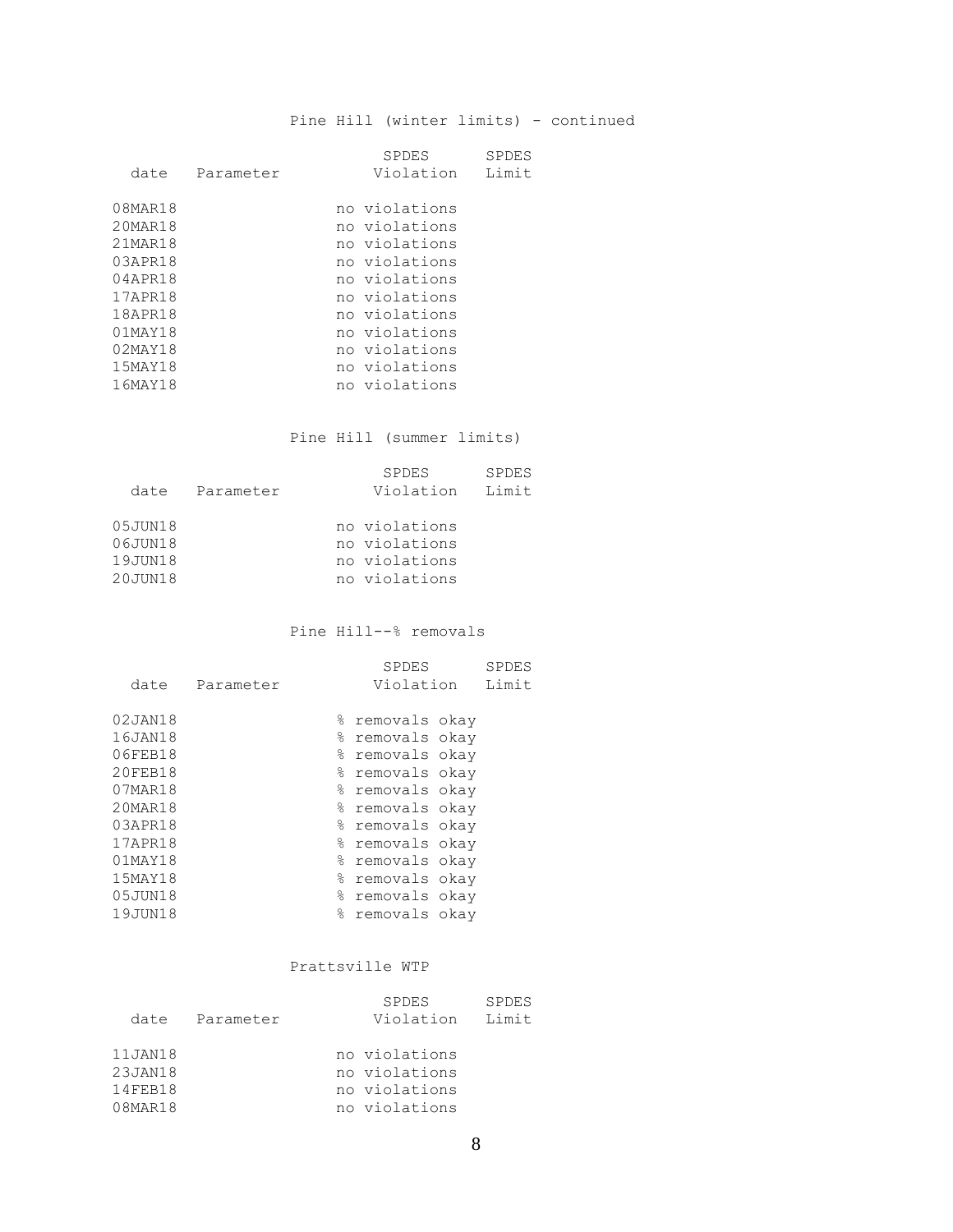#### Prattsville WTP - continued

|            |           | <b>SPDES</b>  | <b>SPDES</b> |
|------------|-----------|---------------|--------------|
| date       | Parameter | Violation     | Limit        |
|            |           |               |              |
| 05APR18    |           | no violations |              |
| 15APR18    |           | no violations |              |
| $03$ MAY18 |           | no violations |              |
| 07JUN18    |           | no violations |              |
|            |           |               |              |

#### Tannersville (winter limits)

|                |           | SPDES           | SPDES                   |
|----------------|-----------|-----------------|-------------------------|
| date           | Parameter | Violation Limit |                         |
| 02JAN18        | Ammonia   | 2.83            | $2.20 \text{ mgL}^{-1}$ |
| 03JAN18        |           | no violations   |                         |
| 09JAN18        |           | no violations   |                         |
| 16JAN18        |           | no violations   |                         |
| 17JAN18        |           | no violations   |                         |
| 23JAN18        |           | no violations   |                         |
| 30JAN18        |           | no violations   |                         |
| 06FEB18        |           | no violations   |                         |
| 07FEB18        |           | no violations   |                         |
| 20FEB18        |           | no violations   |                         |
| 21FEB18        |           | no violations   |                         |
| <b>22FEB18</b> |           | no violations   |                         |
| 07MAR18        |           | no violations   |                         |
| 08MAR18        |           | no violations   |                         |
| 20MAR18        |           | no violations   |                         |
| 21MAR18        |           | no violations   |                         |
| 03APR18        |           | no violations   |                         |
| 04APR18        |           | no violations   |                         |
| 17APR18        |           | no violations   |                         |
| 18APR18        |           | no violations   |                         |
| $01$ MAY $18$  |           | no violations   |                         |
| $02$ MAY $18$  |           | no violations   |                         |
| 15MAY18        |           | no violations   |                         |
| 16MAY18        |           | no violations   |                         |

#### Tannersville (summer limits)

| date                                     | Parameter | <b>SPDES</b><br>Violation                                        | SPDES<br>Limit |
|------------------------------------------|-----------|------------------------------------------------------------------|----------------|
| 05JUN18<br>06JUN18<br>19JUN18<br>20JUN18 |           | no violations<br>no violations<br>no violations<br>no violations |                |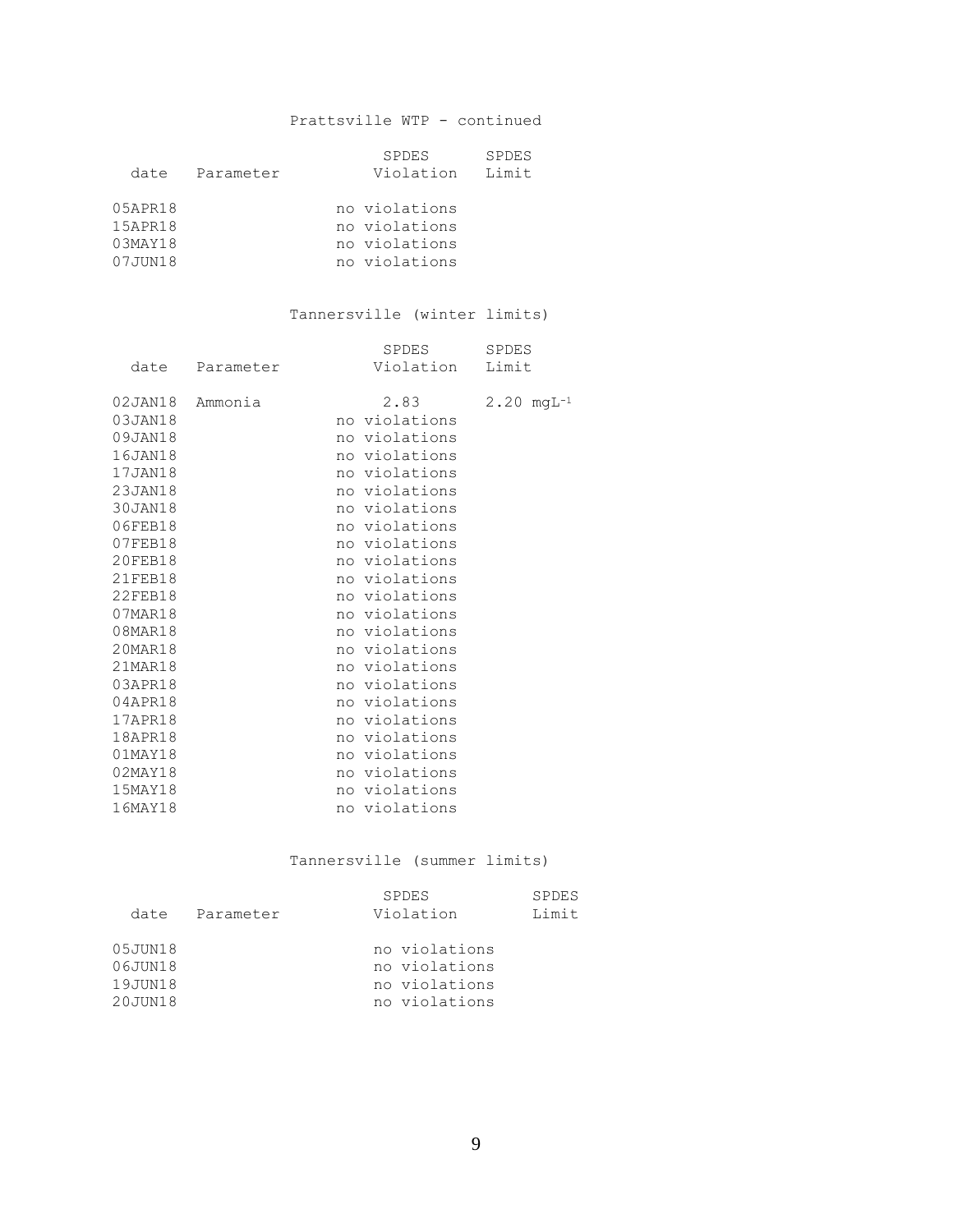#### Tannersville--% removals

|               |           |           | <b>SPDES</b>    | SPDES |
|---------------|-----------|-----------|-----------------|-------|
| date          | Parameter |           | Violation       | Limit |
|               |           |           |                 |       |
| 02JAN18       |           | 응         | removals okay   |       |
| 16JAN18       |           | ⊱         | removals okay   |       |
| 06FEB18       |           | ⊱         | removals okay   |       |
| 20FEB18       |           | 응         | removals okay   |       |
| 07MAR18       |           |           | % removals okay |       |
| 20MAR18       |           | 응         | removals okay   |       |
| 03APR18       |           |           | % removals okay |       |
| 17APR18       |           | 옹         | removals okav   |       |
| $01$ MAY $18$ |           |           | % removals okay |       |
| 15MAY18       |           | 응         | removals okav   |       |
| 05JUN18       |           |           | % removals okay |       |
| 19JUN18       |           | $\approx$ | removals okay   |       |
|               |           |           |                 |       |

#### Windham (winter limits)

| date                                                                         | Parameter | SPDES<br>Violation                                                                                                  | SPDES<br>Limit |
|------------------------------------------------------------------------------|-----------|---------------------------------------------------------------------------------------------------------------------|----------------|
| 11JAN18<br>14FEB18<br>21FEB18<br>08MAR18<br>05APR18<br>$03$ MAY18<br>21MAY18 |           | no violations<br>no violations<br>no violations<br>no violations<br>no violations<br>no violations<br>no violations |                |

Windham (summer limits)

| date    | Parameter | SPDES<br>Violation | SPDES<br>T.imit |
|---------|-----------|--------------------|-----------------|
| 07JUN18 |           | no violations      |                 |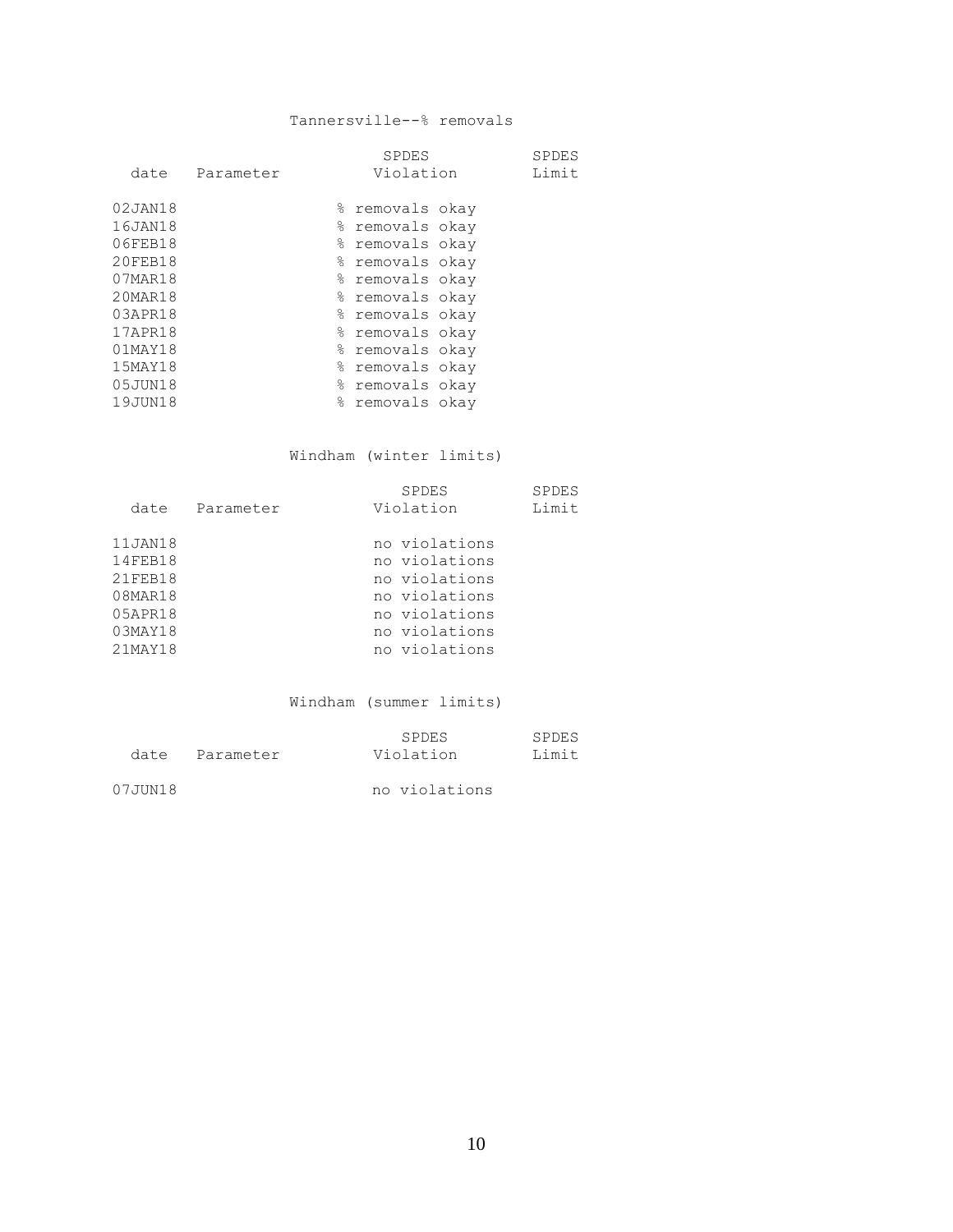Andes

| date       | Parameter | SPDES<br>Violation | SPDES<br>Limit |
|------------|-----------|--------------------|----------------|
| 24JAN18    |           | no violations      |                |
| 14FEB18    |           | no violations      |                |
| $20$ MAR18 |           | no violations      |                |
| 28MAR18    |           | no violations      |                |
| 11APR18    |           | no violations      |                |
| 09MAY18    |           | no violations      |                |
| 13JUN18    |           | no violations      |                |
| 27JUN18    |           | no violations      |                |

#### Delhi WWTP

|         |           | <b>SPDES</b>  | SPDES |
|---------|-----------|---------------|-------|
| date    | Parameter | Violation     | Limit |
|         |           |               |       |
| 24JAN18 |           | no violations |       |
| 14FEB18 |           | no violations |       |
| 27FEB18 |           | no violations |       |
| 28MAR18 |           | no violations |       |
| 11APR18 |           | no violations |       |
| 09MAY18 |           | no violations |       |
| 13JUN18 |           | no violations |       |

#### Fleischmanns WWTP

| date    | Parameter | SPDES<br>Violation | SPDES<br>Limit |
|---------|-----------|--------------------|----------------|
| 10JAN18 |           | no violations      |                |
| 21FEB18 |           | no violations      |                |
| 14MAR18 |           | no violations      |                |
| 20MAR18 |           | no violations      |                |
| 04APR18 |           | no violations      |                |
| 02MAY18 |           | no violations      |                |
| 06JUN18 |           | no violations      |                |
| 27JUN18 |           | no violations      |                |

#### Grahamsville WWTP

|         |           | SPDES         | <b>SPDES</b> |
|---------|-----------|---------------|--------------|
| date    | Parameter | Violation     | Limit        |
|         |           |               |              |
| 03JAN18 |           | no violations |              |
| 18JAN18 |           | no violations |              |
| 07FEB18 |           | no violations |              |
| 06MAR18 |           | no violations |              |
| 26MAR18 |           | no violations |              |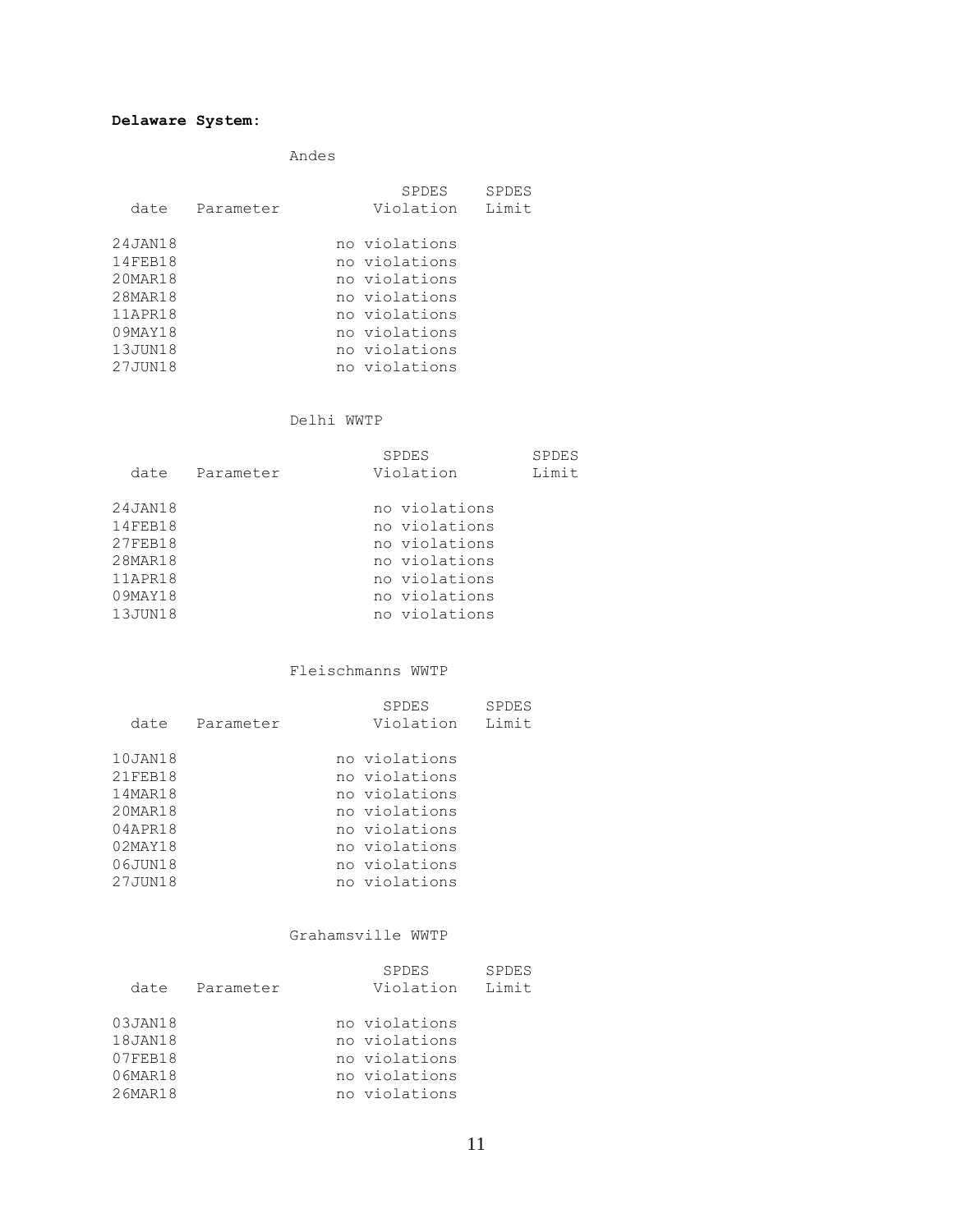#### Grahamsville WWTP - continued

|            |           | <b>SPDES</b><br><b>SPDES</b> |
|------------|-----------|------------------------------|
| date       | Parameter | Limit<br>Violation           |
|            |           |                              |
| 04APR18    |           | no violations                |
| $02$ MAY18 |           | no violations                |
| 22MAY18    |           | no violations                |
| 30MAY18    |           | no violations                |
| 06JUN18    |           | no violations                |

#### Grahamsville WWTP--% removals

|           | SPDES | <b>SPDES</b>                                                                                                                |
|-----------|-------|-----------------------------------------------------------------------------------------------------------------------------|
| Parameter |       | Limit                                                                                                                       |
|           |       |                                                                                                                             |
|           |       |                                                                                                                             |
|           |       |                                                                                                                             |
|           |       |                                                                                                                             |
|           |       |                                                                                                                             |
|           |       |                                                                                                                             |
|           |       |                                                                                                                             |
|           |       | Violation<br>% removals okay<br>% removals okay<br>% removals okay<br>% removals okay<br>% removals okay<br>% removals okay |

#### Hanah Country Inn and Golf Resort

| date                                                           | Parameter | SPDES<br>Violation                                                                                 | <b>SPDES</b><br>Limit |
|----------------------------------------------------------------|-----------|----------------------------------------------------------------------------------------------------|-----------------------|
| 24JAN18<br>14FEB18<br>28MAR18<br>11APR18<br>09MAY18<br>13JUN18 |           | no violations<br>no violations<br>no violations<br>no violations<br>no violations<br>no violations |                       |

Hobart

| date                                                           | Parameter | <b>SPDES</b><br>Violation                                                                          | <b>SPDES</b><br>Limit |
|----------------------------------------------------------------|-----------|----------------------------------------------------------------------------------------------------|-----------------------|
| 10JAN18<br>21FEB18<br>14MAR18<br>04APR18<br>02MAY18<br>06JUN18 |           | no violations<br>no violations<br>no violations<br>no violations<br>no violations<br>no violations |                       |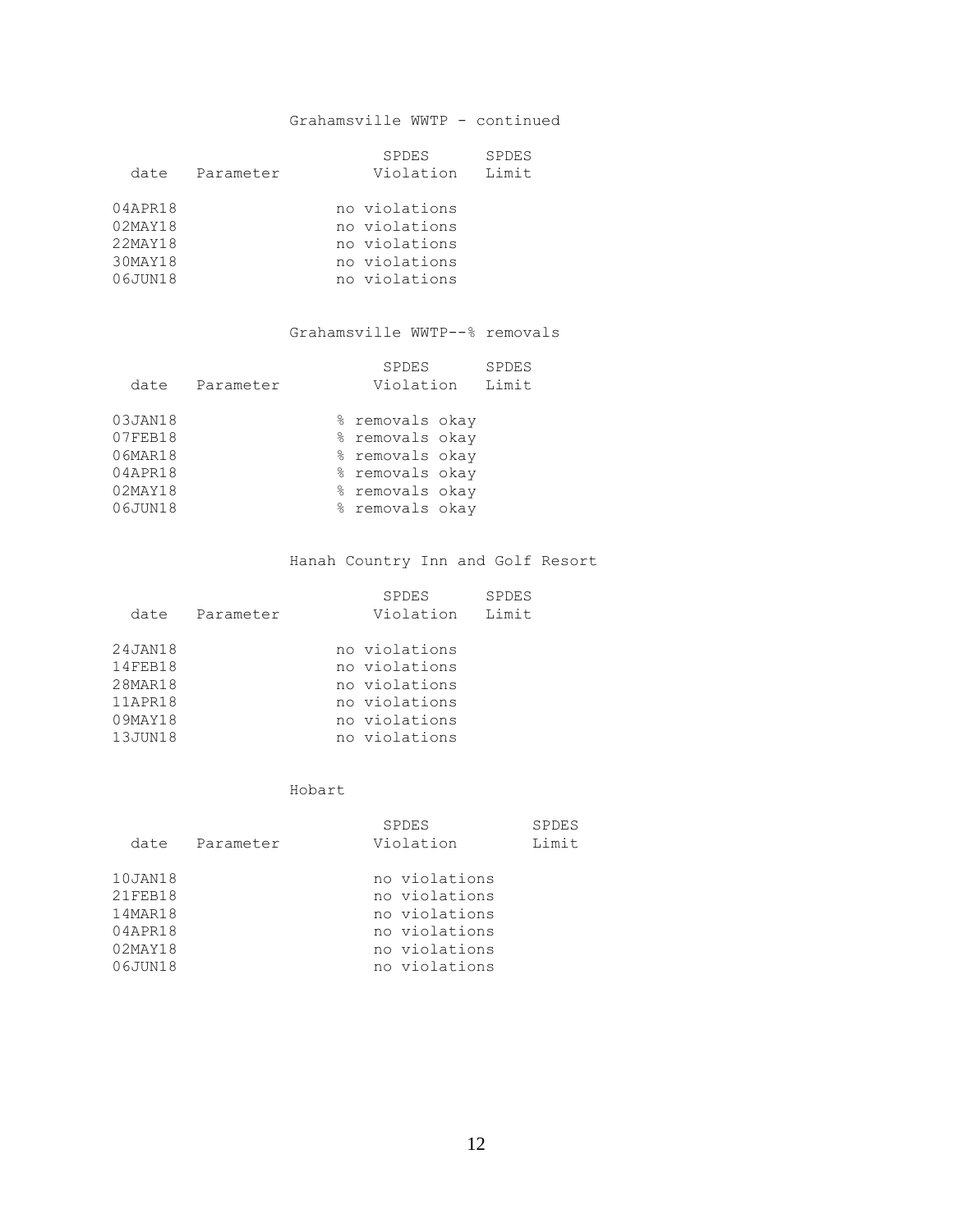#### Margaretville

|               |           | SPDES           | <b>SPDES</b> |
|---------------|-----------|-----------------|--------------|
| date          | Parameter | Violation Limit |              |
| 02JAN18       |           | no violations   |              |
| 03JAN18       |           | no violations   |              |
| 16JAN18       |           | no violations   |              |
| 17JAN18       |           | no violations   |              |
| 06FEB18       |           | no violations   |              |
| 07FEB18       |           | no violations   |              |
| 20FEB18       |           | no violations   |              |
| 21FEB18       |           | no violations   |              |
| 07MAR18       |           | no violations   |              |
| 08MAR18       |           | no violations   |              |
| 20MAR18       |           | no violations   |              |
| 21MAR18       |           | no violations   |              |
| 03APR18       |           | no violations   |              |
| 04APR18       |           | no violations   |              |
| 17APR18       |           | no violations   |              |
| 18APR18       |           | no violations   |              |
| $01$ MAY $18$ |           | no violations   |              |
| $02$ MAY $18$ |           | no violations   |              |
| 15MAY18       |           | no violations   |              |
| 16MAY18       |           | no violations   |              |
| 05JUN18       |           | no violations   |              |
| 06JUN18       |           | no violations   |              |
| 19JUN18       |           | no violations   |              |
| 20JUN18       |           | no violations   |              |

#### Margaretville--% removals

|               |           |   | SPDES           | SPDES |
|---------------|-----------|---|-----------------|-------|
| date          | Parameter |   | Violation       | Limit |
| 02JAN18       |           |   | % removals okay |       |
| 16JAN18       |           |   | % removals okay |       |
| 06FEB18       |           |   | % removals okay |       |
| 20FEB18       |           |   | % removals okay |       |
| 07MAR18       |           |   | % removals okay |       |
| 20MAR18       |           |   | % removals okay |       |
| 03APR18       |           |   | % removals okay |       |
| 17APR18       |           |   | % removals okay |       |
| $01$ MAY $18$ |           |   | % removals okay |       |
| 15MAY18       |           |   | % removals okay |       |
| 05JUN18       |           |   | % removals okay |       |
| 19JUN18       |           | ⊱ | removals okay   |       |

#### Mountainside Farms Inc.

| date                 | Parameter | <b>SPDES</b><br>Violation      | SPDES<br>T.imit |
|----------------------|-----------|--------------------------------|-----------------|
| 10JAN18<br>30 JAN 18 |           | no violations<br>no violations |                 |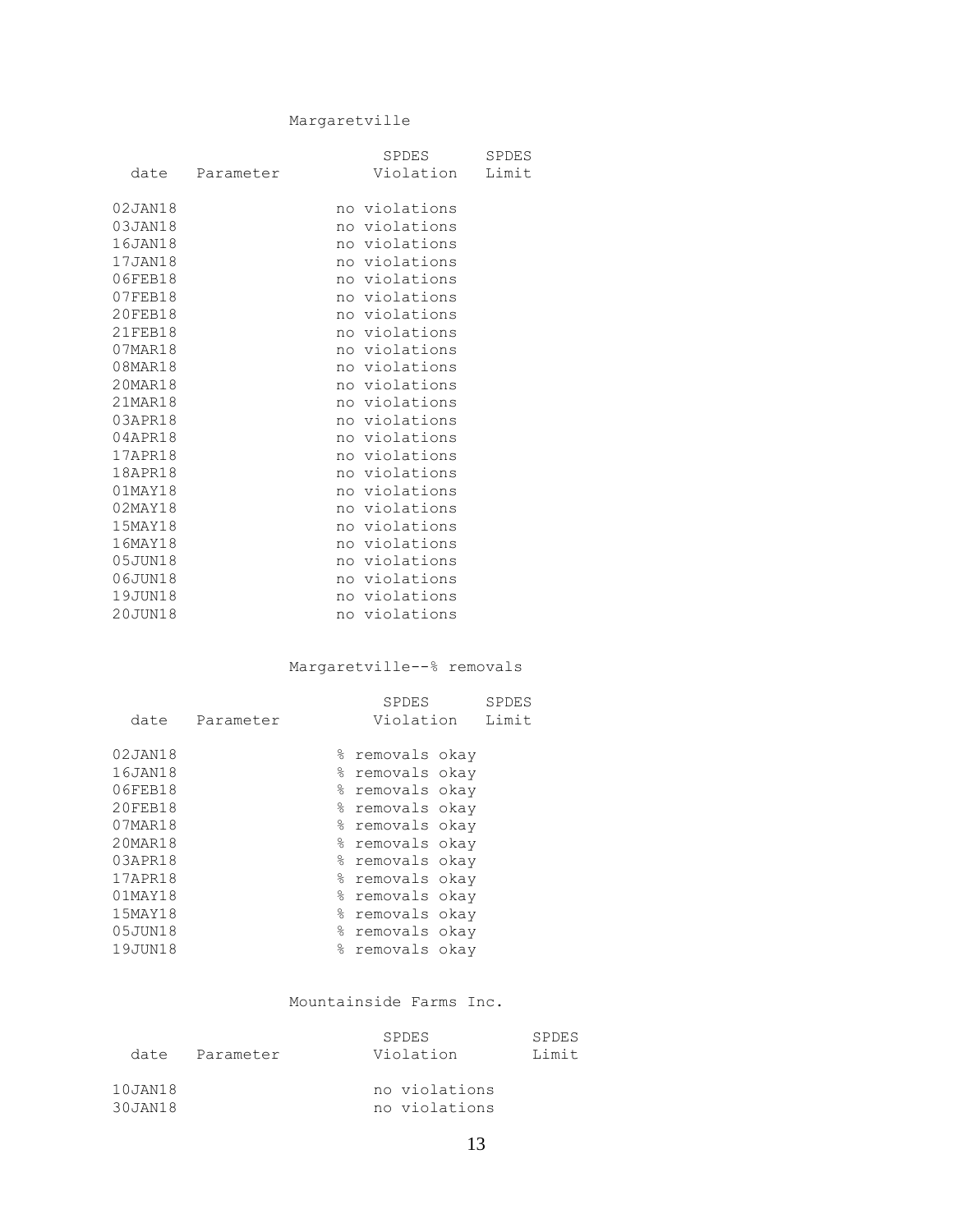#### Mountainside Farms Inc. - continued

| date                                                           | Parameter | <b>SPDES</b><br>Violation                                                                          | <b>SPDES</b><br>Limit |
|----------------------------------------------------------------|-----------|----------------------------------------------------------------------------------------------------|-----------------------|
| 21FEB18<br>14MAR18<br>04APR18<br>02MAY18<br>21MAY18<br>06JUN18 |           | no violations<br>no violations<br>no violations<br>no violations<br>no violations<br>no violations |                       |

#### Denver Sewer Corp.

|         |           | SPDES         | <b>SPDES</b>            |
|---------|-----------|---------------|-------------------------|
| date    | Parameter | Violation     | Limit                   |
| 10JAN18 | Ammonia   | 1.37          | $1.30 \text{ mqL}^{-1}$ |
| 21FEB18 |           | no violations |                         |
| 14MAR18 |           | no violations |                         |
| 04APR18 |           | no violations |                         |
| 02MAY18 |           | no violations |                         |
| 06JUN18 |           | no violations |                         |

#### Stamford WWTP

| date    | Parameter | SPDES<br>Violation | SPDES<br>Limit |
|---------|-----------|--------------------|----------------|
| 10JAN18 |           | no violations      |                |
| 21FEB18 |           | no violations      |                |
| 14MAR18 |           | no violations      |                |
| 28MAR18 |           | no violations      |                |
| 04APR18 |           | no violations      |                |
| 02MAY18 |           | no violations      |                |
| 06JUN18 |           | no violations      |                |
| 18JUN18 |           | no violations      |                |

#### Walton WWTP

| date                                                                      | Parameter | <b>SPDES</b><br>Violation                                                                                           | SPDES<br>Limit |
|---------------------------------------------------------------------------|-----------|---------------------------------------------------------------------------------------------------------------------|----------------|
| 24JAN18<br>14FEB18<br>27FEB18<br>28MAR18<br>11APR18<br>09MAY18<br>13JUN18 |           | no violations<br>no violations<br>no violations<br>no violations<br>no violations<br>no violations<br>no violations |                |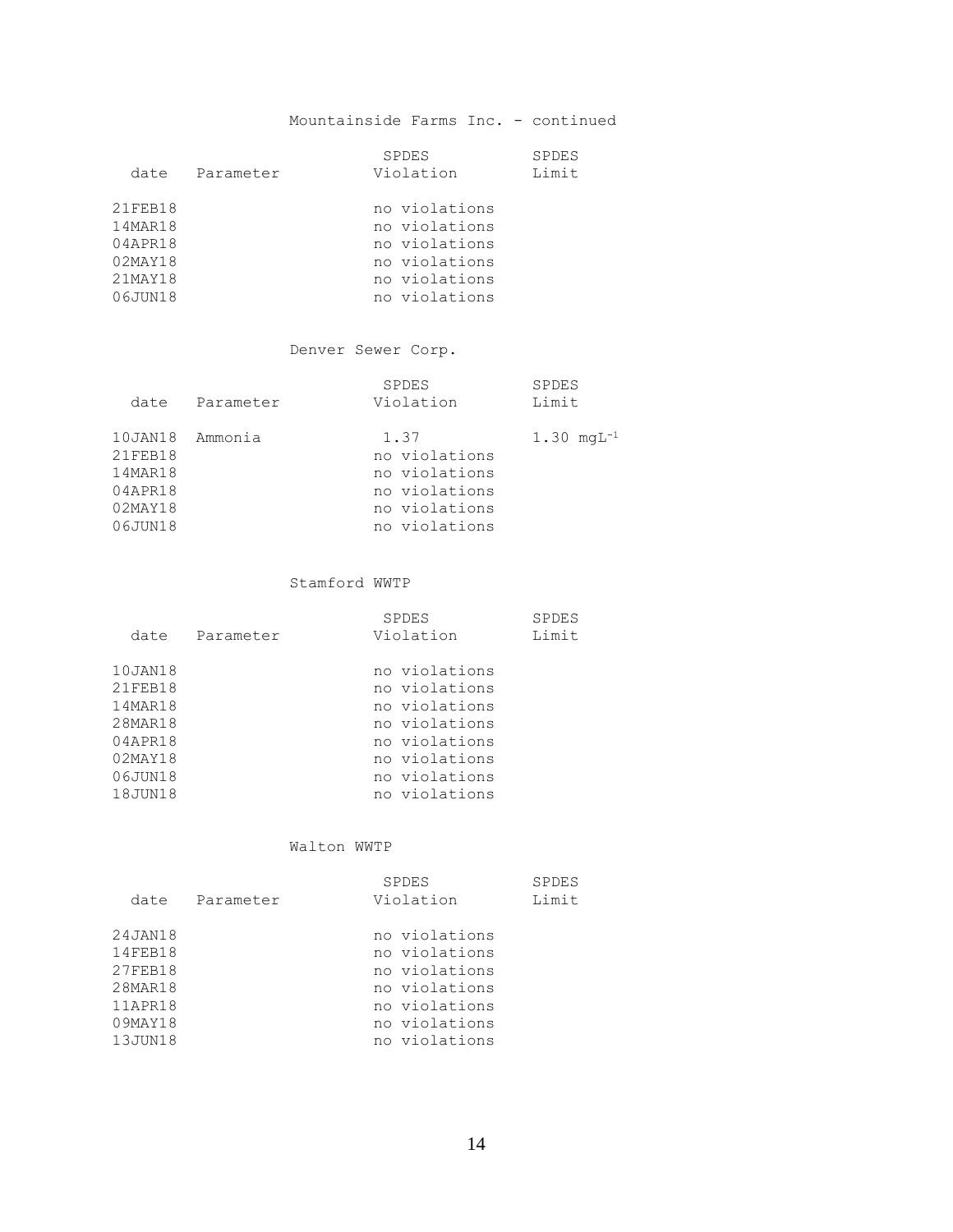#### Robert W. Harold Campus

| date    | Parameter | SPDES<br>Violation | <b>SPDES</b><br>Limit |
|---------|-----------|--------------------|-----------------------|
| 24JAN18 |           | no violations      |                       |
| 14FEB18 |           | no violations      |                       |
| 27FEB18 |           | no violations      |                       |
| 28MAR18 |           | no violations      |                       |
| 11APR18 |           | no violations      |                       |
| 09MAY18 |           | no violations      |                       |
| 13JUN18 |           | no violations      |                       |

#### Clear Pool Camp

| date                          | Parameter | <b>SPDES</b><br>Violation                       | <b>SPDES</b><br>Limit |
|-------------------------------|-----------|-------------------------------------------------|-----------------------|
|                               |           |                                                 |                       |
| 15FEB18<br>04JUN18<br>12JUN18 |           | no violations<br>no violations<br>no violations |                       |
| 18JUN18                       |           | no violations                                   |                       |

### Camp L'Man A'Chai – seasonal facility

|         |           | SPDES         | SPDES  |
|---------|-----------|---------------|--------|
| date    | Parameter | Violation     | T.imit |
|         |           |               |        |
| 27JUN18 |           | no violations |        |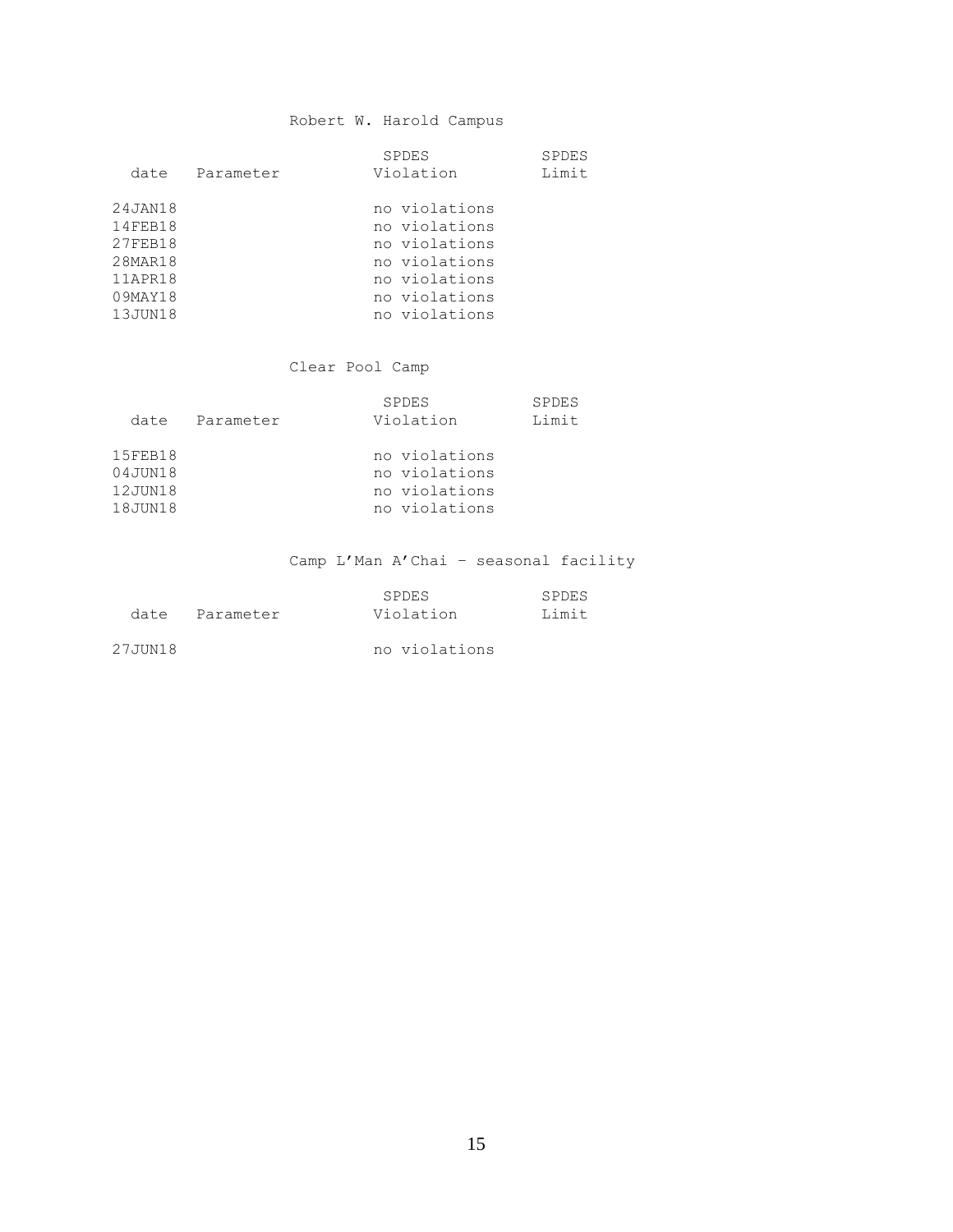#### **Table 3. Data Qualifiers**

| Site                  | Analyte                                    | Date     | Sample ID    | Qualifier                                                                                                                                                                    |  |
|-----------------------|--------------------------------------------|----------|--------------|------------------------------------------------------------------------------------------------------------------------------------------------------------------------------|--|
| Ashland WTP           | Phosphorus, Total (as P)                   | 01/11/18 |              | K-1800120-03 Data reanalyzed due to result above calibration range.                                                                                                          |  |
| <b>Boiceville WTP</b> | pH                                         | 02/15/18 |              | K-1800568-02 The duplicate analysis was not within the control limits.                                                                                                       |  |
| CLEAR POOL CAMP       | pH                                         | 02/15/18 |              | E-1800525-01 The duplicate analysis was not within the control limits.                                                                                                       |  |
| CLEAR POOL CAMP       | Phosphorus, Total (as P)                   | 06/04/18 |              | E-1801798-03 This sample is associated with a duplicate result that was above the high calibrant. The duplicate result was calculated using an extrapolated value.           |  |
| CLEAR POOL CAMP       | Phosphorus, Total (as P)                   | 06/04/18 |              | E-1801798-03 This sample is associated with a spiked sample result that was above the high calibrant. The spike recovery was calculated using an extrapolated value.         |  |
| CLEAR POOL CAMP       | CBOD                                       | 06/04/18 |              | E-1801798-03 QC failed. GGA <qc limit.<="" td=""><td></td></qc>                                                                                                              |  |
| CLEAR POOL CAMP       | <b>DH</b>                                  |          |              | 06/18/18 E-1802224-02 Analytical procedure error. CK6 performed after the first sample                                                                                       |  |
|                       | CLEAR POOL CAMP Solids, Total Suspended    | 06/18/18 |              | E-1802224-02 The end-of-run LOQ was not within 50-150%.                                                                                                                      |  |
| CLEAR POOL CAMP CBOD  |                                            |          |              | 06/18/18 E-1802224-02 This sample is associated with a dilution water blank that has a DO uptake of >0.2 mg/L                                                                |  |
| CWDB                  | Ammonia (as NH3)                           |          |              | 01/24/18 G-1800109-01 This sample is associated with a method blank that is above the LOQ.                                                                                   |  |
| CWDB                  | Turbidity                                  |          |              | 01/24/18 G-1800109-01 Data was manually entered due to computer issues.                                                                                                      |  |
| CWDB                  | Solids, Total Dissolved                    |          |              | 02/14/18 G-1800491-01 Ship and storage temp failure. USPS did not deliver samples in a timely manner. Samples exceeded temperature acceptance criteria. Samples recollected. |  |
| DCD                   | <b>MBAS</b>                                |          |              | 01/10/18 G-1800045-04 Laboratory Error. Incorrect test was requested for sample. TDS was analyzed as opposed to MBAS.                                                        |  |
| DCD                   | <b>MBAS</b>                                |          |              | 01/30/18 G-1800373-01 Sample frozen with visible ice crystals.                                                                                                               |  |
| DCD                   | Nitrate (as N)                             |          |              | 02/21/18 G-1800600-04 This sample is associated with an equipment blank that is greater than two times the LOQ.                                                              |  |
| DCD                   | Nitrate (as N)                             |          |              | 03/14/18 G-1800778-04 Data reanalyzed due to result above calibration range.                                                                                                 |  |
| DCD                   | Chloride                                   |          |              | 03/14/18 G-1800778-04 Data reanalyzed due to result above calibration range.                                                                                                 |  |
| DCD                   | Nitrate (as N)                             |          |              | 04/04/18 G-1801173-04 Data reanalyzed due to result above calibration range.                                                                                                 |  |
| DCD                   | Nitrate (as N)                             |          |              | 05/02/18 G-1801505-04A Data reanalyzed due to result above calibration range.                                                                                                |  |
| DCD                   | Chloride                                   |          |              | 05/02/18 G-1801505-04 Data reanalyzed due to result above calibration range.                                                                                                 |  |
| DCD                   | Nitrate (as N)                             |          |              | 05/02/18 G-1801505-04 Data reanalyzed due to result above calibration range.                                                                                                 |  |
| DCD                   | MBAS                                       |          |              | 05/02/18 G-1801505-04 Analysis omitted deliberately. Contratc lab sent incorrect sample bottle. Sample recollected 5/21/18.                                                  |  |
| DCD                   | Nitrate (as N)                             |          |              | 06/06/18 G-1802005-04 This sample is not filtered within 15 minutes of sample collection.                                                                                    |  |
| DCD                   | Chloride                                   |          |              | 06/06/18 G-1802005-04 This sample is not filtered within 15 minutes of sample collection.                                                                                    |  |
| <b>DTP</b>            | Ammonia (as NH3)                           |          |              | 01/24/18 G-1800109-02 This sample is associated with a method blank that is above the LOQ.                                                                                   |  |
| <b>DTP</b>            | Turbidity                                  |          |              | 01/24/18 G-1800109-02 Data was manually entered due to computer issues.                                                                                                      |  |
| DTP                   | Total Kjeldahl Nitrogen                    |          |              | 02/14/18 G-1800491-02 Ship and storage temp failure. USPS did not deliver samples in a timely manner. Samples exceeded temperature acceptance criteria. Samples recollected. |  |
| DTP                   | Total Kjeldahl Nitrogen                    |          |              | 02/27/18 G-1800721-02 Sample required dilution due to matrix.                                                                                                                |  |
| <b>DTP</b>            | Total Kjeldahl Nitrogen                    |          |              | 03/28/18 G-1800949-02 Sample required dilution due to matrix.                                                                                                                |  |
| Elka Park             | Phosphorus, Total (as P)                   | 02/08/18 |              | K-1800454-02 This sample is associated with a spiked sample result that was above the high calibrant. The spike recovery was calculated using an extrapolated value.         |  |
| Elka Park             | Temperature                                | 02/08/18 |              | K-1800454-02 The duplicate analysis was not within the control limits.                                                                                                       |  |
| Elka Park             | Phosphorus, Total (as P)                   | 02/08/18 |              | K-1800454-02 Data reanalyzed due to result above calibration range.                                                                                                          |  |
| Elka Park             | Phosphorus, Total (as P)                   | 04/11/18 |              | K-1801292-02 Data reanalyzed due to result above calibration range.                                                                                                          |  |
| Elka Park             | Phosphorus, Total (as P)                   | 05/09/18 |              | K-1801658-01 Data reanalyzed due to result above calibration range.                                                                                                          |  |
| Elka Park             | Phosphorus, Total (as P)                   | 06/06/18 |              | K-1802024-02 Data reanalyzed due to result above calibration range.                                                                                                          |  |
| EPE                   | Solids, Total Suspended                    | 01/16/18 |              | K-1800015-12 The end-of-run LOQ was not within 50-150%.                                                                                                                      |  |
| EPE                   | Ammonia (as NH3)                           | 01/23/18 |              | K-1800198-02 This sample is associated with a method blank that is above the LOQ.                                                                                            |  |
| EPE                   | Ammonia (as NH3)                           |          |              | 01/30/18 K-1800292-02 This sample is associated with a method blank that is above the LOQ.                                                                                   |  |
| EPEG                  | Coliform, Fecal                            |          |              | 04/04/18 K-1800967-08 Sample received with insufficient head space.                                                                                                          |  |
| EPR                   | Solids, Total Suspended                    | 01/16/18 |              | K-1800015-07 The end-of-run LOQ was not within 50-150%.                                                                                                                      |  |
| <b>HCITP</b>          | Phosphorus, Total (as P)                   |          |              | 04/11/18 G-1801280-05 Data reanalyzed due to result above calibration range.                                                                                                 |  |
| <b>HCITP</b>          | Phosphorus, Total (as P)                   |          |              | 06/13/18 G-1802041-05 This sample is associated with a spiked sample result that was above the high calibrant. The spike recovery was calculated using an extrapolated value |  |
| <b>HCITP</b>          | Phosphorus, Total (as P)                   |          |              | 06/13/18 G-1802041-05 Data reanalyzed due to result above calibration range.                                                                                                 |  |
| Hunter WTP            | DH                                         | 01/23/18 |              | K-1800287-02 OC failed, field check 7 failed.                                                                                                                                |  |
| MSC                   | Solids, Total Suspended                    | 01/16/18 |              | K-1800015-10 The end-of-run LOO was not within 50-150%                                                                                                                       |  |
| MSC                   | Coliform, Fecal                            | 04/04/18 |              | K-1800967-11 Sample received with insufficient head space.                                                                                                                   |  |
| <b>MSR</b>            | Solids, Total Suspended                    |          |              | 01/16/18 K-1800015-09 The end-of-run LOQ was not within 50-150%.                                                                                                             |  |
| Mt View TC            | Phosphorus, Total (as P)                   | 01/31/18 |              | K-1800391-02 This sample is associated with a spiked sample result that was above the high calibrant. The spike recovery was calculated using an extrapolated value          |  |
| Mt View TC            | Ammonia (as NH3)                           |          |              | 01/31/18 K-1800391-02 This sample is associated with a method blank that is above the LOQ.                                                                                   |  |
| Mt View TC            | Phosphorus, Total (as P)                   |          |              | 02/22/18 K-1800671-01 Data reanalyzed due to result above calibration range.                                                                                                 |  |
| Mt View TC            | Phosphorus, Total (as P)                   |          |              | 05/16/18 K-1801764-02 Data reanalyzed due to result above calibration range.                                                                                                 |  |
| PANDE                 | Ammonia (as NH3)                           |          |              | 01/24/18 G-1800109-03 This sample is associated with a method blank that is above the LOQ.                                                                                   |  |
| PANDE                 | Turbidity                                  | 01/24/18 |              | G-1800109-03 Data was manually entered due to computer issues.                                                                                                               |  |
| PANDE                 | Solids, Settleable                         | 03/28/18 |              | G-1800949-03 Method requires 1,000 mL sample volume; sample volume was 950 mL                                                                                                |  |
| Prattsville WTP       | Total Kjeldahl Nitrogen                    |          |              | 01/11/18 K-1800120-02 The spike analysis was not within the control limits. Matrix Spike 2 Recovery= 71%; LCL=90%.                                                           |  |
| Prattsville WTP       | Total Kjeldahl Nitrogen                    | 01/11/18 |              | K-1800120-02 The duplicate analysis was not within the control limits. Matrix Spike Duplicate 2 RPD=21%; LCL=10%.                                                            |  |
| Prattsville WTP       | Total Kjeldahl Nitrogen                    | 01/11/18 |              | K-1800120-02 The spike analysis was not within the control limits. Matrix Spike Duplicate 2 Recovery= 88%; LCL=90%.                                                          |  |
| Prattsville WTP       | DH                                         | 01/23/18 |              | K-1800287-01 QC failed. field check 7 failed.                                                                                                                                |  |
| Prattsville WTP       | Dissolved Oxygen                           | 03/08/18 | K-1800822-02 | The duplicate analysis was not within the control limits.                                                                                                                    |  |
| Prattsville WTP       | Temperature                                | 03/08/18 | K-1800822-02 | The duplicate analysis was not within the control limits.                                                                                                                    |  |
| Prattsville WTP       | Total Kjeldahl Nitrogen                    | 04/05/18 | K-1801194-02 | The spike analysis was not within the control limits. MS Yield=89%, LCL=90%.                                                                                                 |  |
| Prattsville WTP       | Total Kjeldahl Nitrogen                    | 06/07/18 | K-1801967-02 | The spike analysis was not within the control limits. MSD1 Yield= 43%; LCL= 90%.                                                                                             |  |
| Prattsville WTP       | Total Kjeldahl Nitrogen                    | 06/07/18 | K-1801967-02 | The duplicate analysis was not within the control limits. MSD1 RPD= 38; Limit= 10.                                                                                           |  |
| Prattsville WTP       | Total Kjeldahl Nitrogen                    | 06/07/18 | K-1801967-02 | The spike analysis was not within the control limits. MS1 Yield= 29%; LCL= 90%.                                                                                              |  |
| Prattsville WTP       | Total Kjeldahl Nitrogen                    | 06/07/18 | K-1801967-02 | The spike analysis was not within the control limits. MS2 Yield= -2.25%; LCL= 90%.                                                                                           |  |
| Prattsville WTP       | Total Kjeldahl Nitrogen                    | 06/07/18 |              | K-1801967-02 The spike analysis was not within the control limits. MSD2 Yield= -2.20%; LCL= 90%.                                                                             |  |
| SGE                   | Solids, Total Suspended                    | 01/16/18 |              | K-1800015-05 The end-of-run LOQ was not within 50-150%.                                                                                                                      |  |
| SGE                   | Phosphorus, Total (as P)                   | 01/16/18 |              | K-1800015-05 This sample is associated with a spiked sample result that was above the high calibrant. The spike recovery was calculated using an extrapolated value          |  |
| SGE                   | Nitrate/Nitrite (as N)                     | 04/17/18 |              | K-1801176-05 This sample is not filtered within 15 minutes of sample collection.                                                                                             |  |
| SGE                   | Ammonia (as NH3)                           | 06/05/18 |              | K-1801760-05 Data reanalyzed due to result above calibration range.                                                                                                          |  |
| SGE                   | Phosphorus, Total (as P)                   | 06/05/18 |              | K-1801760-05 Anomalous Result. Suspected sampling error.                                                                                                                     |  |
| SGE                   | Solids, Total Suspended                    |          |              | 06/05/18 K-1801760-05 Anomalous Result. Suspected sampling error.                                                                                                            |  |
| SGE                   | свор                                       |          |              | 06/05/18 K-1801760-05 Anomalous Result; suspected sampling error.                                                                                                            |  |
| SGE                   | Ammonia (as NH3)                           |          |              | 06/05/18 K-1801760-05 Anomalous Result. Suspected sampling error.                                                                                                            |  |
| SGE                   | Ammonia (as NH3)                           |          |              | 06/05/18 K-1801760-05B Anomalous Result. Suspected sampling error.                                                                                                           |  |
| SGE                   | Ammonia (as NH3)                           |          |              | 06/05/18 K-1801760-05B Original extrapolated result was more than 2x lower than the diluted sample result. Reran sample to confirm.                                          |  |
| SGE                   | Ammonia (as NH3)                           |          |              | 06/05/18 K-1801760-05A Anomalous Result. Suspected sampling error.                                                                                                           |  |
| SGE                   | Ammonia (as NH3)                           |          |              | 06/07/18 K-1802083-02 Sample delivered on wet ice; sample cooling could not be verified upon receipt.                                                                        |  |
| SGE                   | CBOD                                       |          |              | 06/07/18 K-1802083-02 Sample delivered on wet ice; sample cooling could not be verified upon receipt.                                                                        |  |
| SGE                   | Solids, Total Suspended                    |          |              | 06/07/18 K-1802083-02 Sample delivered on wet ice; sample cooling could not be verified upon receipt.                                                                        |  |
| SGE                   | Phosphorus, Total (as P)                   |          |              | 06/07/18 K-1802083-02 Sample delivered on wet ice; sample cooling could not be verified upon receipt.                                                                        |  |
| SGEG                  | Coliform, Fecal                            |          |              | 04/04/18 K-1800967-06 Sample received with insufficient head space.                                                                                                          |  |
| SGR<br>SGR            | Solids, Total Suspended                    |          |              | 01/16/18 K-1800015-04 The end-of-run LOQ was not within 50-150%.                                                                                                             |  |
|                       | Solids, Total Suspended                    |          |              | 06/05/18 K-1801760-04 Anomalous Result. Suspected sampling error.                                                                                                            |  |
| SGR                   | CBOD                                       |          |              | 06/05/18 K-1801760-04 Anomalous Result; suspected sampling error.                                                                                                            |  |
| SGR                   | Solids, Total Suspended                    |          |              | 06/07/18 K-1802083-01 Sample delivered on wet ice; sample cooling could not be verified upon receipt.                                                                        |  |
| SGR<br>STE            | CBOD                                       |          |              | 06/07/18 K-1802083-01 Sample delivered on wet ice; sample cooling could not be verified upon receipt.                                                                        |  |
|                       | Solids, Total Suspended                    |          |              | 01/16/18 K-1800015-02 The end-of-run LOQ was not within 50-150%.                                                                                                             |  |
| STE                   | Ammonia (as NH3)                           |          |              | 01/23/18 K-1800198-01 This sample is associated with a method blank that is above the LOQ.                                                                                   |  |
| <b>STE</b>            | Ammonia (as NH3)                           |          |              | 01/30/18 K-1800292-01 This sample is associated with a method blank that is above the LOQ.                                                                                   |  |
| STEG<br><b>STR</b>    | Coliform, Fecal<br>Solids, Total Suspended |          |              | 04/04/18 K-1800967-03 Sample received with insufficient head space.<br>01/16/18 K-1800015-01 The end-of-run LOQ was not within 50-150%.                                      |  |
| Windham WTP           | Total Kjeldahl Nitrogen                    |          |              | 06/07/18 K-1801967-01 The spike analysis was not within the control limits. MSD1 Yield= 43%; LCL= 90%.                                                                       |  |
| Windham WTF           | Total Kjeldahl Nitrogen                    |          |              | 06/07/18 K-1801967-01 The duplicate analysis was not within the control limits. MSD1 RPD= 38; Limit= 10.                                                                     |  |
| Windham WTF           | Total Kjeldahl Nitrogen                    |          |              | 06/07/18 K-1801967-01 The spike analysis was not within the control limits. MS1 Yield= 29%; LCL= 90%.                                                                        |  |
| Windham WTP           | Total Kjeldahl Nitrogen                    |          |              | 06/07/18 K-1801967-01 The spike analysis was not within the control limits. MS2 Yield= -2.25%; LCL= 90%.                                                                     |  |
| Windham WTP           | Total Kjeldahl Nitrogen                    |          |              | 06/07/18 K-1801967-01 The spike analysis was not within the control limits. MSD2 Yield= -2.20%; LCL= 90%.                                                                    |  |
| WSP                   | Ammonia (as NH3)                           |          |              | 01/24/18 G-1800109-044 This sample is associated with a method blank that is above the LOQ.                                                                                  |  |
| WSP                   | Ammonia (as NH3)                           | 01/24/18 |              | G-1800109-04 Data reanalyzed due to result above calibration range.                                                                                                          |  |
| WSP                   | Turbidity                                  | 01/24/18 |              | G-1800109-04 Data was manually entered due to computer issues.                                                                                                               |  |
| WSP                   | Turbidity                                  | 01/24/18 |              | G-1800109-04 The duplicate analysis was not within the control limits.                                                                                                       |  |
| WSP                   | Total Kjeldahl Nitrogen                    |          |              | 02/14/18 G-1800491-04 Ship and storage temp failure. USPS did not deliver samples in a timely manner. Samples exceeded temperature acceptance criteria. Samples recollected. |  |
| WSP                   | Ammonia (as NH3)                           |          |              | 04/11/18 G-1801280-04 Data reanalyzed due to result above calibration range.                                                                                                 |  |
|                       |                                            |          |              |                                                                                                                                                                              |  |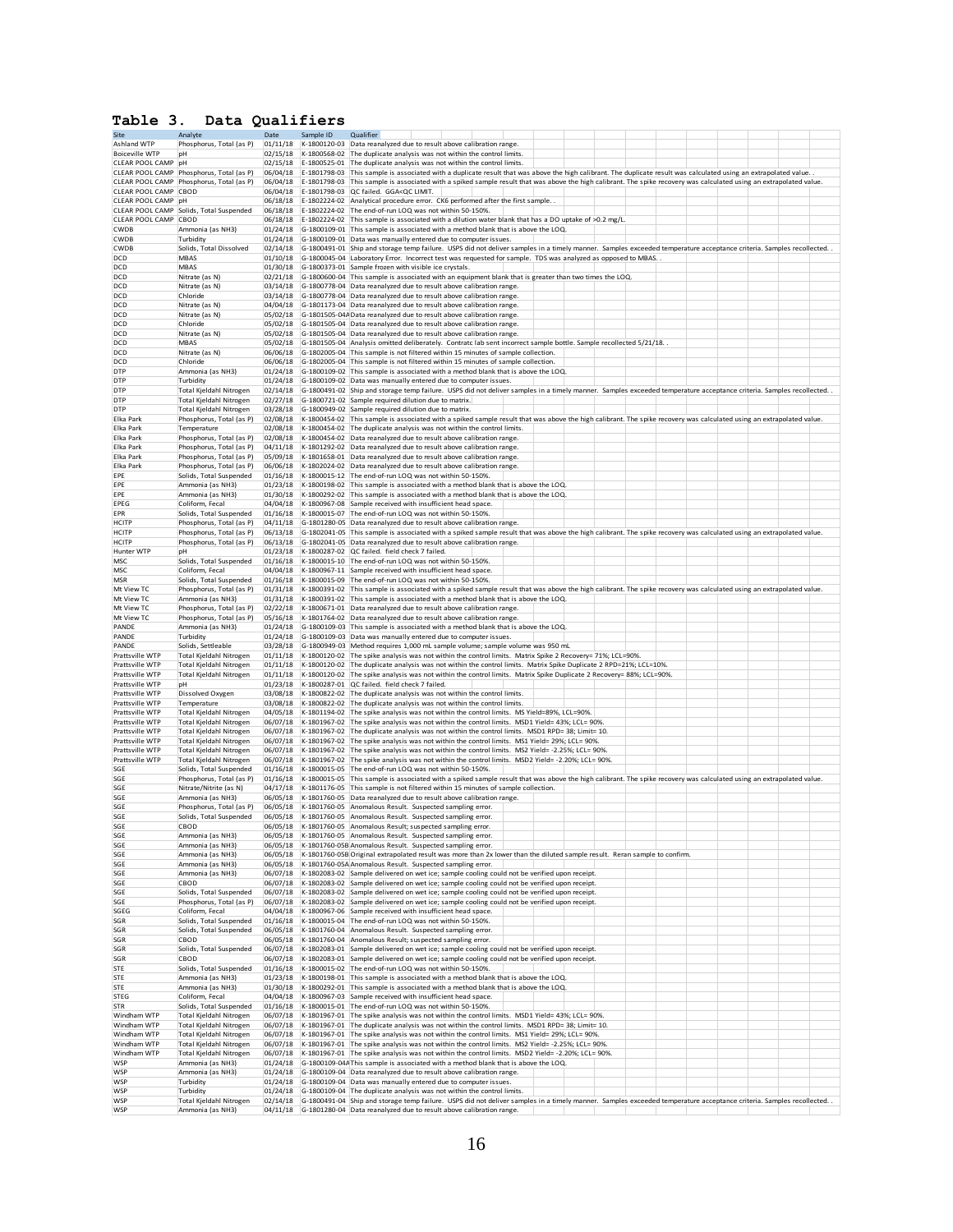| Table 4.<br>the five plants that require percent removal calculations (Grand Gorge, Pine Hill, Tannersville, Grahamsville, and |               |                |                |               |      | Catskill System |        |     |           |       | Raw Data for CAT/DEL WWTP effluent samples collected January - June 2018. Influent data (*) is included for |        |             |     |             |          |            |
|--------------------------------------------------------------------------------------------------------------------------------|---------------|----------------|----------------|---------------|------|-----------------|--------|-----|-----------|-------|-------------------------------------------------------------------------------------------------------------|--------|-------------|-----|-------------|----------|------------|
| Margaretville).                                                                                                                |               |                |                |               |      |                 |        |     |           |       |                                                                                                             |        |             |     |             |          |            |
| <b>PLANT</b>                                                                                                                   | SAMPDATE FLOW |                |                | BOD5 CBOD5 CL | DO   | <b>FCOLI</b>    | NH3    | NO3 | <b>PH</b> |       | SETSLDS SUSPSLDS TCREFF                                                                                     |        | <b>TEMP</b> | TP. | <b>TURB</b> | MBAS TDS | <b>TKN</b> |
| <b>Ashland WTP</b>                                                                                                             | 2018-01-11    |                | <sub>3.0</sub> |               | 10.6 | $<$ 1           | 0.64   |     | 6.35      | < 0.1 | <1.0                                                                                                        |        | 9.8         | 332 | 0.15        |          |            |
| Ashland WTP                                                                                                                    | 2018-02-14    |                | $0.009$ < 3.0  |               | 10.9 | $<$ 1           | 1.07   |     | 6.46      | < 0.1 | <1.1                                                                                                        |        | 6.9         | 37  | < 0.1       |          |            |
| Ashland WTP                                                                                                                    | 2018-03-08    |                | $0.006$ < 3.0  |               | 8.6  | $<$ 1           | 0.61   |     | 6.50      | < 0.1 | < 1.0                                                                                                       |        | 11.1        | 119 | 0.10        |          |            |
| <b>Ashland WTP</b>                                                                                                             | 2018-04-05    |                | $0.009$ < 3.0  |               | 10.8 | $<$ 1           | 1.85   |     | 6.28      | < 0.1 | < 1.0                                                                                                       |        | 5.9         | 38  | < 0.1       |          |            |
| Ashland WTP                                                                                                                    | 2018-05-03    |                | $3.0$          |               | 9.5  | $<$ 1           | 0.27   |     | 6.48      | < 0.1 | < 1.0                                                                                                       |        | 12.4        | 45  | 0.10        |          |            |
| Ashland WTP                                                                                                                    | 2018-06-07    | $0.0008$ < 3.0 |                |               | 9.6  | $<$ 1           | < 0.20 |     | 6.43      | < 0.1 | <1.0                                                                                                        |        | 13.2        | 10  | < 0.1       |          |            |
| <b>Boiceville WTP</b>                                                                                                          | 2018-01-11    | 0.018          |                | 3.0           | 11.0 | $<$ 1           | < 0.20 |     | 7.36      | < 0.1 | <1.0                                                                                                        |        | 12.6        | 41  | 0.15        |          |            |
| <b>Boiceville WTP</b>                                                                                                          | 2018-01-11    |                |                | < 3.0         |      |                 | < 0.20 |     |           |       | < 1.0                                                                                                       |        |             | 39  |             |          |            |
| <b>Boiceville WTP</b>                                                                                                          | 2018-02-15    | 0.027          |                | < 3.0         | 11.3 | $<$ 1           | 0.29   |     | 7.24      | < 0.1 | < 1.0                                                                                                       |        | 10.6        | 32  | 0.20        |          |            |
| <b>Boiceville WTP</b>                                                                                                          | 2018-03-14    | 0.018          |                | < 3.0         | 10.8 | $<$ 1           | < 0.20 |     | 7.78      | < 0.1 | <1.0                                                                                                        |        | 11.8        | 32  | 0.15        |          |            |
| <b>Boiceville WTP</b>                                                                                                          | 2018-04-12    |                |                | < 3.0         | 10.4 | $<$ 1           | < 0.20 |     | 7.81      | < 0.1 | <1.0                                                                                                        |        | 13.9        | 43  | 0.30        |          |            |
| <b>Boiceville WTP</b>                                                                                                          | 2018-05-10    |                |                | < 3.0         | 10.1 | $<$ 1           | < 0.20 |     | 8.40      | < 0.1 | <1.0                                                                                                        |        | 16.7        | 57  | 0.25        |          |            |
| <b>Boiceville WTP</b>                                                                                                          | 2018-06-14    | 0.018          |                | < 3.0         | 9.4  | $<$ 1           | < 0.20 |     | 8.44      | < 0.1 | < 1.0                                                                                                       |        | 20.0        | 126 | 0.35        |          |            |
| Camp Machne Tashbar                                                                                                            | 2018-06-27    |                |                | < 3.0         | 8.5  | $<$ 1           | < 0.20 |     | 7.45      | < 0.1 | < 1.0                                                                                                       | < 0.05 | 19.2        | 5   | 0.25        |          |            |
| Elka Park                                                                                                                      | 2018-01-10    |                | $\overline{0}$ | < 3.0         | 11.2 | $<$ 1           | < 0.20 |     | 7.10      | < 0.1 | < 1.0                                                                                                       |        | 8.1         | 173 | 0.15        |          |            |
| Elka Park                                                                                                                      | 2018-02-08    | 0.0008         |                | < 3.0         | 10.4 | $<$ 1           | 0.30   |     | 6.73      | < 0.1 | <1.0                                                                                                        |        | 10.5        | 219 | 0.15        |          |            |
| Elka Park                                                                                                                      | 2018-03-15    |                |                | < 3.0         | 10.3 | $<$ 1           | < 0.20 |     | 6.80      | < 0.1 | <1.0                                                                                                        |        | 9.0         | 176 | 0.10        |          |            |
| Elka Park                                                                                                                      | 2018-04-11    | 0.002          |                | < 3.0         | 10.0 | $<$ 1           | < 0.20 |     | 7.62      | < 0.1 | <1.0                                                                                                        |        | 11.4        | 201 | 0.10        |          |            |
| Elka Park                                                                                                                      | 2018-05-09    |                |                | $3.0$         | 10.4 | <1              | < 0.20 |     | 7.55      | < 0.1 | <1.0                                                                                                        |        | 11.4        | 233 | 0.10        |          |            |
| Elka Park                                                                                                                      | 2018-06-06    |                |                | $3.0$         | 9.5  | E6              | < 0.20 |     | 7.55      | < 0.1 | <1.0                                                                                                        |        | 14.1        | 218 | 0.30        |          |            |
| Grand Gorge*                                                                                                                   | 2018-01-02    |                |                | 118           |      |                 |        |     |           |       | 209                                                                                                         |        |             |     |             |          |            |
| <b>Grand Gorge</b>                                                                                                             | 2018-01-02    |                |                | $3.0$         |      |                 | < 0.20 |     |           |       | <1.0                                                                                                        |        |             | 6   |             |          |            |
| Grand Gorge*                                                                                                                   | 2018-01-16    |                |                | 41.1          |      |                 |        |     |           |       | 73.5                                                                                                        |        |             |     |             |          |            |
| <b>Grand Gorge</b>                                                                                                             | 2018-01-03    |                |                |               |      | $<$ 1           |        |     |           |       |                                                                                                             |        |             |     |             |          |            |
| <b>Grand Gorge</b>                                                                                                             | 2018-01-16    |                |                | < 3.0         |      |                 | < 0.20 |     |           |       | < 1.0                                                                                                       |        |             | 121 |             |          |            |
| <b>Grand Gorge</b>                                                                                                             | 2018-01-17    |                |                |               |      | $<$ 1           |        |     |           |       |                                                                                                             |        |             |     |             |          |            |
| Grand Gorge*                                                                                                                   | 2018-02-06    |                |                | 95.2          |      |                 |        |     |           |       | 77.0                                                                                                        |        |             |     |             |          |            |
| <b>Grand Gorge</b>                                                                                                             | 2018-02-06    |                |                | < 3.0         |      |                 | < 0.20 |     |           |       | < 1.0                                                                                                       |        |             | 6   |             |          |            |
| <b>Grand Gorge</b>                                                                                                             | 2018-02-07    |                |                |               |      | $<$ 1           |        |     |           |       |                                                                                                             |        |             |     |             |          |            |
| Grand Gorge*                                                                                                                   | 2018-02-20    |                |                | 54.2          |      |                 |        |     |           |       | 53.0                                                                                                        |        |             |     |             |          |            |
| <b>Grand Gorge</b>                                                                                                             | 2018-02-20    |                |                | 3.0           |      |                 | < 0.20 |     |           |       | $<1.0$                                                                                                      |        |             | 5   |             |          |            |
| <b>Grand Gorge</b>                                                                                                             | 2018-02-21    |                |                |               |      | <1              |        |     |           |       |                                                                                                             |        |             |     |             |          |            |
| Grand Gorge*                                                                                                                   | 2018-03-07    |                |                | 47.8          |      |                 |        |     |           |       | 60.5                                                                                                        |        |             |     |             |          |            |
| Grand Gorge                                                                                                                    | 2018-03-07    |                |                | < 3.0         |      |                 | < 0.20 |     |           |       | <1.0                                                                                                        |        |             | 6   |             |          |            |
| <b>Grand Gorge</b>                                                                                                             | 2018-03-08    |                |                |               |      | $\leq$ 1        |        |     |           |       |                                                                                                             |        |             |     |             |          |            |
| Grand Gorge*                                                                                                                   | 2018-03-20    |                |                | 108           |      |                 |        |     |           |       | 93.7                                                                                                        |        |             |     |             |          |            |
| <b>Grand Gorge</b>                                                                                                             | 2018-03-20    |                |                | < 3.0         |      |                 | < 0.20 |     |           |       | < 1.0                                                                                                       |        |             | 6   |             |          |            |
| Grand Gorge                                                                                                                    | 2018-03-21    |                |                |               |      | $<1$            |        |     |           |       |                                                                                                             |        |             |     |             |          |            |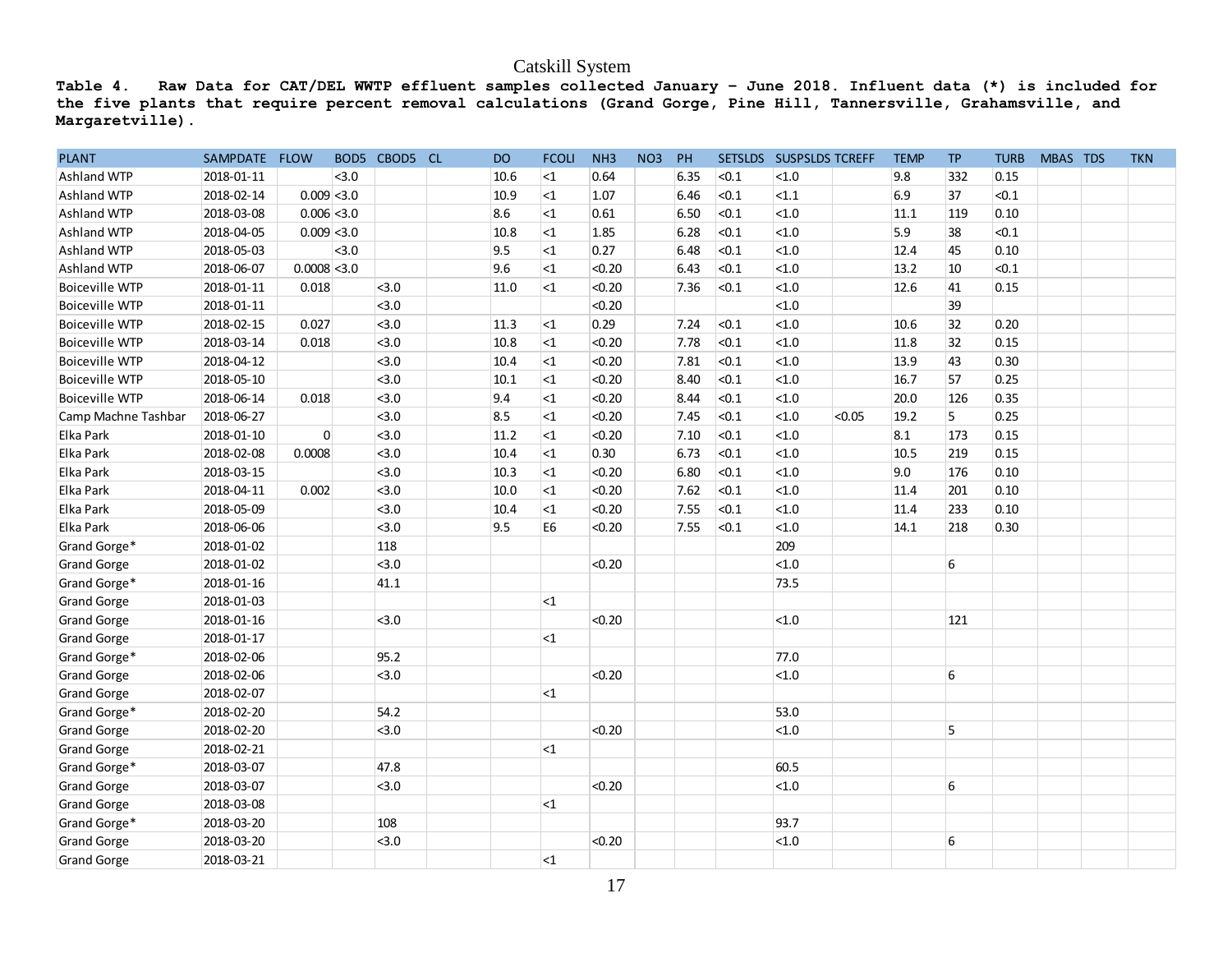|                         |               |               |                |               |           | <b>Catskill System</b> |                 |        |                 |       |                         |        |             |           |             |          |            |  |
|-------------------------|---------------|---------------|----------------|---------------|-----------|------------------------|-----------------|--------|-----------------|-------|-------------------------|--------|-------------|-----------|-------------|----------|------------|--|
| <b>PLANT</b>            | SAMPDATE FLOW |               |                | BOD5 CBOD5 CL | <b>DO</b> | <b>FCOLI</b>           | NH <sub>3</sub> | NO3 PH |                 |       | SETSLDS SUSPSLDS TCREFF |        | <b>TEMP</b> | <b>TP</b> | <b>TURB</b> | MBAS TDS | <b>TKN</b> |  |
| Grand Gorge*            | 2018-04-03    |               |                | 36.4          |           |                        |                 |        |                 |       | 30.6                    |        |             |           |             |          |            |  |
| <b>Grand Gorge</b>      | 2018-04-03    |               |                | < 3.0         |           |                        | < 0.20          |        |                 |       | <1.1                    |        |             | 6         |             |          |            |  |
| <b>Grand Gorge</b>      | 2018-04-04    |               |                |               |           | $<$ 1                  |                 |        |                 |       |                         |        |             |           |             |          |            |  |
| Grand Gorge*            | 2018-04-17    |               |                | 21.8          |           |                        |                 |        |                 |       | 27.3                    |        |             |           |             |          |            |  |
| <b>Grand Gorge</b>      | 2018-04-17    |               |                | < 3.0         |           |                        | < 0.20          |        |                 |       | <1.1                    |        |             | 9         |             |          |            |  |
| <b>Grand Gorge</b>      | 2018-04-18    |               |                |               |           | $<$ 1                  |                 |        |                 |       |                         |        |             |           |             |          |            |  |
| Grand Gorge*            | 2018-05-01    |               |                | 46.2          |           |                        |                 |        |                 |       | 40.6                    |        |             |           |             |          |            |  |
| <b>Grand Gorge</b>      | 2018-05-01    |               |                | < 3.0         |           |                        | < 0.20          |        |                 |       | $<1.0$                  |        |             | 6         |             |          |            |  |
| <b>Grand Gorge</b>      | 2018-05-02    |               |                |               |           | $<$ 1                  |                 |        |                 |       |                         |        |             |           |             |          |            |  |
| Grand Gorge*            | 2018-05-15    |               |                | 57.1          |           |                        |                 |        |                 |       | 64.2                    |        |             |           |             |          |            |  |
| <b>Grand Gorge</b>      | 2018-05-15    |               |                | < 3.0         |           |                        | < 0.20          |        |                 |       | $<1.0$                  |        |             | 13        |             |          |            |  |
| <b>Grand Gorge</b>      | 2018-05-16    |               |                |               |           | $<$ 1                  |                 |        |                 |       |                         |        |             |           |             |          |            |  |
| Grand Gorge*            | 2018-06-05    |               |                | 122           |           |                        | 31.6            |        |                 |       | 111                     |        |             | 29        |             |          |            |  |
| <b>Grand Gorge</b>      | 2018-06-05    |               |                | < 3.0         |           |                        |                 |        |                 |       | $<1.0$                  |        |             |           |             |          |            |  |
| <b>Grand Gorge</b>      | 2018-06-05    |               |                |               |           |                        | 32.2            |        |                 |       |                         |        |             |           |             |          |            |  |
| <b>Grand Gorge</b>      | 2018-06-06    |               |                |               |           | $<$ 1                  |                 |        |                 |       |                         |        |             |           |             |          |            |  |
| Grand Gorge*            | 2018-06-07    |               |                | 94.4          |           |                        |                 |        |                 |       | 78.6                    |        |             |           |             |          |            |  |
| <b>Grand Gorge</b>      | 2018-06-07    |               |                | < 3.0         |           |                        | < 0.20          |        |                 |       | <1.1                    |        |             | 30        |             |          |            |  |
| Grand Gorge*            | 2018-06-19    |               |                | 128           |           |                        |                 |        |                 |       | 160                     |        |             |           |             |          |            |  |
| <b>Grand Gorge</b>      | 2018-06-19    |               |                | < 3.0         |           |                        | < 0.20          |        |                 |       | <1.1                    |        |             | 34        |             |          |            |  |
| <b>Grand Gorge</b>      | 2018-06-20    |               |                |               |           | $<$ 1                  |                 |        |                 |       |                         |        |             |           |             |          |            |  |
| Trailside at Hunter LLC | 2018-02-27    |               |                |               |           |                        |                 |        | 7.45            |       |                         |        | 7.2         |           | 0.95        |          |            |  |
| Trailside at Hunter LLC | 2018-02-28    | 0.043         |                | 4.2           | 10.5      | $\leq$ 1               | < 0.20          |        | 7.05            | < 0.1 | 3.6                     | < 0.05 | 7.8         | 179       | 2.0         |          |            |  |
| Trailside at Hunter LLC | 2018-03-15    |               |                | < 3.0         | 10.3      | $<$ 1                  | < 0.20          |        | 6.73            | < 0.1 | 1.3                     | < 0.05 | 5.0         | 50        | 0.65        |          |            |  |
| Trailside at Hunter LLC | 2018-03-15    |               |                | 5.5           |           |                        | < 0.20          |        |                 |       | 4.6                     | < 0.05 |             | 80        |             |          |            |  |
| Trailside at Hunter LLC | 2018-04-11    | 0.006         |                | < 3.0         | 10.2      | $<$ 1                  | < 0.20          |        | 6.86            | < 0.1 | <1.0                    | < 0.05 | 7.7         | 19        | 0.30        |          |            |  |
| Trailside at Hunter LLC | 2018-05-16    | 0.0157        |                | < 3.0         | 7.5       | $<$ 1                  | < 0.20          |        | 6.97            | < 0.1 | < 1.0                   | < 0.05 | 16.6        | 20        | 0.25        |          |            |  |
| Trailside at Hunter LLC | 2018-05-23    |               |                |               |           |                        |                 |        | 7.29            |       |                         |        | 16.2        |           | 0.10        |          |            |  |
| Trailside at Hunter LLC | 2018-05-30    |               |                |               |           |                        |                 |        |                 |       |                         |        |             |           | 0.30        |          |            |  |
| Trailside at Hunter LLC | 2018-06-06    |               |                | < 3.0         | 8.2       | $\leq$ 1               | < 0.20          |        | 6.83            | < 0.1 | < 1.0                   | < 0.05 | 17.6        | 13        | 0.15        |          |            |  |
| Hunter WTP              | 2018-01-10    |               | $0.08$ < 3.0   |               | 12.5      | $<1$                   | < 0.20          |        | $6.53 \t < 0.1$ |       | <sub>1.0</sub>          | 0.05   | 5.0         | 15        | 0.20        |          |            |  |
| Hunter WTP              | 2018-01-23    |               |                |               |           |                        |                 |        |                 |       |                         |        | 6.5         |           | 0.25        |          |            |  |
| Hunter WTP              | 2018-02-08    |               | <sub>3.0</sub> |               | 12.6      | $\leq$ 1               | 0.27            |        | 6.41            | <0.1  | $ $ < 1.1               | < 0.05 | 4.1         | 12        | 0.20        |          |            |  |
| Hunter WTP              | 2018-02-08    |               | <sub>3.0</sub> |               |           |                        | < 0.20          |        |                 |       | $ $ < 1.1               | < 0.05 |             | 13        |             |          |            |  |
| Hunter WTP              | 2018-04-11    |               | $0.08$ < 3.0   |               | 11.6      | $\leq$ 1               | < 0.20          |        | 6.66            | <0.1  | <sub>1.0</sub>          | < 0.05 | 6.6         | 17        | 0.15        |          |            |  |
| Hunter WTP              | 2018-04-16    |               |                |               |           |                        |                 |        | 6.59            |       |                         |        | 6.6         |           | 0.15        |          |            |  |
| Hunter WTP              | 2018-05-16    |               | <sub>3.0</sub> |               | 9.9       | $\leq$ 1               | < 0.20          |        | 6.50            | <0.1  | <sub>1.0</sub>          | < 0.05 | 13.3        | 24        | 0.30        |          |            |  |
| Hunter WTP              | 2018-06-06    | $0.082$ < 3.0 |                |               | 9.3       | $\leq$ 1               | < 0.20          |        | $6.47$ < 0.1    |       | $ $ < 1.0               | 0.18   | 15.5        | 11        | 0.10        |          |            |  |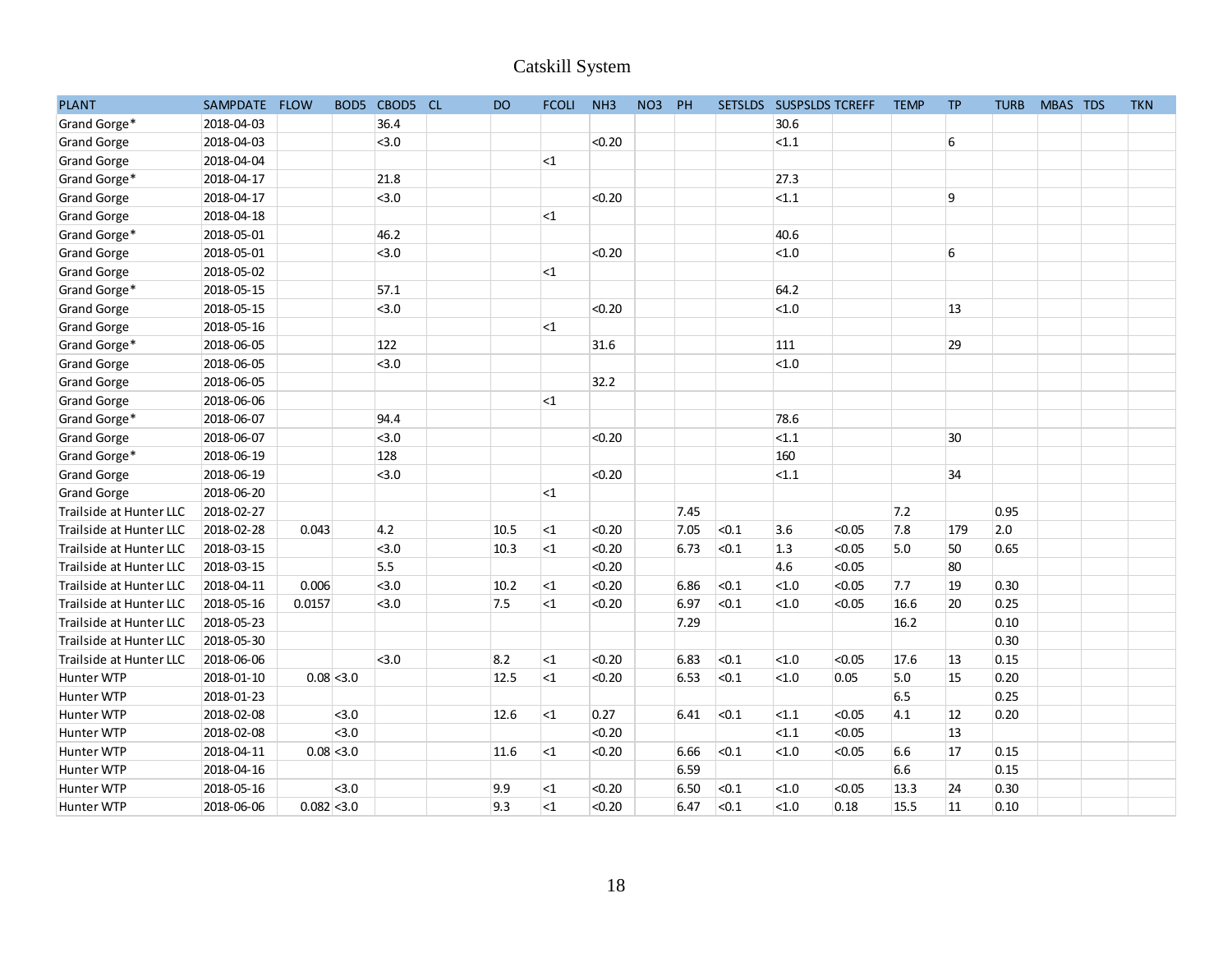|                              |               |        |                  |          |           | Catskill System |                 |                 |        |       |                         |             |           |             |          |            |
|------------------------------|---------------|--------|------------------|----------|-----------|-----------------|-----------------|-----------------|--------|-------|-------------------------|-------------|-----------|-------------|----------|------------|
| <b>PLANT</b>                 | SAMPDATE FLOW |        | BOD <sub>5</sub> | CBOD5 CL | <b>DO</b> | <b>FCOLI</b>    | NH <sub>3</sub> | NO <sub>3</sub> | PH     |       | SETSLDS SUSPSLDS TCREFF | <b>TEMP</b> | <b>TP</b> | <b>TURB</b> | MBAS TDS | <b>TKN</b> |
| Mountain View Estates        | 2018-01-31    |        |                  | < 3.0    | 9.9       | ${<}1$          | < 0.20          |                 | $7.22$ | < 0.1 | < 1.0                   | 14.1        | 165       | 0.20        |          |            |
| Mountain View Estates        | 2018-02-22    |        |                  | < 3.0    | 10.0      | $\leq$ 1        | < 0.20          |                 | 8.23   | < 0.1 | < 1.0                   | 15.7        | 1480      | 0.15        |          |            |
| Mountain View Estates        | 2018-04-11    |        |                  | < 3.0    | 9.7       | <1              | < 0.20          |                 | 7.00   | < 0.1 | < 1.0                   | 15.2        | 70        | 0.10        |          |            |
| <b>Mountain View Estates</b> | 2018-05-16    |        |                  | < 3.0    | 8.6       | ${<}1$          | < 0.20          |                 | 6.90   | 0.1   | 1.0                     | 21.1        | 194       | 0.60        |          |            |
| <b>Mountain View Estates</b> | 2018-06-27    |        |                  | 3.0      | 8.2       | ${<}1$          | < 0.20          |                 | 6.37   | < 0.1 | < 1.0                   | 21.1        | 26        | 0.25        |          |            |
| Olive Woods                  | 2018-01-11    |        |                  | < 3.0    | $11.2$    | $\leq$ 1        | < 0.20          |                 | 7.70   | < 0.1 | < 1.1                   | 10.2        | 187       | 0.10        |          |            |
| Olive Woods                  | 2018-02-15    | 0.0008 |                  | 3.0      | $11.1$    | <1              | 1.31            |                 | 7.41   | < 0.1 | < 1.0                   | 9.8         | 20        | 0.10        |          |            |
| Olive Woods                  | 2018-03-14    | 0.0016 |                  | < 3.0    | 10.8      | $\leq$ 1        | < 0.20          |                 | 7.41   | < 0.1 | < 1.0                   | 10.0        | 6         | < 0.1       |          |            |
| Olive Woods                  | 2018-04-12    | 0.001  |                  | < 3.0    | 10.8      | $\leq$ 1        | 0.23            |                 | 7.81   | < 0.1 | < 1.0                   | 10.4        | 9         | 0.10        |          |            |
| Olive Woods                  | 2018-05-10    |        |                  | $3.0$    | 9.9       | ${<}1$          | < 0.20          |                 | 7.82   | < 0.1 | $<1.0$                  | 15.4        | 9         | 0.30        |          |            |
| Olive Woods                  | 2018-06-14    | 0.0003 |                  | < 3.0    | 9.0       | $<$ 1           | < 0.20          |                 | 7.92   | < 0.1 | < 1.0                   | 18.6        | 16        | 0.10        |          |            |
| Oorah Catskill Retreat       | 2018-06-27    |        |                  | < 3.0    | 9.4       | $<$ 1           | < 0.20          |                 | 7.65   | < 0.1 | $<1.0$                  | 14.9        | 649       | 0.15        |          |            |
| Pine Hill*                   | 2018-01-02    |        | 110              |          |           |                 |                 |                 |        |       | 200                     |             |           |             |          |            |
| Pine Hill                    | 2018-01-02    |        | < 3.0            |          |           |                 | 2.50            |                 |        |       | <1.1                    |             | 17        |             |          |            |
| Pine Hill                    | 2018-01-03    |        |                  |          |           | $<$ 1           |                 |                 |        |       |                         |             |           |             |          |            |
| Pine Hill                    | 2018-01-09    |        |                  |          |           |                 | < 0.20          |                 |        |       |                         |             |           |             |          |            |
| Pine Hill*                   | 2018-01-16    |        | 59.9             |          |           |                 |                 |                 |        |       | 67.3                    |             |           |             |          |            |
| Pine Hill                    | 2018-01-16    |        | $3.0$            |          |           |                 | 0.64            |                 |        |       | < 1.1                   |             | 25        |             |          |            |
| Pine Hill                    | 2018-01-17    |        |                  |          |           | $<$ 1           |                 |                 |        |       |                         |             |           |             |          |            |
| Pine Hill                    | 2018-01-23    |        |                  |          |           |                 | 0.95            |                 |        |       |                         |             |           |             |          |            |
| Pine Hill                    | 2018-01-30    |        |                  |          |           |                 | < 0.20          |                 |        |       |                         |             |           |             |          |            |
| Pine Hill*                   | 2018-02-06    |        | 81.6             |          |           |                 |                 |                 |        |       | 152                     |             |           |             |          |            |
| Pine Hill                    | 2018-02-06    |        | < 3.0            |          |           |                 | 0.58            |                 |        |       | $<1.0$                  |             | 37        |             |          |            |
| Pine Hill                    | 2018-02-07    |        |                  |          |           | $<$ 1           |                 |                 |        |       |                         |             |           |             |          |            |
| Pine Hill*                   | 2018-02-20    |        | 80.0             |          |           |                 |                 |                 |        |       | 63.6                    |             |           |             |          |            |
| Pine Hill                    | 2018-02-20    |        | < 3.0            |          |           |                 | 1.19            |                 |        |       | < 1.1                   |             | 38        |             |          |            |
| Pine Hill                    | 2018-02-21    |        |                  |          |           | $\leq$ 1        |                 |                 |        |       |                         |             |           |             |          |            |
| Pine Hill*                   | 2018-03-07    |        | 90.8             |          |           |                 |                 |                 |        |       | 152                     |             |           |             |          |            |
| Pine Hill                    | 2018-03-07    |        | $3.0$            |          |           |                 | < 0.20          |                 |        |       | <1.1                    |             | 42        |             |          |            |
| Pine Hill                    | 2018-03-08    |        |                  |          |           | $<$ 1           |                 |                 |        |       |                         |             |           |             |          |            |
| Pine Hill*                   | 2018-03-20    |        | 129              |          |           |                 |                 |                 |        |       | 152                     |             |           |             |          |            |
| Pine Hill                    | 2018-03-20    |        | $3.0$            |          |           |                 | < 0.20          |                 |        |       | <1.1                    |             | 54        |             |          |            |
| Pine Hill                    | 2018-03-21    |        |                  |          |           | $\leq$ 1        |                 |                 |        |       |                         |             |           |             |          |            |
| Pine Hill*                   | 2018-04-03    |        | 28.1             |          |           |                 |                 |                 |        |       | 36.6                    |             |           |             |          |            |
| Pine Hill                    | 2018-04-03    |        | $ $ < 3.0        |          |           |                 | < 0.20          |                 |        |       | <sub>1.0</sub>          |             | 46        |             |          |            |
| Pine Hill                    | 2018-04-04    |        |                  |          |           | $\leq$ 1        |                 |                 |        |       |                         |             |           |             |          |            |
| Pine Hill*                   | 2018-04-17    |        | 39.4             |          |           |                 |                 |                 |        |       | 15.5                    |             |           |             |          |            |
| Pine Hill                    | 2018-04-17    |        | $ $ < 3.0        |          |           |                 | < 0.20          |                 |        |       | $ $ < 1.1               |             | 42        |             |          |            |
| Pine Hill                    | 2018-04-18    |        |                  |          |           | <sub>1</sub>    |                 |                 |        |       |                         |             |           |             |          |            |
| Pine Hill*                   | 2018-05-01    |        | 45.0             |          |           |                 |                 |                 |        |       | 29.1                    |             |           |             |          |            |
| Pine Hill                    | 2018-05-01    |        | $ $ < 3.0        |          |           |                 | < 0.20          |                 |        |       | <1.1                    |             | 13        |             |          |            |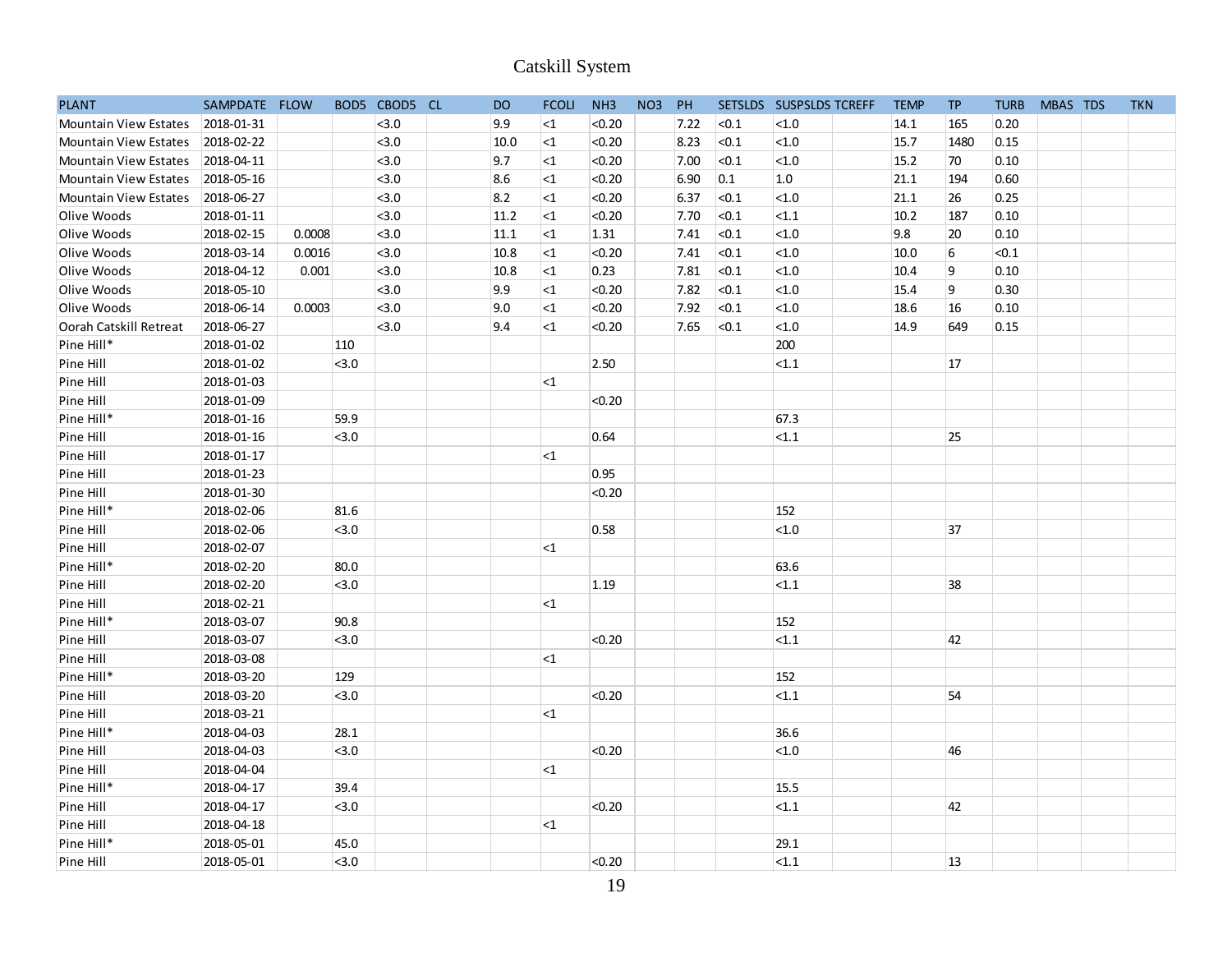|                 |               |       |       |                |           | <b>Catskill System</b> |                 |        |      |                |                         |             |                  |             |          |            |  |
|-----------------|---------------|-------|-------|----------------|-----------|------------------------|-----------------|--------|------|----------------|-------------------------|-------------|------------------|-------------|----------|------------|--|
| <b>PLANT</b>    | SAMPDATE FLOW |       |       | BOD5 CBOD5 CL  | <b>DO</b> | <b>FCOLI</b>           | NH <sub>3</sub> | NO3 PH |      |                | SETSLDS SUSPSLDS TCREFF | <b>TEMP</b> | <b>TP</b>        | <b>TURB</b> | MBAS TDS | <b>TKN</b> |  |
| Pine Hill       | 2018-05-02    |       |       |                |           | ${<}1$                 |                 |        |      |                |                         |             |                  |             |          |            |  |
| Pine Hill*      | 2018-05-15    |       | 117   |                |           |                        |                 |        |      |                | 150                     |             |                  |             |          |            |  |
| Pine Hill       | 2018-05-15    |       | < 3.0 |                |           |                        | < 0.20          |        |      |                | < 1.1                   |             | 21               |             |          |            |  |
| Pine Hill       | 2018-05-16    |       |       |                |           | <1                     |                 |        |      |                |                         |             |                  |             |          |            |  |
| Pine Hill*      | 2018-06-05    |       | 76.4  |                |           |                        |                 |        |      |                | 119                     |             |                  |             |          |            |  |
| Pine Hill       | 2018-06-05    |       | < 3.0 |                |           |                        | < 0.20          |        |      |                | < 1.1                   |             | 14               |             |          |            |  |
| Pine Hill       | 2018-06-06    |       |       |                |           | <1                     |                 |        |      |                |                         |             |                  |             |          |            |  |
| Pine Hill*      | 2018-06-19    |       | 118   |                |           |                        |                 |        |      |                | 313                     |             |                  |             |          |            |  |
| Pine Hill       | 2018-06-19    |       | < 3.0 |                |           |                        | < 0.20          |        |      |                | <1.1                    |             | 11               |             |          |            |  |
| Pine Hill       | 2018-06-20    |       |       |                |           | $\leq$ 1               |                 |        |      |                |                         |             |                  |             |          |            |  |
| Prattsville WTP | 2018-01-11    |       |       | < 3.0          |           |                        |                 |        |      |                | $<1.0$                  |             | 47               |             |          | 0.8        |  |
| Prattsville WTP | 2018-01-11    | 0.016 |       | < 3.0          | 9.1       | $\leq$ 1               |                 |        | 7.07 | < 0.1          | $<1.0$                  | 12.6        | 42               | 0.10        |          | 0.82       |  |
| Prattsville WTP | 2018-01-23    |       |       |                |           |                        |                 |        |      |                |                         | 11.8        |                  | 0.15        |          |            |  |
| Prattsville WTP | 2018-02-14    | 0.015 |       | < 3.0          | 8.7       | <sub>1</sub>           |                 |        | 6.88 | < 0.1          | <1.0                    | 11.8        | 39               | 0.10        |          | 1.4        |  |
| Prattsville WTP | 2018-03-08    | 0.016 |       | < 3.0          | 8.1       | ${<}1$                 |                 |        | 6.71 | < 0.1          | $<1.0$                  | 11.2        | 29               | 0.10        |          | 1.3        |  |
| Prattsville WTP | 2018-04-05    | 0.016 |       | < 3.0          | 7.3       | ${<}1$                 |                 |        | 6.95 | < 0.1          | $<1.0$                  | 11.1        | 31               | 0.10        |          | 1.7        |  |
| Prattsville WTP | 2018-04-16    |       |       |                |           |                        |                 |        | 7.03 |                |                         | 10.8        |                  | 0.10        |          |            |  |
| Prattsville WTP | 2018-05-03    | 0.015 |       | < 3.0          | 7.3       | <sub>1</sub>           |                 |        | 6.86 | <sub>0.1</sub> | $<1.0$                  | 12.6        | 33               | 0.10        |          | 1.2        |  |
| Prattsville WTP | 2018-06-07    | 0.018 |       | < 3.0          | 6.1       | ${<}1$                 |                 |        | 6.99 | < 0.1          | $<1.0$                  | 15.4        | 34               | 0.10        |          | 1.2        |  |
| Tannersville*   | 2018-01-02    |       |       | 95.2           |           |                        |                 |        |      |                | 77.6                    |             |                  |             |          |            |  |
| Tannersville    | 2018-01-02    |       |       | < 3.0          |           |                        | 2.83            |        |      |                | < 1.1                   |             | 32               |             |          |            |  |
| Tannersville    | 2018-01-03    |       |       |                |           | $<$ 1                  |                 |        |      |                |                         |             |                  |             |          |            |  |
| Tannersville    | 2018-01-09    |       |       |                |           |                        | < 0.20          |        |      |                |                         |             |                  |             |          |            |  |
| Tannersville*   | 2018-01-16    |       |       | 44.1           |           |                        |                 |        |      |                | 50.0                    |             |                  |             |          |            |  |
| Tannersville    | 2018-01-16    |       |       | < 3.0          |           |                        | 0.38            |        |      |                | < 1.1                   |             | 8                |             |          |            |  |
| Tannersville    | 2018-01-17    |       |       |                |           | <1                     |                 |        |      |                |                         |             |                  |             |          |            |  |
| Tannersville    | 2018-01-23    |       |       |                |           |                        | 1.61            |        |      |                |                         |             |                  |             |          |            |  |
| Tannersville    | 2018-01-30    |       |       |                |           |                        | < 0.20          |        |      |                |                         |             |                  |             |          |            |  |
| Tannersville*   | 2018-02-06    |       |       | 84.4           |           |                        |                 |        |      |                | 71.0                    |             |                  |             |          |            |  |
| Tannersville    | 2018-02-06    |       |       | < 3.0          |           |                        | 0.22            |        |      |                | < 1.1                   |             | 13               |             |          |            |  |
| Tannersville    | 2018-02-07    |       |       |                |           | $\leq$                 |                 |        |      |                |                         |             |                  |             |          |            |  |
| Tannersville*   | 2018-02-20    |       |       | 69.2           |           |                        |                 |        |      |                | 49.0                    |             |                  |             |          |            |  |
| Tannersville    | 2018-02-20    |       |       | $ $ < 3.0      |           |                        | < 0.20          |        |      |                | <sub>1.0</sub>          |             | $\boldsymbol{8}$ |             |          |            |  |
| Tannersville    | 2018-02-21    |       |       |                |           | 420                    |                 |        |      |                |                         |             |                  |             |          |            |  |
| Tannersville    | 2018-02-22    |       |       |                |           | <sub>1</sub>           |                 |        |      |                |                         |             |                  |             |          |            |  |
| Tannersville*   | 2018-03-07    |       |       | 67.6           |           |                        |                 |        |      |                | 61.1                    |             |                  |             |          |            |  |
| Tannersville    | 2018-03-07    |       |       | <sub>3.0</sub> |           |                        | < 0.20          |        |      |                | $ $ < 1.1               |             | 7                |             |          |            |  |
| Tannersville    | 2018-03-08    |       |       |                |           | <sub>1</sub>           |                 |        |      |                |                         |             |                  |             |          |            |  |
| Tannersville*   | 2018-03-20    |       |       | 68.8           |           |                        |                 |        |      |                | 58.2                    |             |                  |             |          |            |  |
| Tannersville    | 2018-03-20    |       |       | $ $ < 3.0      |           |                        | < 0.20          |        |      |                | <1.1                    |             | 11               |             |          |            |  |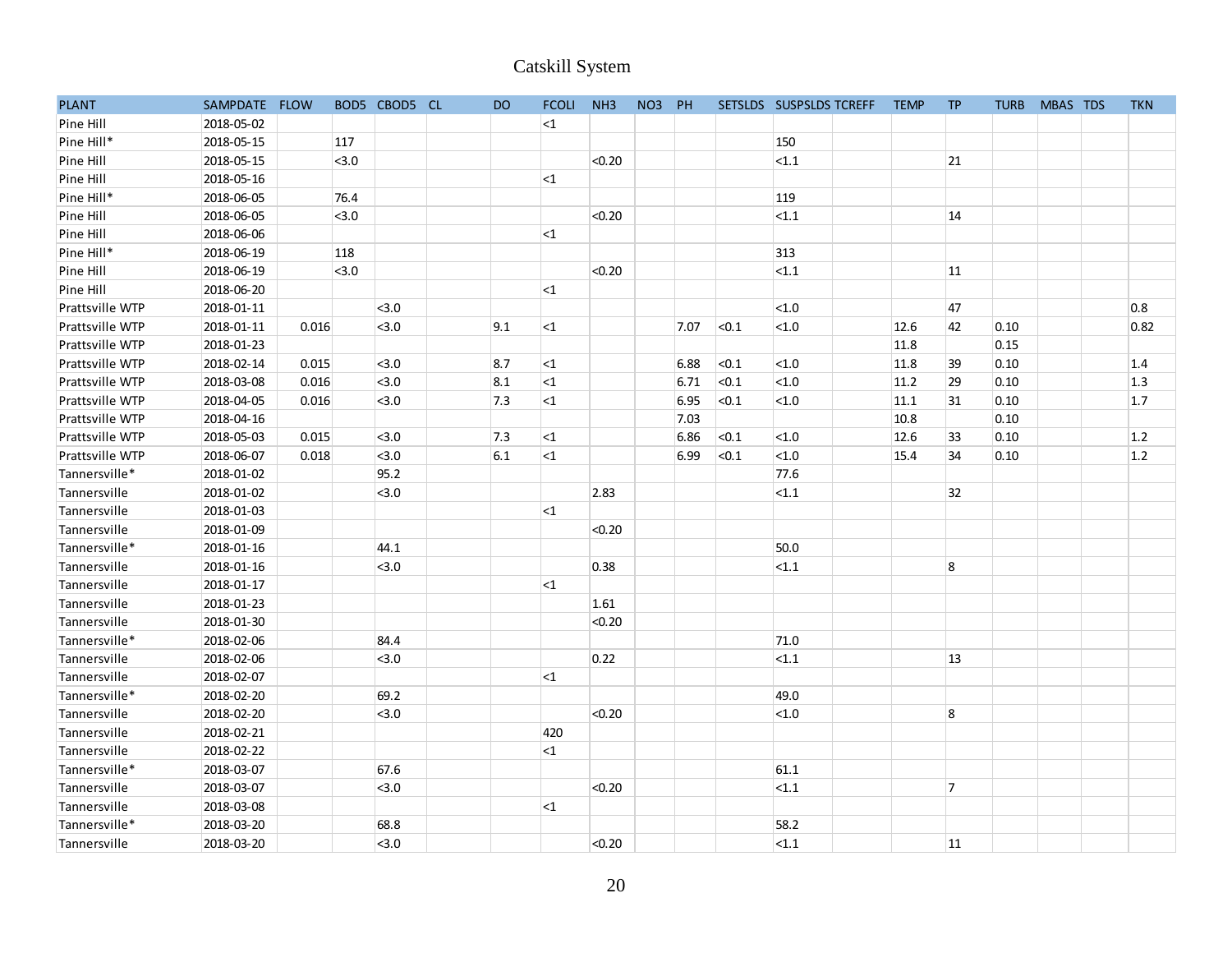|               |               |               |       |               |           | Catskill System |        |                 |      |       |                         |        |             |                |             |          |            |
|---------------|---------------|---------------|-------|---------------|-----------|-----------------|--------|-----------------|------|-------|-------------------------|--------|-------------|----------------|-------------|----------|------------|
|               |               |               |       |               |           |                 |        |                 |      |       |                         |        |             |                |             |          |            |
| <b>PLANT</b>  | SAMPDATE FLOW |               |       | BOD5 CBOD5 CL | <b>DO</b> | <b>FCOLI</b>    | NH3    | NO <sub>3</sub> | PH   |       | SETSLDS SUSPSLDS TCREFF |        | <b>TEMP</b> | <b>TP</b>      | <b>TURB</b> | MBAS TDS | <b>TKN</b> |
| Tannersville  | 2018-03-21    |               |       |               |           | $<1$            |        |                 |      |       |                         |        |             |                |             |          |            |
| Tannersville* | 2018-04-03    |               |       | 51.8          |           |                 |        |                 |      |       | 50.6                    |        |             |                |             |          |            |
| Tannersville  | 2018-04-03    |               |       | < 3.0         |           |                 | < 0.20 |                 |      |       | <1.1                    |        |             | 6              |             |          |            |
| Tannersville  | 2018-04-04    |               |       |               |           | $<$ 1           |        |                 |      |       |                         |        |             |                |             |          |            |
| Tannersville* | 2018-04-17    |               |       | 22.8          |           |                 |        |                 |      |       | 21.0                    |        |             |                |             |          |            |
| Tannersville  | 2018-04-17    |               |       | < 3.0         |           |                 | < 0.20 |                 |      |       | < 1.0                   |        |             | 7              |             |          |            |
| Tannersville  | 2018-04-18    |               |       |               |           | $<$ 1           |        |                 |      |       |                         |        |             |                |             |          |            |
| Tannersville* | 2018-05-01    |               |       | 32.8          |           |                 |        |                 |      |       | 30.2                    |        |             |                |             |          |            |
| Tannersville  | 2018-05-01    |               |       | < 3.0         |           |                 | < 0.20 |                 |      |       | <1.1                    |        |             | 9              |             |          |            |
| Tannersville  | 2018-05-02    |               |       |               |           | $<$ 1           |        |                 |      |       |                         |        |             |                |             |          |            |
| Tannersville* | 2018-05-15    |               |       | 98.4          |           |                 |        |                 |      |       | 92.6                    |        |             |                |             |          |            |
| Tannersville  | 2018-05-15    |               |       | < 3.0         |           |                 | < 0.20 |                 |      |       | $<1.0$                  |        |             | 42             |             |          |            |
| Tannersville  | 2018-05-16    |               |       |               |           | $\leq$ 1        |        |                 |      |       |                         |        |             |                |             |          |            |
| Tannersville* | 2018-06-05    |               |       | 116           |           |                 |        |                 |      |       | 133                     |        |             |                |             |          |            |
| Tannersville  | 2018-06-05    |               |       | < 3.0         |           |                 | < 0.20 |                 |      |       | < 1.1                   |        |             | 61             |             |          |            |
| Tannersville  | 2018-06-06    |               |       |               |           | $<$ 1           |        |                 |      |       |                         |        |             |                |             |          |            |
| Tannersville* | 2018-06-19    |               |       | 148           |           |                 |        |                 |      |       | 331                     |        |             |                |             |          |            |
| Tannersville  | 2018-06-19    |               |       | < 3.0         |           |                 | < 0.20 |                 |      |       | < 1.1                   |        |             | 64             |             |          |            |
| Tannersville  | 2018-06-20    |               |       |               |           | $<$ 1           |        |                 |      |       |                         |        |             |                |             |          |            |
| Windham WTP   | 2018-01-11    |               | 3.6   |               |           |                 |        |                 |      |       | <1.2                    | < 0.04 |             | $\overline{7}$ |             |          |            |
| Windham WTP   | 2018-01-11    |               | < 3.0 |               | 11.7      | ${<}1$          |        |                 | 6.57 | < 0.1 | $<1.0$                  | < 0.04 | 6.7         | 6              | 0.45        |          |            |
| Windham WTP   | 2018-02-14    | $0.252$ < 3.0 |       |               | 12.1      | $\leq$ 1        |        |                 | 6.64 | < 0.1 | < 1.0                   | < 0.05 | 6.4         | $10\,$         | 0.20        |          |            |
| Windham WTP   | 2018-02-21    |               |       |               |           |                 |        |                 | 6.33 |       |                         |        | 7.8         |                | 0.15        |          |            |
| Windham WTP   | 2018-03-08    | $0.283$ < 3.0 |       |               | 11.3      | $<$ 1           |        |                 | 6.59 | < 0.1 | <1.1                    | < 0.05 | 6.9         | 6              | 0.15        |          |            |
| Windham WTP   | 2018-04-05    | $0.401$ < 3.0 |       |               | 11.9      | $<$ 1           |        |                 | 6.75 | < 0.1 | <1.1                    | < 0.05 | 5.7         | 17             | 0.70        |          |            |
| Windham WTP   | 2018-05-03    | $0.251$ < 3.0 |       |               | 11.1      | $<$ 1           |        |                 | 6.94 | < 0.1 | < 1.0                   | < 0.05 | 10.4        | 10             | 0.20        |          |            |
| Windham WTP   | 2018-05-21    |               |       |               |           |                 |        |                 | 6.64 |       |                         |        | 12.4        |                | 0.40        |          |            |
| Windham WTP   | 2018-06-07    | 0.179         |       | < 3.0         | 10.1      | $<$ 1           | < 0.20 |                 | 6.95 | < 0.1 | 5.6                     | < 0.05 | 14.4        | 29             | 0.45        |          | 0.82       |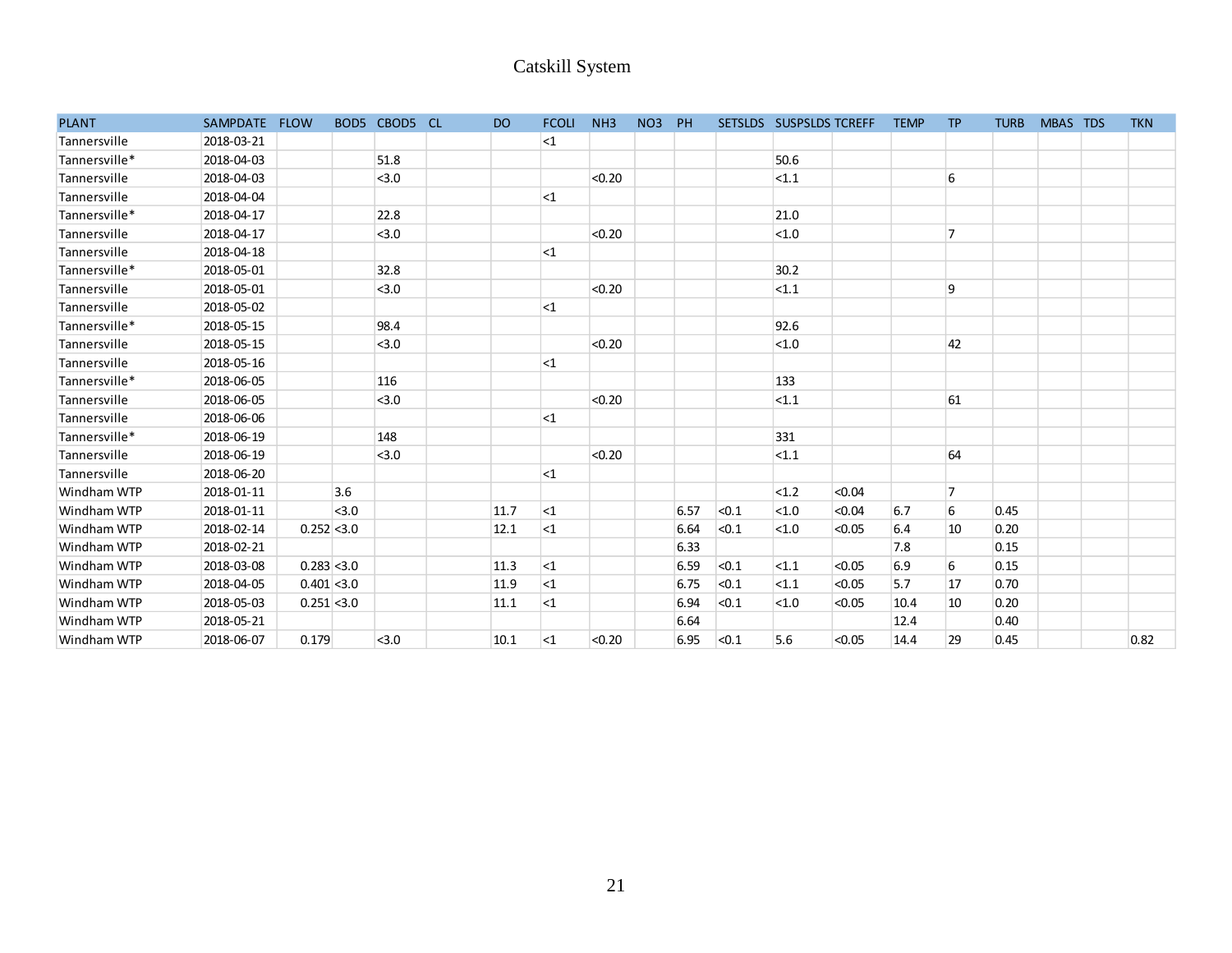|                        |            |                |                  |          |           | Delaware System |                 |                 |      |       |       |                         |             |           |             |          |            |
|------------------------|------------|----------------|------------------|----------|-----------|-----------------|-----------------|-----------------|------|-------|-------|-------------------------|-------------|-----------|-------------|----------|------------|
| <b>PLANT</b>           | SAMPDATE   | <b>FLOW</b>    | BOD <sub>5</sub> | CBOD5 CL | <b>DO</b> | <b>FCOLI</b>    | NH <sub>3</sub> | NO <sub>3</sub> | PH   |       |       | SETSLDS SUSPSLDS TCREFF | <b>TEMP</b> | <b>TP</b> | <b>TURB</b> | MBAS TDS | <b>TKN</b> |
| Andes                  | 2018-01-24 | $0.0766$ < 3.0 |                  |          | 11.4      | ${<}1$          | < 0.20          |                 | 7.52 | < 0.1 | < 1.1 |                         | 6.7         | 11        | 0.10        |          |            |
| Andes                  | 2018-02-14 | $0.065$ < 3.0  |                  |          | 12.2      | $<$ 1           | < 0.20          |                 | 7.41 | < 0.1 | < 1.1 |                         | 7.1         | 9         | 0.20        |          |            |
| Andes                  | 2018-03-20 |                |                  |          |           |                 |                 |                 | 7.48 |       |       |                         | 7.8         |           | 0.10        |          |            |
| Andes                  | 2018-03-28 | $0.051$ < 3.0  |                  |          | 11.0      | $<$ 1           | < 0.20          |                 | 7.22 | < 0.1 | < 1.0 |                         | 8.3         | 7         | < 0.1       |          |            |
| Andes                  | 2018-04-11 | $0.057$ < 3.0  |                  |          | 11.2      | ${<}1$          | < 0.20          |                 | 7.72 | < 0.1 | < 1.0 |                         | 8.2         | 9         | 0.30        |          |            |
| Andes                  | 2018-05-09 | $0.042$ < 3.0  |                  |          | 10.5      | ${<}1$          | < 0.20          |                 | 7.54 | < 0.1 | < 1.0 |                         | 11.8        | 11        | 0.45        |          |            |
| Andes                  | 2018-06-13 | $0.032$ < 3.0  |                  |          | 9.2       | $\leq$ 1        | < 0.20          |                 | 7.74 | < 0.1 | < 1.0 |                         | 15.9        | 19        | 0.55        |          |            |
| Andes                  | 2018-06-27 |                |                  |          |           |                 |                 |                 | 7.58 |       |       |                         | 16.6        |           | 0.10        |          |            |
| Camp L'Man A'Chai      | 2018-06-27 |                |                  | < 3.0    | 8.7       | $<$ 1           | 0.32            |                 | 7.14 | < 0.1 | < 1.0 |                         | 18.0        | 317       | 0.30        |          |            |
| CLEAR POOL CAMP        | 2018-02-15 |                |                  | 3.0      | 8.9       | $<$ 1           | < 0.20          |                 | 7.82 | < 0.1 | < 1.0 |                         | 18.7        | 68        |             |          |            |
| <b>CLEAR POOL CAMP</b> | 2018-06-04 |                |                  |          | 7.7       | $<$ 1           | 0.21            |                 | 8.45 | < 0.1 | < 1.0 |                         | 26.0        | 126       |             |          |            |
| CLEAR POOL CAMP        | 2018-06-12 |                |                  | < 3.0    |           |                 |                 |                 |      |       |       |                         |             |           |             |          |            |
| CLEAR POOL CAMP        | 2018-06-18 |                |                  | < 3.0    | 8.0       | $<$ 1           | < 0.20          |                 | 8.07 | < 0.1 | < 1.0 |                         | 26.8        | 32        |             |          |            |
| Delhi                  | 2018-01-24 | 0.807          |                  | 3.0      | 9.4       | <1              | < 0.20          |                 | 7.46 | < 0.1 | < 1.0 | < 0.04                  | 12.9        | 17        | 0.65        |          | 0.29       |
| Delhi                  | 2018-02-14 | 0.542          |                  | 3.0      | 10.5      | $<$ 1           | < 0.20          |                 | 7.30 | < 0.1 | < 1.1 | < 0.04                  | 11.4        | 15        | 0.20        |          |            |
| Delhi                  | 2018-02-27 | 0.684          |                  |          |           |                 |                 |                 |      |       |       |                         |             |           |             |          | < 0.4      |
| Delhi                  | 2018-03-28 | 0.547          |                  | 3.0      | 8.3       | $<$ 1           | < 0.20          |                 | 7.31 | < 0.1 | < 1.0 | < 0.04                  | 15.2        | 21        | 0.45        |          | < 0.2      |
| Delhi                  | 2018-04-11 | 0.628          |                  | 3.0      | 8.5       | $<$ 1           | < 0.20          |                 | 7.57 | < 0.1 | < 1.0 | < 0.04                  | 15.2        | 17        | 0.30        |          | 0.41       |
| Delhi                  | 2018-05-09 | 0.652          |                  | < 3.0    | 7.5       | $<$ 1           | < 0.20          |                 | 7.40 | < 0.1 | < 1.0 | < 0.04                  | 19.3        | 15        | 0.50        |          | < 0.2      |
| Delhi                  | 2018-06-13 | 0.593          |                  | < 3.0    | 6.5       | $<$ 1           | < 0.20          |                 | 7.65 | < 0.1 | < 1.0 | 0.04                    | 23.2        | 29        | 0.70        |          | < 0.2      |
| Denver Sewer Corp.     | 2018-01-10 | 0.007          |                  | 3.2      | 12.1      | $\leq$ 1        | 1.37            |                 | 7.16 | < 0.1 | < 1.0 | < 0.04                  | 4.2         | 50        | 0.40        |          |            |
| Denver Sewer Corp.     | 2018-02-21 | 0.016          |                  | 3.4      | 11.1      | 43              | < 0.20          |                 | 7.24 | < 0.1 | < 1.1 | < 0.04                  | 6.2         | 46        | < 0.1       |          |            |
| Denver Sewer Corp.     | 2018-03-14 | 0.014          |                  | < 3.0    | 11.5      | <sub>1</sub>    | < 0.20          |                 | 7.50 | < 0.1 | < 1.1 | < 0.04                  | 4.3         | 41        | 0.10        |          |            |
| Denver Sewer Corp.     | 2018-04-04 | 0.024          |                  | < 3.0    | 11.6      | $\leq$ 1        | < 0.20          |                 | 7.60 | < 0.1 | < 1.0 | < 0.04                  | 5.8         | 48        | 0.35        |          |            |
| Denver Sewer Corp.     | 2018-05-02 | 0.023          |                  | < 3.0    | 10.8      | ${<}1$          | < 0.20          |                 | 7.60 | < 0.1 | < 1.0 | < 0.04                  | 8.6         | 53        | 0.10        |          |            |
| Denver Sewer Corp.     | 2018-06-06 | 0.008          |                  | < 3.0    | 9.0       | $<$ 1           | < 0.20          |                 | 7.37 | < 0.1 | < 1.0 | < 0.04                  | 14.1        | 62        | 0.40        |          |            |
| Fleischmanns           | 2018-01-10 | 0.02           |                  | < 3.0    | 12.5      | ${<}1$          | 0.31            |                 | 7.21 | < 0.1 | < 1.0 | < 0.04                  | 5.5         | 10        | 0.20        |          |            |
| Fleischmanns           | 2018-02-21 | 0.041          |                  | < 3.0    | 12.6      | ${<}1$          | < 0.20          |                 | 6.84 | < 0.1 | < 1.0 | < 0.04                  | 6.4         | 7         | 0.20        |          |            |
| Fleischmanns           | 2018-03-14 | 0.036          |                  | < 3.0    | 11.8      | $<$ 1           | < 0.20          |                 | 7.30 | < 0.1 | < 1.0 | < 0.04                  | 6.1         | 8         | 0.25        |          |            |
| Fleischmanns           | 2018-03-20 |                |                  |          |           |                 |                 |                 | 7.22 |       |       |                         | 5.3         |           | 0.45        |          |            |
| Fleischmanns           | 2018-04-04 |                |                  | $3.0$    | 11.5      | $<$ 1           | < 0.20          |                 | 7.04 | < 0.1 | < 1.0 | < 0.04                  | 7.0         | 11        | 0.25        |          |            |
| Fleischmanns           | 2018-05-02 | 0.412          |                  | < 3.0    | 13.0      | <sub>1</sub>    | < 0.20          |                 | 7.13 | < 0.1 | < 1.0 | < 0.04                  | 8.1         | 9         | 0.15        |          |            |
| Fleischmanns           | 2018-06-06 | 0.041          |                  | < 3.0    | 9.4       | <1              | < 0.20          |                 | 7.05 | < 0.1 | < 1.0 | < 0.04                  | 14.9        | 14        | 0.20        |          |            |
| Fleischmanns           | 2018-06-27 |                |                  |          |           |                 |                 |                 | 7.11 |       |       |                         | 15.8        |           | 0.10        |          |            |
| Grahamsville*          | 2018-01-03 |                |                  | 110      |           |                 |                 |                 |      |       | 57.7  |                         |             |           |             |          |            |
| Grahamsville           | 2018-01-03 |                |                  | < 3.0    |           | $<$ 1           | < 0.20          |                 |      |       | <1.1  |                         |             | 14        |             |          |            |
| Grahamsville           | 2018-01-18 |                |                  |          |           |                 |                 |                 | 7.32 |       |       |                         | 9.3         |           | 0.10        |          |            |
| Grahamsville*          | 2018-02-07 |                |                  | 121      |           |                 |                 |                 |      |       | 128   |                         |             |           |             |          |            |
| Grahamsville           | 2018-02-07 |                |                  | < 3.0    |           | $\leq$ 1        | < 0.20          |                 |      |       | <1.1  |                         |             | 20        |             |          |            |
| Grahamsville*          | 2018-03-06 |                |                  | 108      |           |                 |                 |                 |      |       | 114   |                         |             |           |             |          |            |
| Grahamsville           | 2018-03-06 |                |                  | < 3.0    |           | <1              | < 0.20          |                 |      |       | <1.1  |                         |             | 27        |             |          |            |
|                        |            |                |                  |          |           |                 |                 |                 |      |       |       |                         |             |           |             |          |            |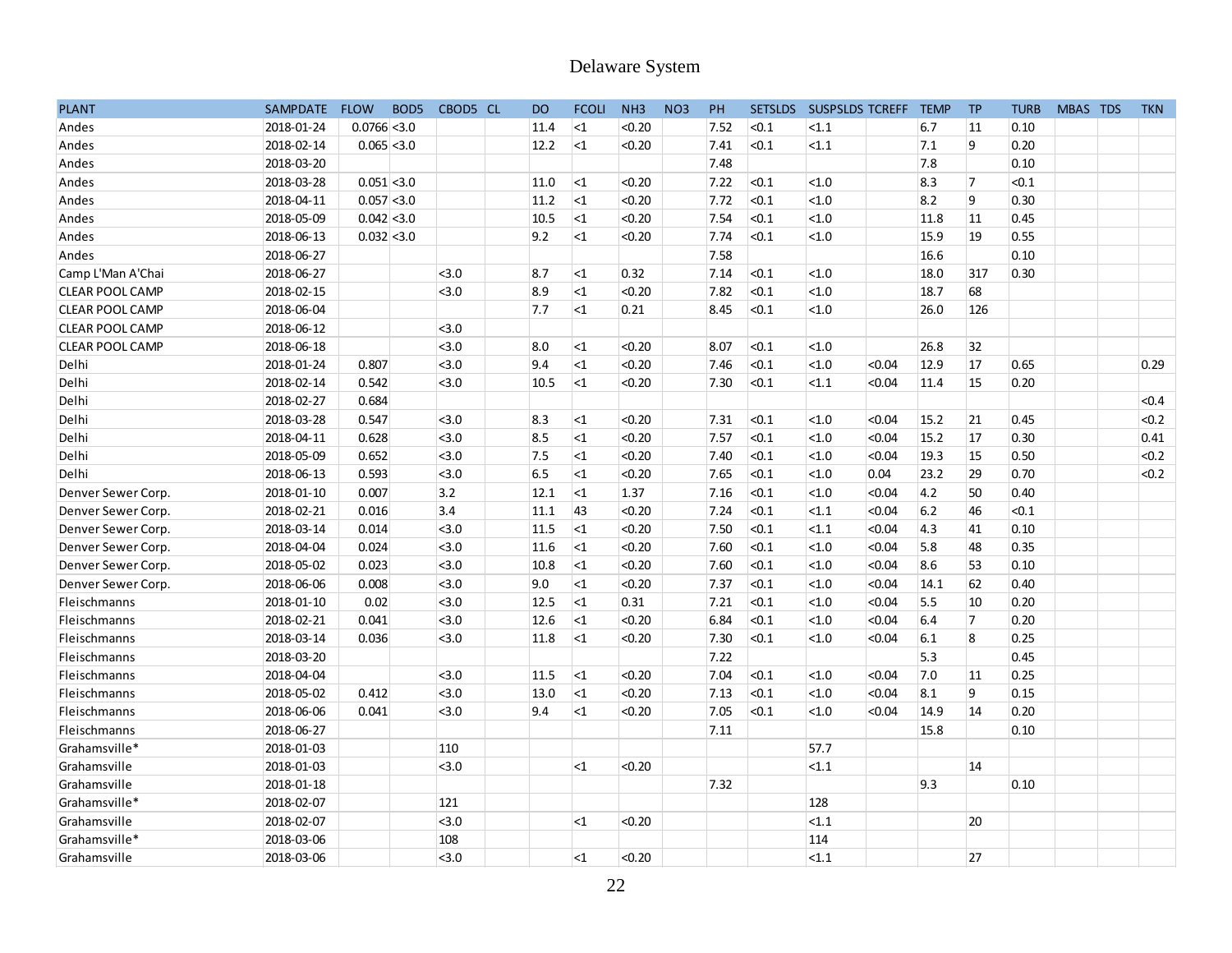|                                   |               |        |                  |          |           | Delaware System |                 |                 |      |       |                         |             |           |             |          |     |            |
|-----------------------------------|---------------|--------|------------------|----------|-----------|-----------------|-----------------|-----------------|------|-------|-------------------------|-------------|-----------|-------------|----------|-----|------------|
|                                   |               |        |                  |          |           |                 |                 |                 |      |       |                         |             |           |             |          |     |            |
|                                   |               |        |                  |          |           |                 |                 |                 |      |       |                         |             |           |             |          |     |            |
| <b>PLANT</b>                      | SAMPDATE FLOW |        | BOD <sub>5</sub> | CBOD5 CL | <b>DO</b> | <b>FCOLI</b>    | NH <sub>3</sub> | NO <sub>3</sub> | PH   |       | SETSLDS SUSPSLDS TCREFF | <b>TEMP</b> | <b>TP</b> | <b>TURB</b> | MBAS TDS |     | <b>TKN</b> |
| Grahamsville                      | 2018-03-26    |        |                  |          |           |                 |                 |                 | 7.32 |       |                         | 10.1        |           | 0.10        |          |     |            |
| Grahamsville*                     | 2018-04-04    |        |                  | 59.7     |           |                 |                 |                 |      |       | 64.5                    |             |           |             |          |     |            |
| Grahamsville                      | 2018-04-04    |        |                  | < 3.0    |           | $<$ 1           | < 0.20          |                 |      |       | <1.0                    |             | 19        |             |          |     |            |
| Grahamsville*                     | 2018-05-02    |        |                  | 100      |           |                 |                 |                 |      |       | 142                     |             |           |             |          |     |            |
| Grahamsville                      | 2018-05-02    |        |                  | < 3.0    |           | $<$ 1           | < 0.20          |                 |      |       | $ $ < 1.1               |             | 25        |             |          |     |            |
| Grahamsville                      | 2018-05-22    |        |                  |          |           |                 |                 |                 | 7.49 |       |                         | 14.5        |           | 0.10        |          |     |            |
| Grahamsville                      | 2018-05-30    |        |                  |          |           |                 |                 |                 | 7.54 |       |                         | 16.5        |           | 0.10        |          |     |            |
| Grahamsville*                     | 2018-06-06    |        |                  | 182      |           |                 |                 |                 |      |       | 151                     |             |           |             |          |     |            |
| Grahamsville                      | 2018-06-06    |        |                  | < 3.0    |           | $<$ 1           | < 0.20          |                 |      |       | <1.1                    |             | 33        |             |          |     |            |
| Hanah Country Inn and Golf Resort | 2018-01-24    | 0.0016 |                  |          | 8.0       |                 |                 |                 | 7.26 |       | 4.0                     | 5.9         | 196       |             |          |     |            |
| Hanah Country Inn and Golf Resort | 2018-02-14    | 0.004  |                  |          | 7.1       |                 |                 |                 | 7.05 |       | 3.4                     | 5.2         | 194       |             |          |     |            |
| Hanah Country Inn and Golf Resort | 2018-03-28    | 0.005  |                  |          | 11.0      |                 |                 |                 | 7.14 |       | 1.6                     | 4.2         | 194       |             |          |     |            |
| Hanah Country Inn and Golf Resort | 2018-04-11    | 0.003  |                  |          | 9.1       |                 |                 |                 | 7.48 |       | 2.2                     | 4.5         | 411       |             |          |     |            |
| Hanah Country Inn and Golf Resort | 2018-05-09    | 0.003  |                  |          | 9.6       |                 |                 |                 | 6.93 |       | 2.2                     | 10.7        | 179       |             |          |     |            |
| Hanah Country Inn and Golf Resort | 2018-06-13    | 0.003  |                  |          | 3.2       |                 |                 |                 | 6.84 |       | 7.4                     | 15.3        | 848       |             |          |     |            |
| Hobart                            | 2018-01-10    | 0.092  |                  | < 3.0    | 10.1      | ${<}1$          | < 0.20          |                 | 6.68 | < 0.1 | $ $ < 1.1               | 10.9        | 13        | 0.15        |          |     |            |
| Hobart                            | 2018-02-21    | 0.085  |                  | < 3.0    | 8.5       | $<1\,$          | < 0.20          |                 | 6.45 | < 0.1 | $ $ < 1.1               | 11.1        | 8         | 0.10        |          |     |            |
| Hobart                            | 2018-03-14    | 0.093  |                  | < 3.0    | 7.8       | $<1\,$          | < 0.20          |                 | 6.51 | < 0.1 | <1.0                    | 11.1        | 12        | 0.25        |          | 680 |            |
| Hobart                            | 2018-04-04    | 0.126  |                  | < 3.0    | 9.5       | $<$ 1           | < 0.20          |                 | 6.64 | < 0.1 | <1.1                    | 10.2        | 18        | 0.60        |          |     |            |
| Hobart                            | 2018-05-02    | 0.125  |                  | < 3.0    | 8.0       | $\leq$ 1        | < 0.20          |                 | 6.69 | < 0.1 | $ $ < 1.1               | 12.3        | 10        | 0.15        |          | 430 |            |
| Hobart                            | 2018-06-06    | 0.102  |                  | < 3.0    | 7.9       | $\leq$ 1        | < 0.20          |                 | 6.60 | < 0.1 | <1.0                    | 16.6        | 16        | 0.10        |          |     |            |
| Margaretville*                    | 2018-01-02    |        |                  | 129      |           |                 |                 |                 |      |       | 187                     |             |           |             |          |     |            |
| Margaretville                     | 2018-01-02    |        |                  | < 3.0    |           |                 | < 0.20          |                 |      |       | <sub>1.1</sub>          |             | 37        |             |          |     |            |
| Margaretville                     | 2018-01-03    |        |                  |          |           | $<$ 1           |                 |                 |      |       |                         |             |           |             |          |     |            |
| Margaretville*                    | 2018-01-16    |        |                  | 101      |           |                 |                 |                 |      |       | 112                     |             |           |             |          |     |            |
| Margaretville                     | 2018-01-16    |        |                  | < 3.0    |           |                 | < 0.20          |                 |      |       | <1.0                    |             | 40        |             |          |     |            |
| Margaretville                     | 2018-01-17    |        |                  |          |           | $\leq$ 1        |                 |                 |      |       |                         |             |           |             |          |     |            |
| Margaretville*                    | 2018-02-06    |        |                  | 102      |           |                 |                 |                 |      |       | 184                     |             |           |             |          |     |            |
| Margaretville                     | 2018-02-06    |        |                  | < 3.0    |           |                 | < 0.20          |                 |      |       | <1.1                    |             | 36        |             |          |     |            |
| Margaretville                     | 2018-02-07    |        |                  |          |           | $<$ 1           |                 |                 |      |       |                         |             |           |             |          |     |            |
| Margaretville*                    | 2018-02-20    |        |                  | 103      |           |                 |                 |                 |      |       | 106                     |             |           |             |          |     |            |
| Margaretville                     | 2018-02-20    |        |                  | < 3.0    |           |                 | < 0.20          |                 |      |       | <1.1                    |             | 41        |             |          |     |            |
| Margaretville                     | 2018-02-21    |        |                  |          |           | $\leq 1$        |                 |                 |      |       |                         |             |           |             |          |     |            |
| Margaretville*                    | 2018-03-07    |        |                  | 68.2     |           |                 |                 |                 |      |       | 107                     |             |           |             |          |     |            |
| Margaretville                     | 2018-03-07    |        |                  | < 3.0    |           |                 | < 0.20          |                 |      |       | <1.1                    |             | 44        |             |          |     |            |
| Margaretville                     | 2018-03-08    |        |                  |          |           | $\leq$ 1        |                 |                 |      |       |                         |             |           |             |          |     |            |
| Margaretville*                    | 2018-03-20    |        |                  | 159      |           |                 |                 |                 |      |       | 239                     |             |           |             |          |     |            |
| Margaretville                     | 2018-03-20    |        |                  | 3.0      |           |                 | < 0.20          |                 |      |       | <sub>1.0</sub>          |             | 44        |             |          |     |            |
| Margaretville                     | 2018-03-21    |        |                  |          |           | $\leq 1$        |                 |                 |      |       |                         |             |           |             |          |     |            |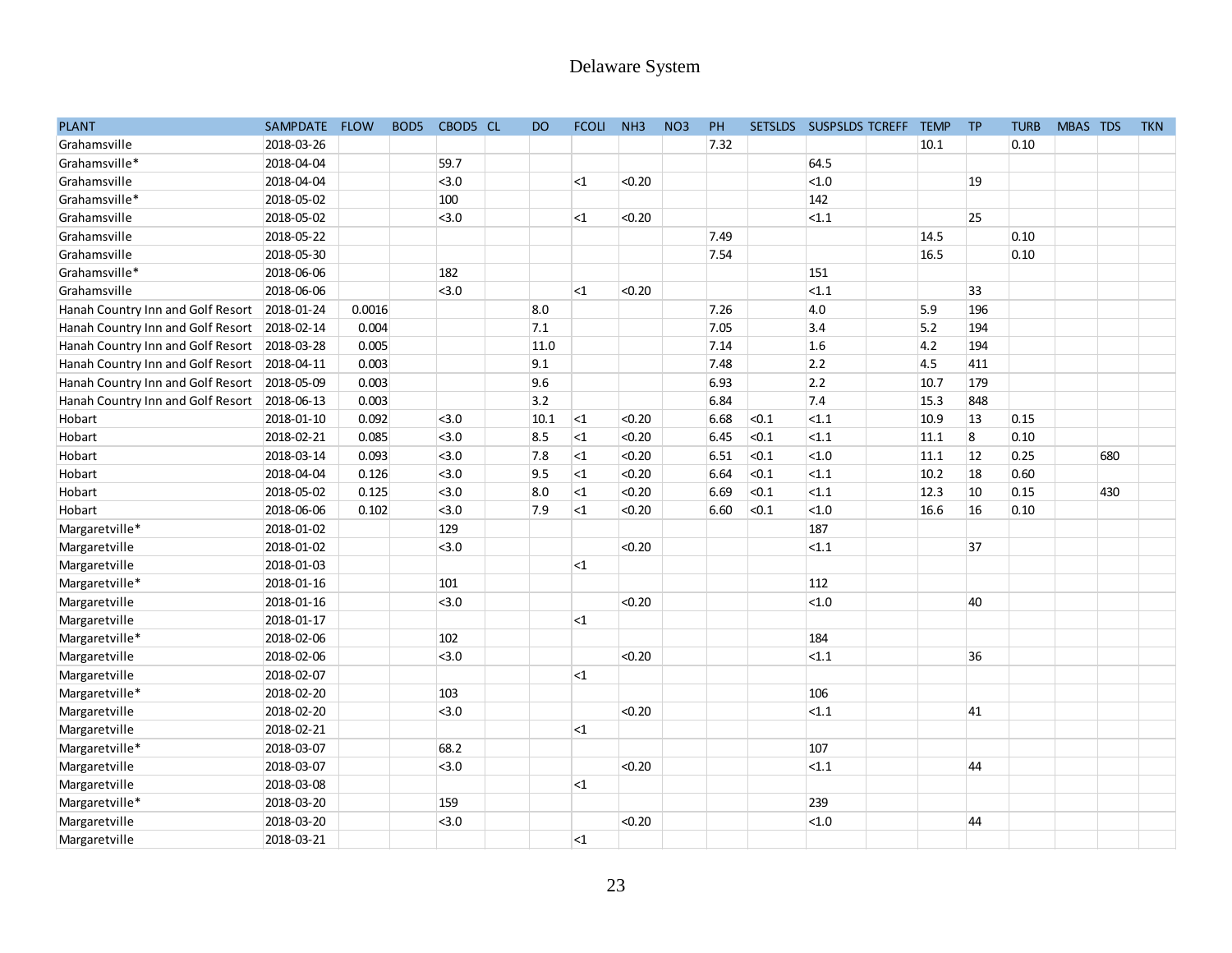|                           |               |               |                  |                |     |           | Delaware System |        |                 |      |           |       |                              |      |           |             |          |      |            |
|---------------------------|---------------|---------------|------------------|----------------|-----|-----------|-----------------|--------|-----------------|------|-----------|-------|------------------------------|------|-----------|-------------|----------|------|------------|
| <b>PLANT</b>              | SAMPDATE FLOW |               | BOD <sub>5</sub> | CBOD5 CL       |     | <b>DO</b> | <b>FCOLI</b>    | NH3    | NO <sub>3</sub> | PH   |           |       | SETSLDS SUSPSLDS TCREFF TEMP |      | <b>TP</b> | <b>TURB</b> | MBAS TDS |      | <b>TKN</b> |
| Margaretville*            | 2018-04-03    |               |                  | 142            |     |           |                 |        |                 |      |           | 300   |                              |      |           |             |          |      |            |
| Margaretville             | 2018-04-03    |               |                  | < 3.0          |     |           |                 | < 0.20 |                 |      |           | < 1.0 |                              |      | 41        |             |          |      |            |
| Margaretville             | 2018-04-04    |               |                  |                |     |           | $<$ 1           |        |                 |      |           |       |                              |      |           |             |          |      |            |
| Margaretville*            | 2018-04-17    |               |                  | 95.3           |     |           |                 |        |                 |      |           | 89.0  |                              |      |           |             |          |      |            |
| Margaretville             | 2018-04-17    |               |                  | < 3.0          |     |           |                 | < 0.20 |                 |      |           | < 1.1 |                              |      | 35        |             |          |      |            |
| Margaretville             | 2018-04-18    |               |                  |                |     |           | $<$ 1           |        |                 |      |           |       |                              |      |           |             |          |      |            |
| Margaretville*            | 2018-05-01    |               |                  | 79.2           |     |           |                 |        |                 |      |           | 105   |                              |      |           |             |          |      |            |
| Margaretville             | 2018-05-01    |               |                  | < 3.0          |     |           |                 | < 0.20 |                 |      |           | < 1.1 |                              |      | 35        |             |          |      |            |
| Margaretville             | 2018-05-02    |               |                  |                |     |           | $<$ 1           |        |                 |      |           |       |                              |      |           |             |          |      |            |
| Margaretville*            | 2018-05-15    |               |                  | 106            |     |           |                 |        |                 |      |           | 84.5  |                              |      |           |             |          |      |            |
| Margaretville             | 2018-05-15    |               |                  | < 3.0          |     |           |                 | < 0.20 |                 |      |           | < 1.0 |                              |      | 53        |             |          |      |            |
| Margaretville             | 2018-05-16    |               |                  |                |     |           | $<$ 1           |        |                 |      |           |       |                              |      |           |             |          |      |            |
| Margaretville*            | 2018-06-05    |               |                  | 226            |     |           |                 |        |                 |      |           | 585   |                              |      |           |             |          |      |            |
| Margaretville             | 2018-06-05    |               |                  | < 3.0          |     |           |                 | 0.51   |                 |      |           | < 1.0 |                              |      | 64        |             |          |      |            |
| Margaretville             | 2018-06-06    |               |                  |                |     |           | $<$ 1           |        |                 |      |           |       |                              |      |           |             |          |      |            |
| Margaretville*            | 2018-06-19    |               |                  | 182            |     |           |                 |        |                 |      |           | 114   |                              |      |           |             |          |      |            |
| Margaretville             | 2018-06-19    |               |                  | < 3.0          |     |           |                 | < 0.20 |                 |      |           | <1.1  |                              |      | 85        |             |          |      |            |
| Margaretville             | 2018-06-20    |               |                  |                |     |           | <1              |        |                 |      |           |       |                              |      |           |             |          |      |            |
| <b>Mountainside Farms</b> | 2018-01-10    | 0.05 < 3.0    |                  |                | 528 | 8.8       |                 |        | 5.34            | 7.51 |           | 6.0   |                              | 16.6 | 119       | 1.4         |          |      |            |
| <b>Mountainside Farms</b> | 2018-01-30    | 0.064         |                  |                |     |           |                 |        |                 |      |           |       |                              |      |           |             | < 0.1    |      |            |
| <b>Mountainside Farms</b> | 2018-02-21    | $0.048$ < 3.0 |                  |                | 216 | 7.7       |                 |        | 10.50           | 7.58 |           | < 1.0 |                              | 21.2 | 17        | 0.25        | < 0.1    |      |            |
| Mountainside Farms        | 2018-03-14    | 0.058 < 3.0   |                  |                | 371 | 8.4       |                 |        | 9.10            | 7.58 |           | <1.1  |                              | 15.5 | 16        | 0.80        | < 0.1    |      |            |
| Mountainside Farms        | 2018-04-04    | $0.055$ < 3.0 |                  |                | 371 | 8.2       |                 |        | 12.58           | 7.54 |           | < 1.0 |                              | 19.3 | 19        | 0.35        | < 0.1    |      |            |
| <b>Mountainside Farms</b> | 2018-05-02    | $0.054$ < 3.0 |                  |                | 297 | 7.6       |                 |        | 18.68           | 7.55 |           | < 1.0 |                              | 22.1 | 16        | 0.45        |          |      |            |
| <b>Mountainside Farms</b> | 2018-05-21    | 0.023         |                  |                |     |           |                 |        |                 |      |           |       |                              |      |           |             | < 0.1    |      |            |
| <b>Mountainside Farms</b> | 2018-06-06    | $0.065$ < 3.0 |                  |                | 331 | 7.6       |                 |        | 9.58            | 7.44 |           | < 1.0 |                              | 25.4 | 17        | 0.35        | < 0.1    |      |            |
| Robert W. Harold Campus   | 2018-01-24    | 0.0073        |                  | < 3.0          |     | 7.1       | $<$ 1           | 0.29   |                 | 6.94 | <0.1      | < 1.0 |                              | 15.3 | 51        | 0.35        |          | 1200 |            |
| Robert W. Harold Campus   | 2018-02-14    | 0.006         |                  | < 3.0          |     | 7.2       | $<$ 1           | < 0.20 |                 | 6.90 | <0.1      | < 1.0 |                              | 19.3 | 86        | 0.25        |          |      |            |
| Robert W. Harold Campus   | 2018-02-27    | 0.004         |                  |                |     |           |                 |        |                 |      |           |       |                              |      |           |             |          | 1100 |            |
| Robert W. Harold Campus   | 2018-03-28    | 0.001         |                  | < 3.0          |     | 8.2       | $<$ 1           | < 0.20 |                 | 7.45 | < 0.1     | < 1.1 |                              | 11.8 | 94        | 0.25        |          | 1700 |            |
| Robert W. Harold Campus   | 2018-04-11    | 0.004         |                  | < 3.0          |     | 5.9       | $<$ 1           | 1.73   |                 | 7.08 | < 0.1     | < 1.0 |                              | 15.0 | 138       | 0.35        |          | 1200 |            |
| Robert W. Harold Campus   | 2018-05-09    | 0.004         |                  | < 3.0          |     | 5.3       | ${<}1$          | 0.20   |                 | 7.08 | < 0.1     | <1.1  |                              | 16.8 | 94        | 0.20        |          | 850  |            |
| Robert W. Harold Campus   | 2018-06-13    | 0.003         |                  | < 3.0          |     | $6.1\,$   | $<1$            | < 0.20 |                 | 7.34 | < 0.1     | < 1.1 |                              | 21.0 | 166       | 0.50        |          | 1200 |            |
| Stamford                  | 2018-01-10    | 0.215         |                  | 3.3            |     | 11.1      | <sub>1</sub>    | < 0.20 |                 | 6.70 | < 0.1     | < 1.1 | < 0.04                       | 8.8  | 10        | 0.55        |          |      | 0.64       |
| Stamford                  | 2018-02-21    | 0.618         |                  | <sub>3.0</sub> |     | 11.0      | <sub>1</sub>    | < 0.20 |                 | 6.73 | < 0.1     | < 1.1 | < 0.04                       | 8.4  | 5         | < 0.1       |          |      | 0.27       |
| Stamford                  | 2018-03-14    | 0.361         |                  | 3.9            |     | 11.3      | <sub>1</sub>    | < 0.20 |                 | 6.58 | < 0.1     | < 1.1 | < 0.04                       | 7.3  | 6         | 0.10        |          |      | 0.33       |
| Stamford                  | 2018-03-28    |               |                  |                |     |           |                 |        |                 | 6.56 |           |       |                              | 6.6  |           | 0.10        |          |      |            |
| Stamford                  | 2018-04-04    | 0.787         |                  | < 3.0          |     | 11.2      | E <sub>1</sub>  | < 0.20 |                 | 6.59 | < 0.1     | <1.1  | < 0.04                       | 7.9  | 8         | 0.95        |          |      | 0.68       |
| Stamford                  | 2018-05-02    | 0.668         |                  | 3.4            |     | 10.9      | <sub>1</sub>    | < 0.20 |                 | 6.76 | $ $ < 0.1 | <1.0  | < 0.04                       | 10.6 | 6         | 0.30        |          |      | 0.35       |
| Stamford                  | 2018-06-06    | 0.214         |                  | 3.1            |     | 9.9       | E <sub>1</sub>  | < 0.20 |                 | 6.34 | < 0.1     | <1.1  | < 0.04                       | 14.4 | 8         | 0.30        |          |      | 0.48       |
| Stamford                  | 2018-06-18    |               |                  |                |     |           |                 |        |                 | 6.67 |           |       |                              | 15.7 |           | 0.20        |          |      |            |
|                           |               |               |                  |                |     |           |                 |        |                 |      |           |       |                              |      |           |             |          |      |            |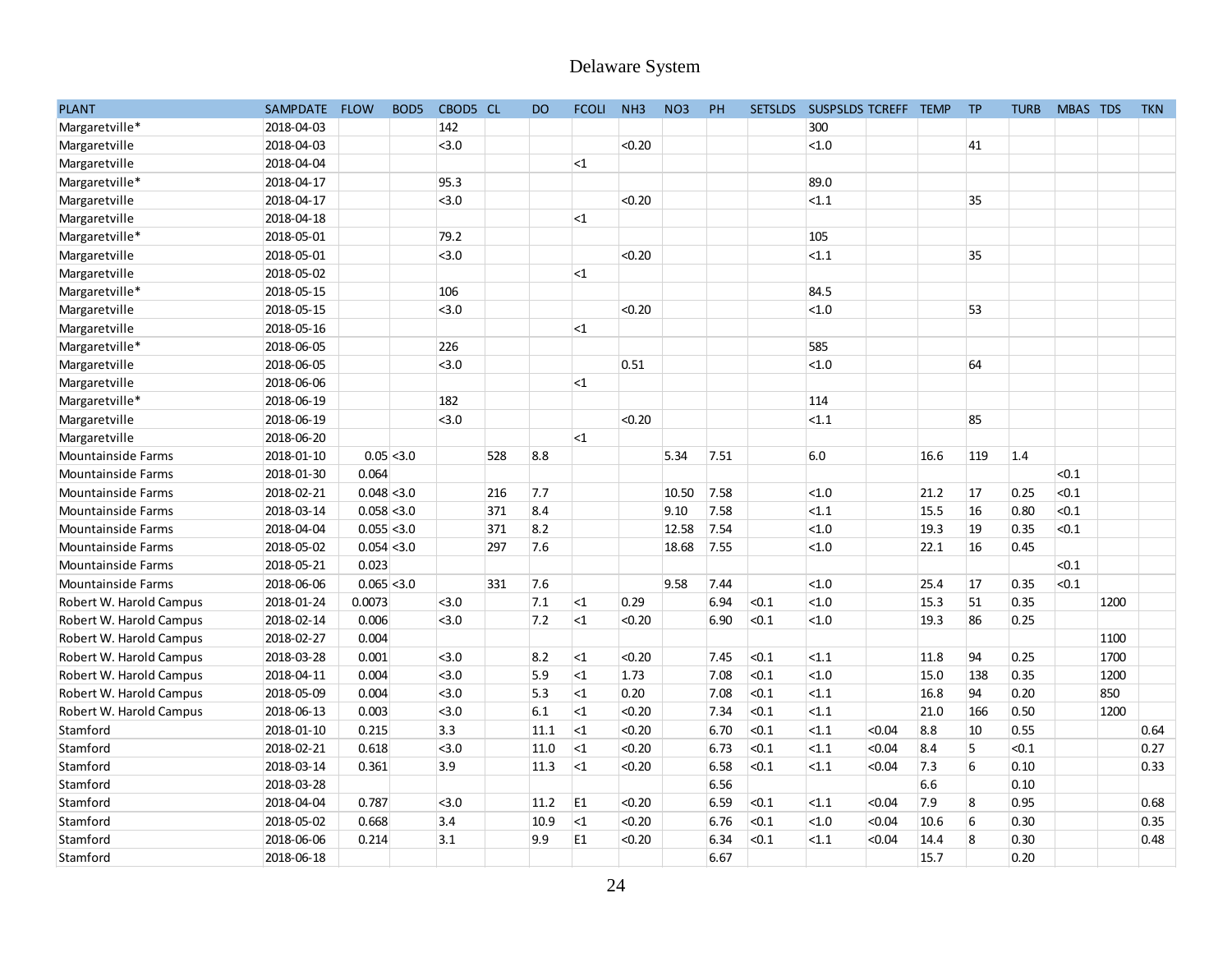|              |            |             |                  |          |           | Delaware System |                 |                 |           |                |                        |        |             |           |             |          |            |
|--------------|------------|-------------|------------------|----------|-----------|-----------------|-----------------|-----------------|-----------|----------------|------------------------|--------|-------------|-----------|-------------|----------|------------|
| <b>PLANT</b> | SAMPDATE   | <b>FLOW</b> | BOD <sub>5</sub> | CBOD5 CL | <b>DO</b> | <b>FCOLI</b>    | NH <sub>3</sub> | NO <sub>3</sub> | <b>PH</b> | <b>SETSLDS</b> | <b>SUSPSLDS TCREFF</b> |        | <b>TEMP</b> | <b>TP</b> | <b>TURB</b> | MBAS TDS | <b>TKN</b> |
| Walton       | 2018-01-24 | 1.7081      |                  | 4.7      | 9.8       | $\leq$ 1        | 14.6            |                 | 7.25      | < 0.1          | <1.1                   | < 0.04 | 11.9        | 14        | 0.70        |          | 12         |
| Walton       | 2018-02-14 | 1.478       |                  | < 3.0    | 10.3      | ∣<1             | < 0.20          |                 | 7.12      | < 0.1          | < 1.0                  | < 0.04 | 12.2        | 12        | 0.20        |          |            |
| Walton       | 2018-02-27 | 2.014       |                  |          |           |                 |                 |                 |           |                |                        |        |             |           |             |          | 0.67       |
| Walton       | 2018-03-28 | 1.408       |                  | < 3.0    | 9.6       | <               | < 0.20          |                 | 7.25      | < 0.1          | < 1.0                  | < 0.04 | 14.1        | 11        | 0.10        |          | 0.93       |
| Walton       | 2018-04-11 | 1.18        |                  | < 3.0    | 11.0      | <1              | 13.2            |                 | 7.21      | <sub>0.1</sub> | < 1.0                  | < 0.04 | 8.5         | 6         | 0.55        |          | 13         |
| Walton       | 2018-05-09 | 1.562       |                  | < 3.0    | 9.5       | $<$ 1           | 0.23            |                 | 7.30      | < 0.1          | < 1.0                  | < 0.04 | 15.9        | 6         | 0.35        |          | 0.94       |
| Walton       | 2018-06-13 | 1.304       |                  | < 3.0    | 8.5       | ${<}1$          | < 0.20          |                 | 7.65      | <sub>0.1</sub> | < 1.0                  | < 0.04 | 20.3        |           | 0.60        |          | 0.88       |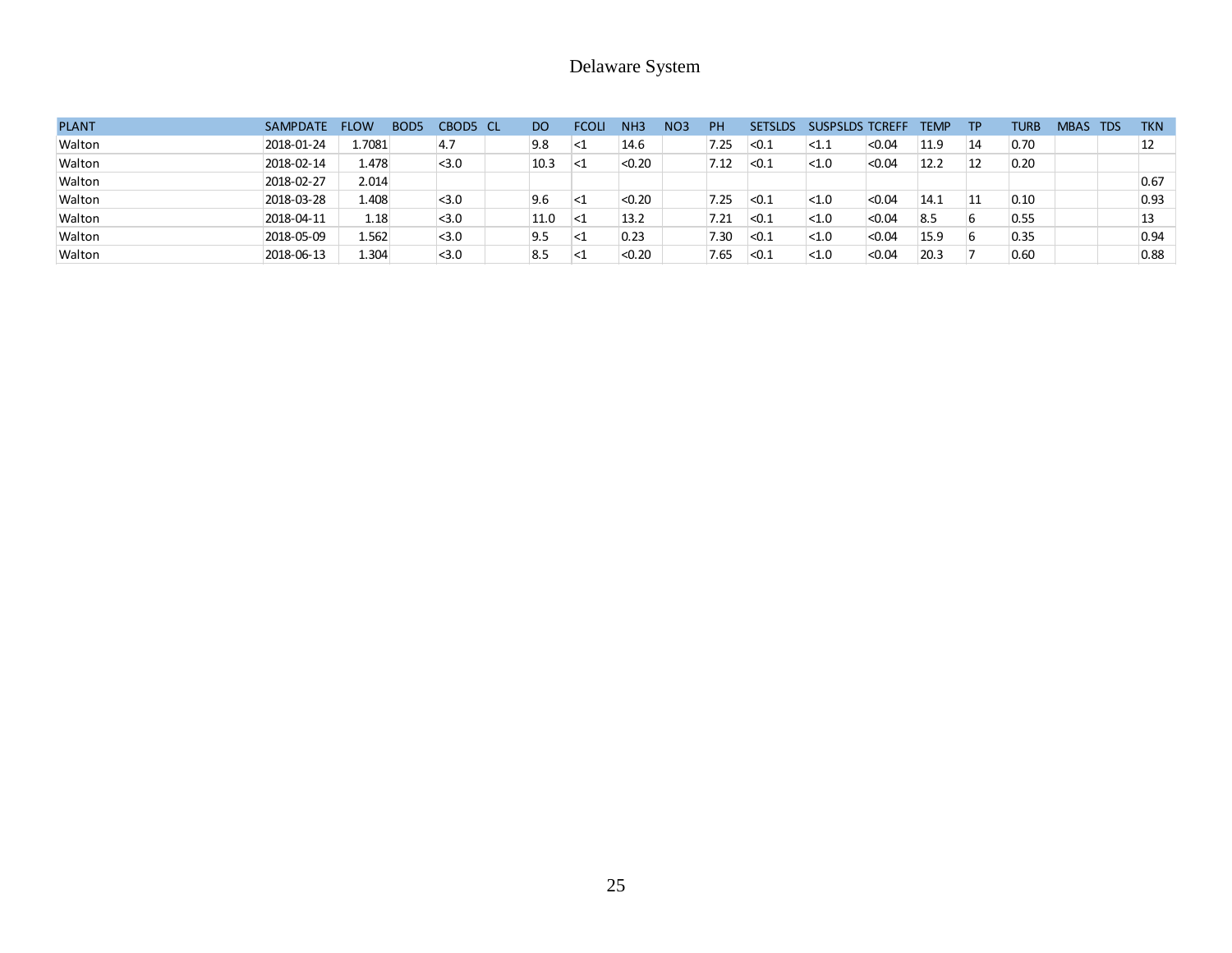

Vincent Sapienza, P.E. **Commissioner** 

Paul V. Rush, P.E. **Deputy Commissioner Bureau of Water Supply** prush@dep.nyc.gov

**71 Smith Avenue** Kingston, NY 12401 T: (845) 340-7800 F: (845) 340-7175

To: Erik Coddington, Deputy Chief, Wastewater Operations

From: Kirsten Askildsen, Section Chief, BWS

Date: July 09, 2018

MOR Data Submission – Grand Gorge WWTP June 2018  $Re:$ 

#### Report No.: C18-65KGN

Attached are the analytical results, qualifiers, and methods for the Grand Gorge Wastewater Treatment Plant for the month of June 2018. The test results in this report meet all NELAP requirements for parameters for which accreditation are required or available.

Operations was notified on June 6, 2018, the laboratory observed the samples received did not appear to represent SGR and SGE as the raw sample did not have solids and had no color while the effluent sample had solids and a brown color. Another sample collection was completed on June 7, 2018. All are reported here.

If there are any questions regarding this information, please contact Michelle Rissolo, Technical Director, Kingston Laboratory (ELAP # 10030 - NELAP Recognized), 71 Smith Avenue, Kingston, NY 12401, 845-340-7714.

The full report contains 6 pages, including this cover memo.

(Astrona) Kirsten Askildsen, Chief, BWS

 $7|9|208$ Date

KA:nel

cc:

A. Bader K. Askildsen A. Reaves E. Wentz K. Taylor P. LaFiandra J. Broderick M. Burd M. Rissolo **File**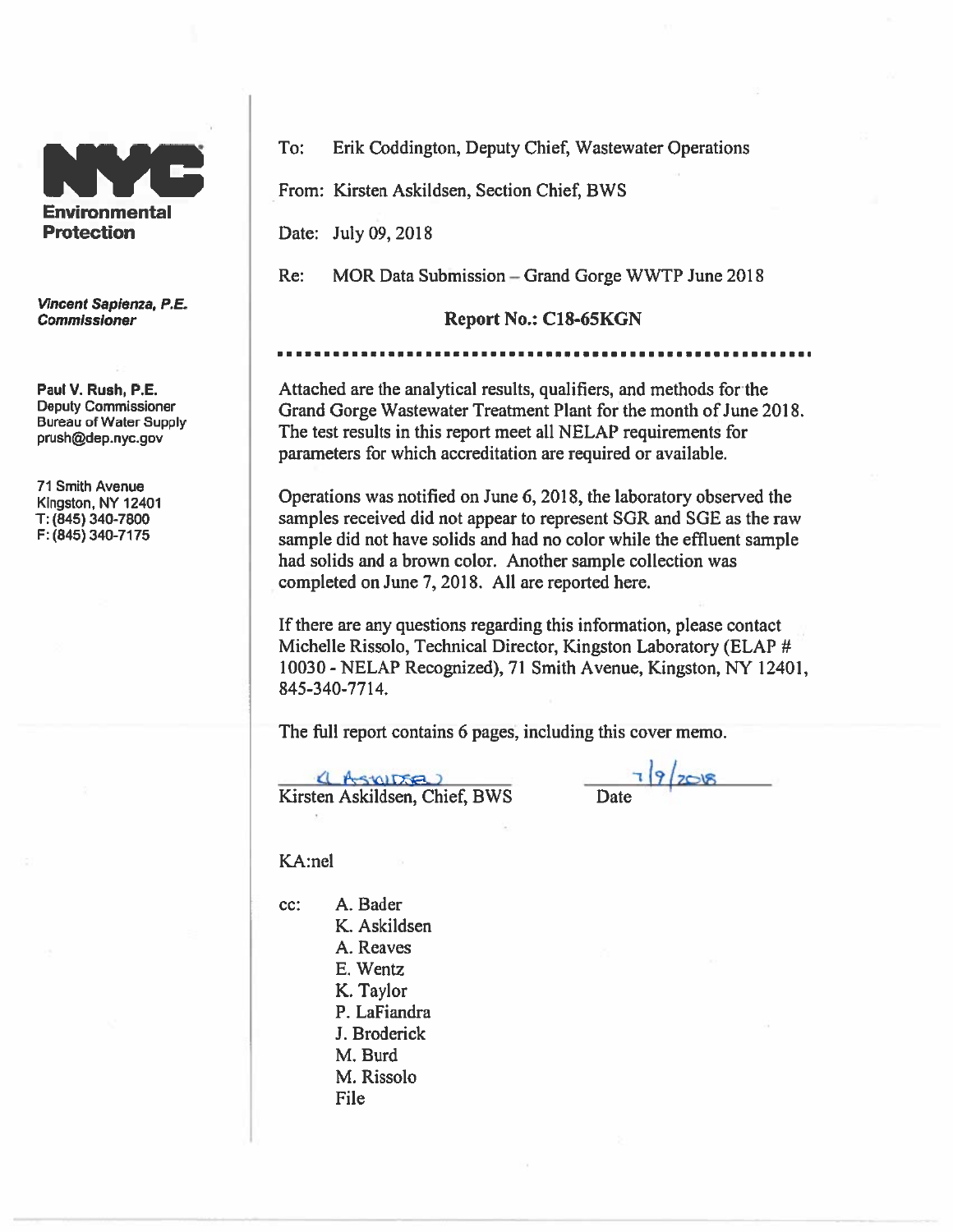

**Wastewater Treatment Plant Monthly Operations Report** 

Samples collected during June, 2018 Kingston Laboratory, ELAP Lab ID No. 10030 71 Smith Ave, Kingston, NY, 12401

Lab Director: Kirsten Askildsen 845-340-7713

#### **Grand Gorge Wastewater Treatment Plant**

| Site: SGR                       | Composite sample collected from 06/05/18 09:00 to 06/05/18 15:00 |                        | ID: K-1801760-04             |
|---------------------------------|------------------------------------------------------------------|------------------------|------------------------------|
| <b>Analyte</b>                  | <b>Result</b>                                                    | <b>Qualifving Code</b> | <u>Analyzed At</u>           |
| CBOD (mg/L)                     | < 3.0                                                            | OOS-B                  | NYC DEP Kingston Lab (10030) |
| Solids, Total Suspended (mg/L)  | < 1.0                                                            | OOS-B                  | NYC DEP Kingston Lab (10030) |
| Site: SGE                       | Composite sample collected from 06/05/18 09:00 to 06/05/18 15:00 |                        | ID: K-1801760-05             |
| <b>Analyte</b>                  | <b>Result</b>                                                    | <b>Qualifving Code</b> | <b>Analyzed At</b>           |
| Ammonia (as NH3) (mg/L)         | 14.7                                                             | OOS-A                  | NYC DEP Kingston Lab (10030) |
| CBOD (mg/L)                     | 122                                                              | OOS-B                  | NYC DEP Kingston Lab (10030) |
| Phosphorus, Total (as P) (mg/L) | 0.029                                                            | OOS-B                  | NYC DEP Kingston Lab (10030) |
| Solids, Total Suspended (mg/L)  | 111                                                              | OOS-B                  | NYC DEP Kingston Lab (10030) |
| Site: SGE                       | Composite sample collected from 06/05/18 09:00 to 06/05/18 15:00 |                        | ID: K-1801760-05A            |
| <b>Analyte</b>                  | <b>Result</b>                                                    | <b>Qualifying Code</b> | <b>Analyzed At</b>           |
| Ammonia (as NH3) (mg/L)         | 31.6                                                             | OOS-B                  | NYC DEP Kingston Lab (10030) |
| Site: SGE                       | Composite sample collected from 06/05/18 09:00 to 06/05/18 15:00 |                        | ID: K-1801760-05B            |
| <b>Analyte</b>                  | <b>Result</b>                                                    | <b>Qualifying Code</b> | <b>Analyzed At</b>           |
| Ammonia (as NH3) (mg/L)         | 32.2                                                             | OOS-B                  | NYC DEP Kingston Lab (10030) |
| Site: SGEG                      | Grab sample Collected on 06/06/18 at 09:00                       |                        | ID: K-1801760-06             |
| <b>Analyte</b>                  | <b>Result</b>                                                    | <b>Qualifying Code</b> | <b>Analyzed At</b>           |
| Coliform, Fecal (FC/100mL)      | $\leq$ 1                                                         |                        | NYC DEP Kingston Lab (10030) |
| Site: SGR                       | Composite sample collected from 06/07/18 09:00 to 06/07/18 15:00 |                        | ID: K-1802083-01             |
| <b>Analyte</b>                  | <b>Result</b>                                                    | <b>Qualifying Code</b> | <b>Analyzed At</b>           |
| CBOD (mg/L)                     | 94.4                                                             | OOS-B                  | NYC DEP Kingston Lab (10030) |
| Solids, Total Suspended (mg/L)  | 78.6                                                             | OOS-B                  | NYC DEP Kingston Lab (10030) |
| Site: SGE                       | Composite sample collected from 06/07/18 09:00 to 06/07/18 15:00 |                        | ID: K-1802083-02             |
| <u>Analyte</u>                  | <b>Result</b>                                                    | <b>Qualifving Code</b> | <b>Analyzed At</b>           |
| Ammonia (as NH3) (mg/L)         | <0.20                                                            | OOS-B                  | NYC DEP Kingston Lab (10030) |
| CBOD (mg/L)                     | < 3.0                                                            | OOS-B                  | NYC DEP Kingston Lab (10030) |
| Phosphorus, Total (as P) (mg/L) | 0.030                                                            | OOS-B                  | NYC DEP Kingston Lab (10030) |
| Solids, Total Suspended (mg/L)  | < 1.1                                                            | OOS-B                  | NYC DEP Kingston Lab (10030) |
| Site: SGR                       | Composite sample collected from 06/19/18 09:00 to 06/19/18 15:00 |                        | ID: K-1802002-04             |
| <b>Analyte</b>                  | <b>Result</b>                                                    | <b>Qualifying Code</b> | <b>Analyzed At</b>           |
| CBOD (mg/L)                     | 128                                                              |                        | NYC DEP Kingston Lab (10030) |
| Solids, Total Suspended (mg/L)  | 160                                                              |                        | NYC DEP Kingston Lab (10030) |
| Site: SGE                       | Composite sample collected from 06/19/18 09:00 to 06/19/18 15:00 |                        | ID: K-1802002-05             |
| <b>Analyte</b>                  | <b>Result</b>                                                    | <b>Qualifying Code</b> | <b>Analyzed At</b>           |
| Ammonia (as NH3) (mg/L)         | <0.20                                                            |                        | NYC DEP Kingston Lab (10030) |
| CBOD (mg/L)                     | < 3.0                                                            |                        | NYC DEP Kingston Lab (10030) |
| Phosphorus, Total (as P) (mg/L) | 0.034                                                            |                        | NYC DEP Kingston Lab (10030) |
| Solids, Total Suspended (mg/L)  | 1.1                                                              |                        | NYC DEP Kingston Lab (10030) |
|                                 |                                                                  |                        |                              |

This data report shall not be reproduced except in full without approval of the Laboratory Director. Results relate only to the samples received.

All results that fall within the scope of the NELAP program meet that program's requirements unless stated in the qualifiers section printed at the end of this report. OOS-B qualifying code refers to analysis Out of Specification due to QC or other analysis criteria. OOS-A data has been rejected by laboratory due to QC or other analysis criteria. Details of all QC for the data reported are available upon request. Contact the Laboratory Director as needed. \*\*Data considered provisional.

Report Printed on 07/06/2018 1:42:00 pm

Page 1 of 5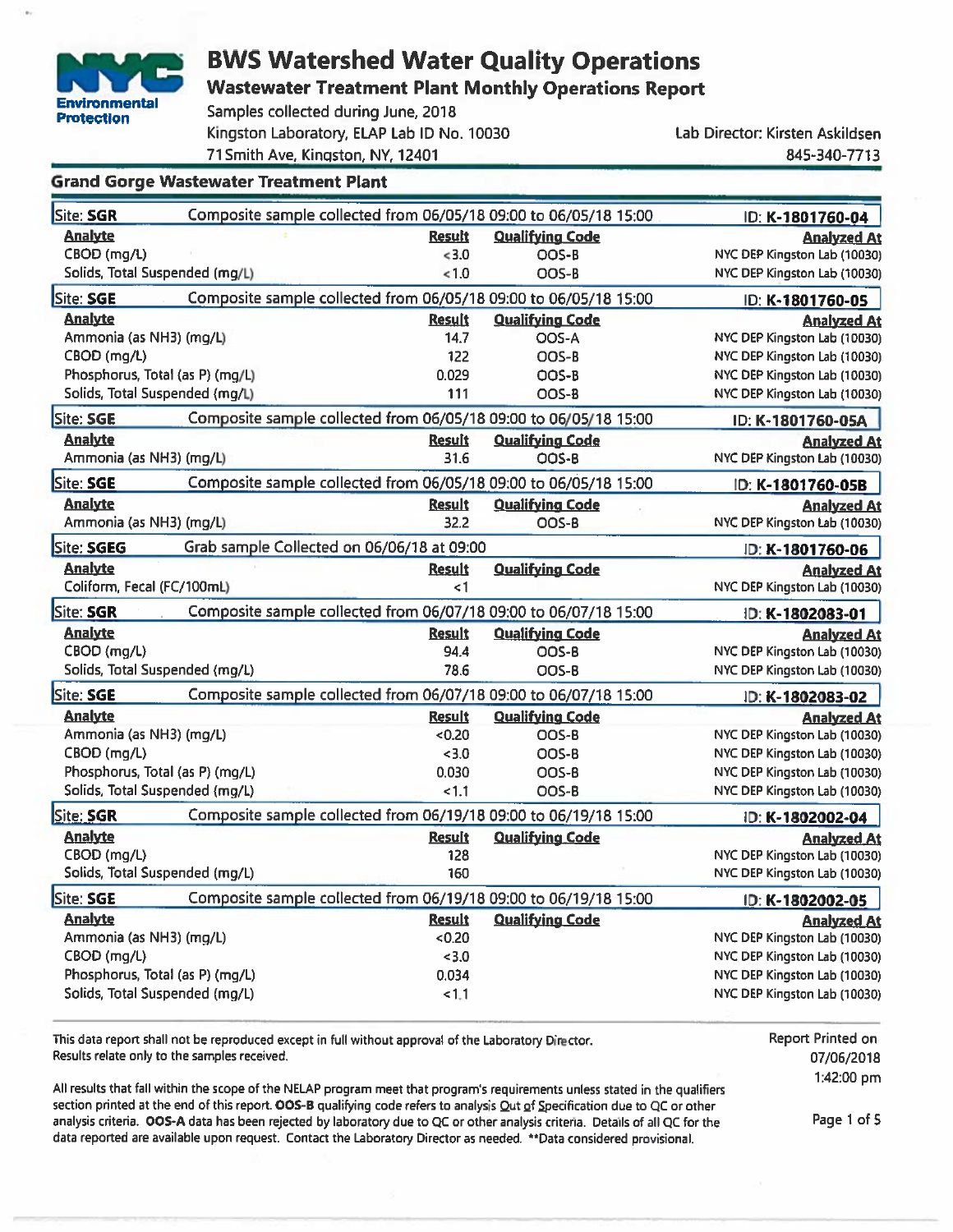**Wastewater Treatment Plant Monthly Operations Report** 

Samples collected during June, 2018 Kingston Laboratory, ELAP Lab ID No. 10030 71 Smith Ave, Kingston, NY, 12401

**Environmental** 

**Protection** 

Lab Director: Kirsten Askildsen 845-340-7713

| Site: SGEG                 | Grab sample Collected on 06/20/18 at 09:06 | ID: K-1802002-06 |                        |                              |
|----------------------------|--------------------------------------------|------------------|------------------------|------------------------------|
| <b>Analyte</b>             |                                            | <b>Result</b>    | <b>Qualifving Code</b> | <b>Analyzed At</b>           |
| Coliform, Fecal (FC/100mL) |                                            |                  |                        | NYC DEP Kingston Lab (10030) |

This data report shall not be reproduced except in full without approval of the Laboratory Director. Results relate only to the samples received.

All results that fall within the scope of the NELAP program meet that program's requirements unless stated in the qualifiers section printed at the end of this report. OOS-B qualifying code refers to analysis Qut of Specification due to QC or other analysis criteria. OOS-A data has been rejected by laboratory due to QC or other analysis criteria. Details of all QC for the data reported are available upon request. Contact the Laboratory Director as needed. \*\*Data considered provisional.

Report Printed on 07/06/2018 1:42:00 pm

Page 2 of 5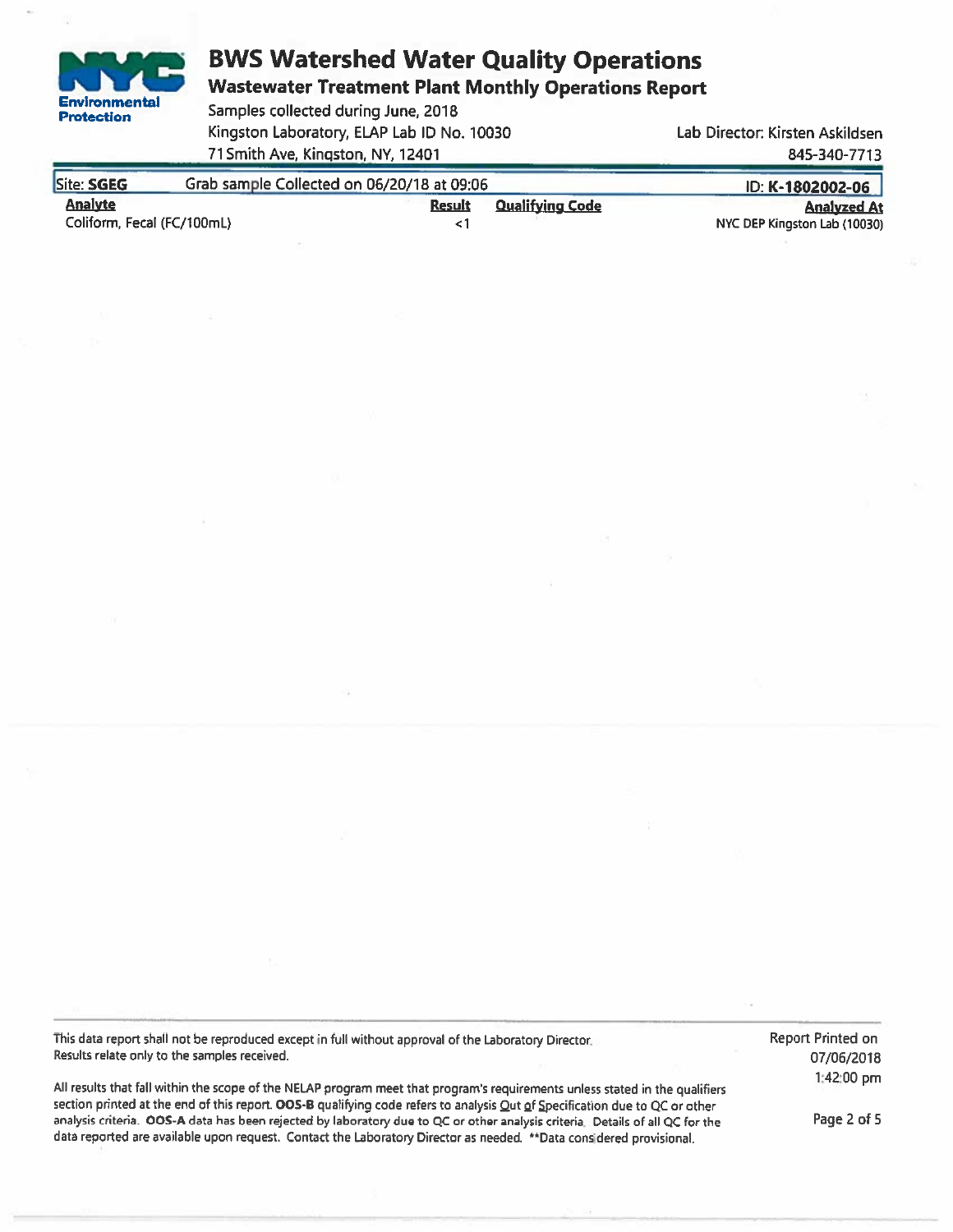

**Wastewater Treatment Plant Monthly Operations Report** 

Samples collected during June, 2018 Kingston Laboratory, ELAP Lab ID No. 10030 71 Smith Ave, Kingston, NY, 12401

Lab Director: Kirsten Askildsen 845-340-7713

### **Key to Data Qualifiers**

| <b>Site</b> | Date | Sample ID                    | <b>Analyte</b>  | <b>Qualifier</b>                                                                       |
|-------------|------|------------------------------|-----------------|----------------------------------------------------------------------------------------|
| <b>SGR</b>  |      | 06/05/2018 K-1801760-04      | <b>CBOD</b>     | Anomalous Result; suspected sampling<br>error.                                         |
| <b>SGR</b>  |      | 06/05/2018 K-1801760-04      | <b>TSS</b>      | Anomalous Result. Suspected sampling<br>error.                                         |
| <b>SGE</b>  |      | 06/05/2018 K-1801760-05      | NH <sub>3</sub> | Anomalous Result. Suspected sampling<br>error.                                         |
| <b>SGE</b>  |      | 06/05/2018 K-1801760-05      | <b>TP</b>       | Anomalous Result. Suspected sampling<br>error.                                         |
| <b>SGE</b>  |      | 06/05/2018 K-1801760-05      | <b>CBOD</b>     | Anomalous Result; suspected sampling<br>error.                                         |
| <b>SGE</b>  |      | 06/05/2018 K-1801760-05      | <b>TSS</b>      | Anomalous Result. Suspected sampling<br>error.                                         |
| <b>SGE</b>  |      | 06/05/2018 K-1801760-05      | NH <sub>3</sub> | Data reanalyzed due to result above<br>calibration range.                              |
| <b>SGE</b>  |      | 06/05/2018 K-1801760-05A NH3 |                 | Anomalous Result. Suspected sampling<br>error.                                         |
| <b>SGE</b>  |      | 06/05/2018 K-1801760-05B     | NH <sub>3</sub> | Anomalous Result. Suspected sampling<br>error.                                         |
| <b>SGE</b>  |      | 06/05/2018 K-1801760-05B     | NH <sub>3</sub> | Original extrapolated result was more than<br>2x lower than the diluted sample result. |
|             |      |                              |                 | Reran sample to confirm.                                                               |
| <b>SGR</b>  |      | 06/07/2018 K-1802083-01      | <b>TSS</b>      | Sample delivered on wet ice; sample<br>cooling could not be verified upon receipt.     |
| <b>SGR</b>  |      | 06/07/2018 K-1802083-01      | <b>CBOD</b>     | Sample delivered on wet ice; sample<br>cooling could not be verified upon receipt.     |
| <b>SGE</b>  |      | 06/07/2018 K-1802083-02      | <b>TSS</b>      | Sample delivered on wet ice; sample<br>cooling could not be verified upon receipt.     |
| <b>SGE</b>  |      | 06/07/2018 K-1802083-02      | NH <sub>3</sub> | Sample delivered on wet ice; sample<br>cooling could not be verified upon receipt.     |
| <b>SGE</b>  |      | 06/07/2018 K-1802083-02      | <b>TP</b>       | Sample delivered on wet ice; sample<br>cooling could not be verified upon receipt.     |

This data report shall not be reproduced except in full without approval of the Laboratory Director. Results relate only to the samples received.

**Report Printed on** 07/06/2018 1:42:00 pm

All results that fall within the scope of the NELAP program meet that program's requirements unless stated in the qualifiers section printed at the end of this report. OOS-B qualifying code refers to analysis Qut of Specification due to QC or other analysis criteria. OOS-A data has been rejected by laboratory due to QC or other analysis criteria. Details of all QC for the data reported are available upon request. Contact the Laboratory Director as needed. \*\*Data considered provisional.

Page 3 of 5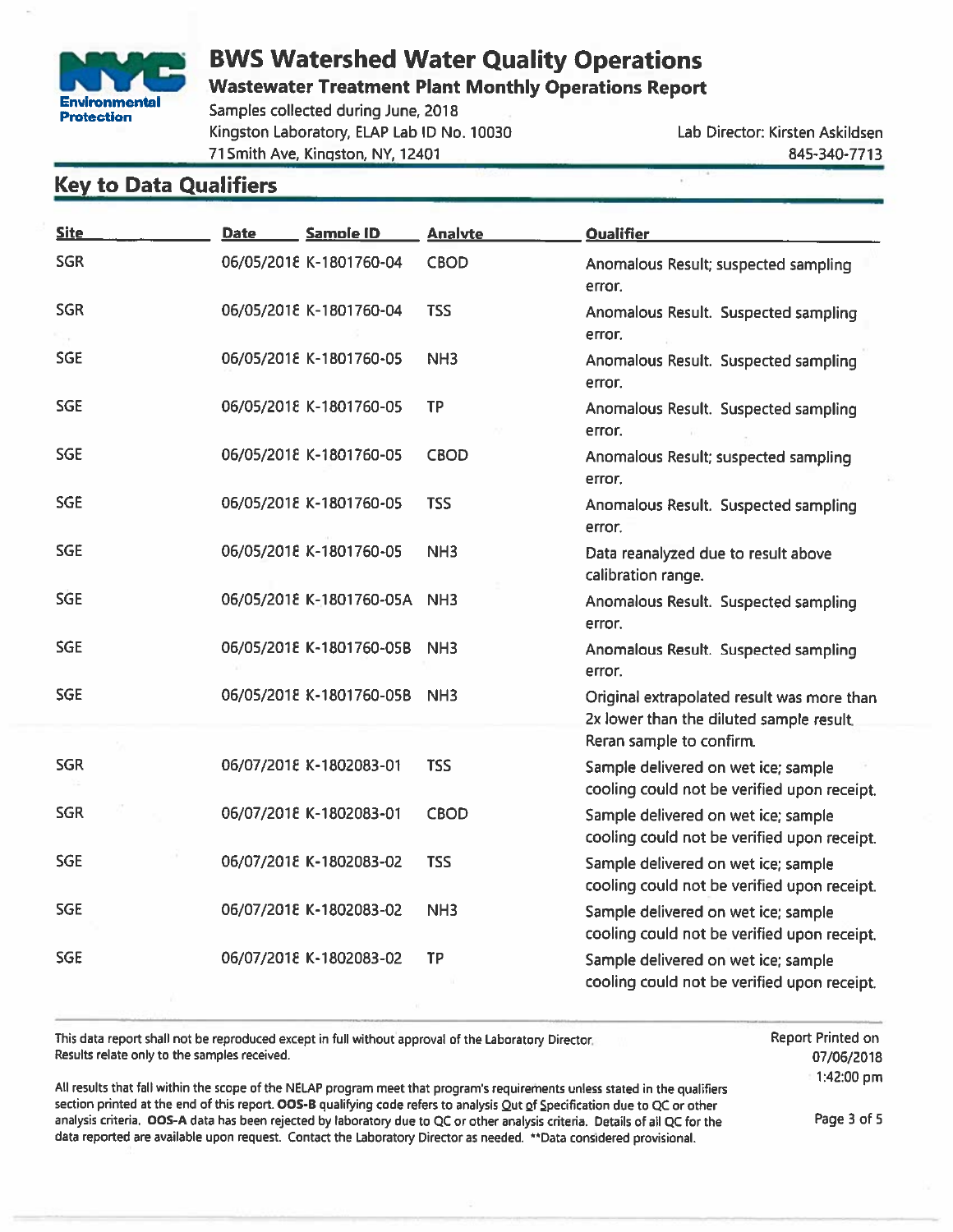

**Wastewater Treatment Plant Monthly Operations Report** 

Samples collected during June, 2018 Kingston Laboratory, ELAP Lab ID No. 10030 71 Smith Ave, Kingston, NY, 12401

Lab Director: Kirsten Askildsen 845-340-7713

**SGE** 

06/07/2018 K-1802083-02 **CBOD** 

Sample delivered on wet ice; sample cooling could not be verified upon receipt.

Sample results between 10 and 20 times the limit of quantitation may be associated with a method blank that is greater than one-tenth the sample level.

This data report shall not be reproduced except in full without approval of the Laboratory Director. Results relate only to the samples received.

All results that fall within the scope of the NELAP program meet that program's requirements unless stated in the qualifiers section printed at the end of this report. OOS-B qualifying code refers to analysis Qut of Specification due to QC or other analysis criteria. OOS-A data has been rejected by laboratory due to QC or other analysis criteria. Details of all QC for the data reported are available upon request. Contact the Laboratory Director as needed. \*\* Data considered provisional.

Report Printed on 07/06/2018 1:42:00 pm

Page 4 of 5